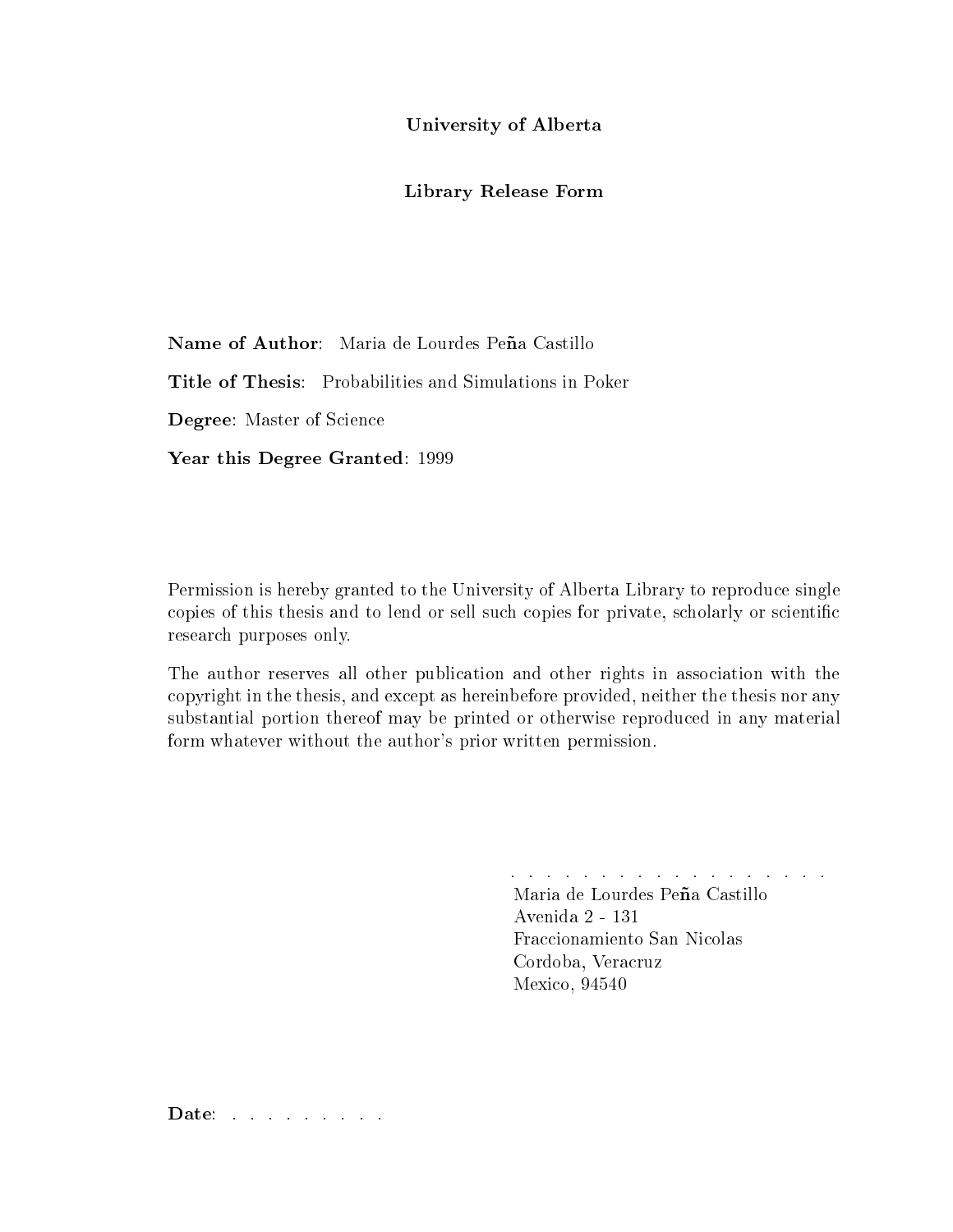"..know when to hold'em, know when to fold'em know when to walk away and know when to run..." The Gambler by Kenny Rogers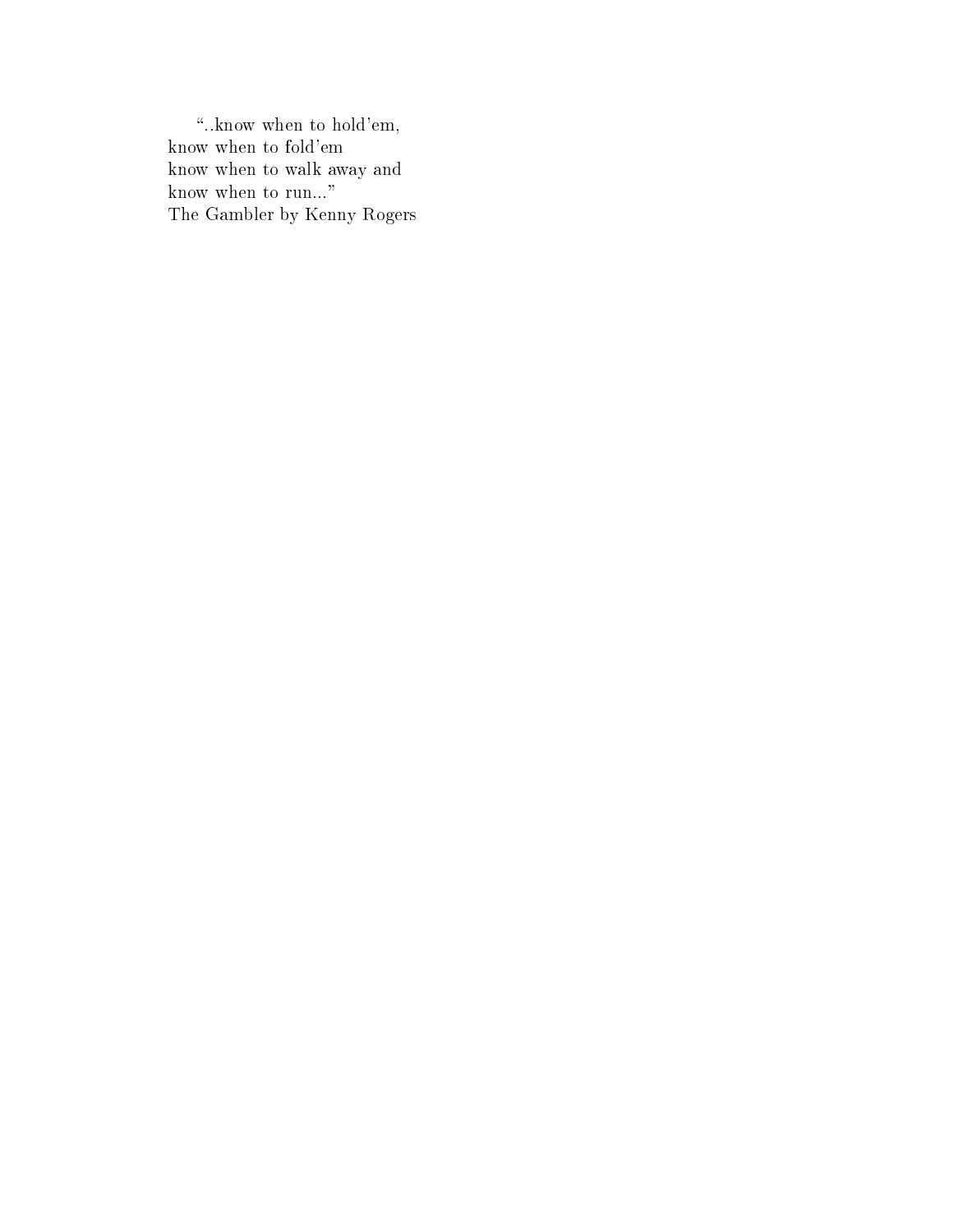University of Alberta

### PROBABILITIES AND SIMULATIONS IN POKER

by

### Maria de Lourdes Peña Castillo

A thesis submitted to the Faculty of Graduate Studies and Research in partial fulfillment of the requirements for the degree of Master of Science.

Department of Computing Science

Edmonton, Alberta Fall 1999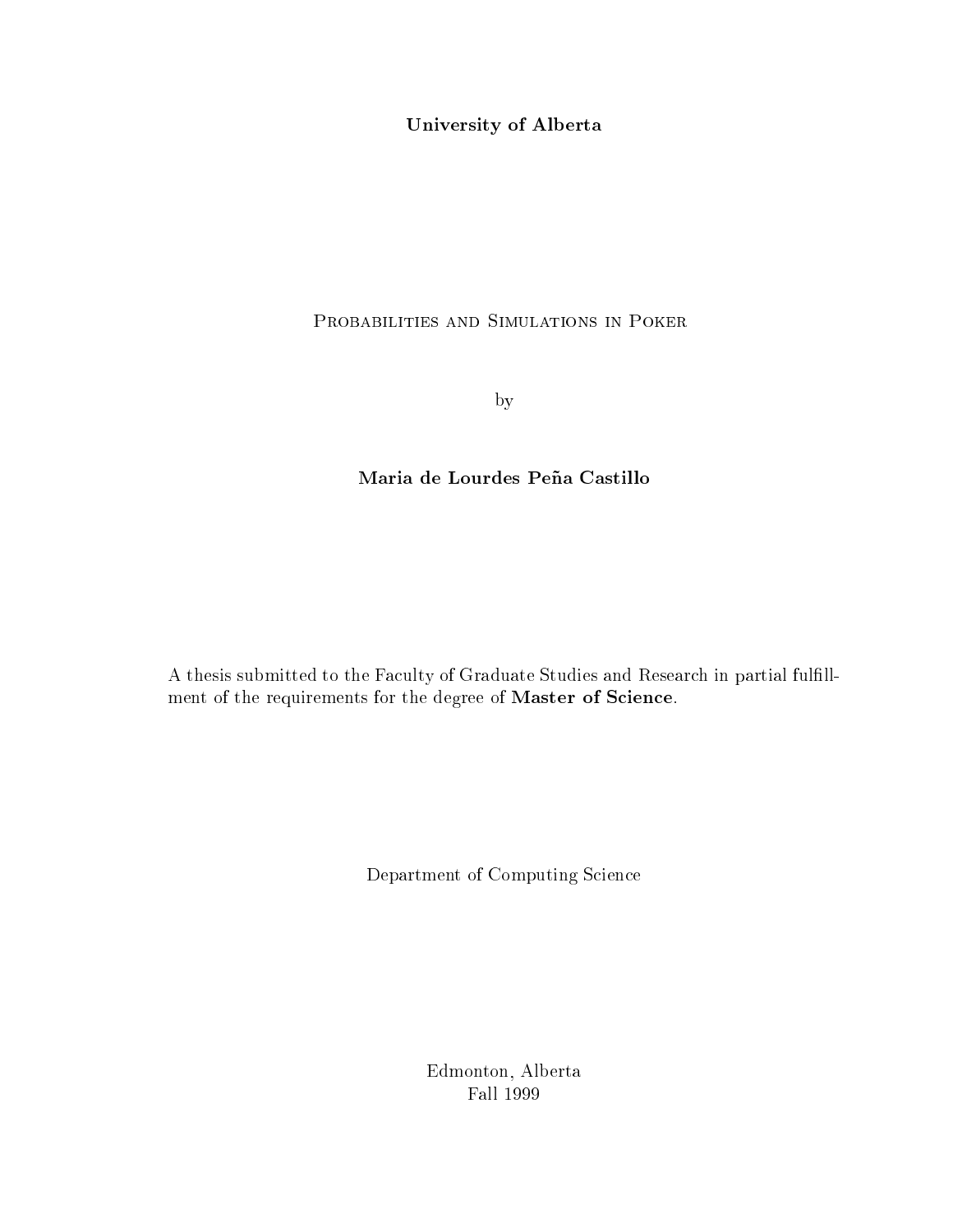#### University of Alberta

#### Faculty of Graduate Studies and Research

The undersigned certify that they have read, and recommend to the Faculty of Graduate Studies and Research for acceptance, a thesis entitled Probabilities and Simulations in Poker submitted by Maria de Lourdes Peña Castillo in partial fulfillment of the requirements for the degree of Master of Science.

| Jonathan Schaeffer |  |  |  |  |  |
|--------------------|--|--|--|--|--|
| Duane Szafron      |  |  |  |  |  |
| Paul Lu            |  |  |  |  |  |
| Steve McQuarrie    |  |  |  |  |  |

Date: . . . . . . . . .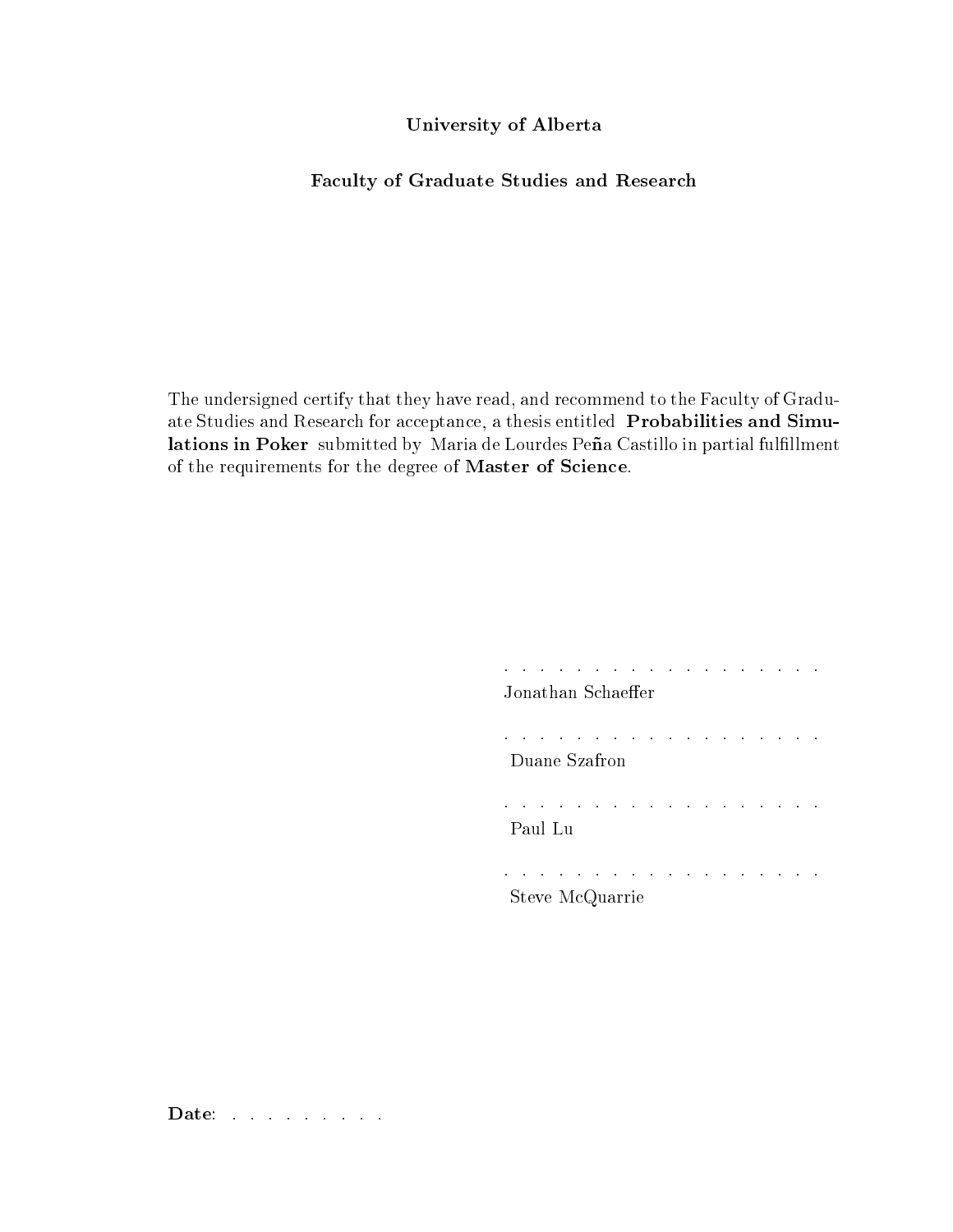"Gracias a la vida que me ha dado tanto..." Violeta Parra A mis padres... por todo. (To my parents... for everything)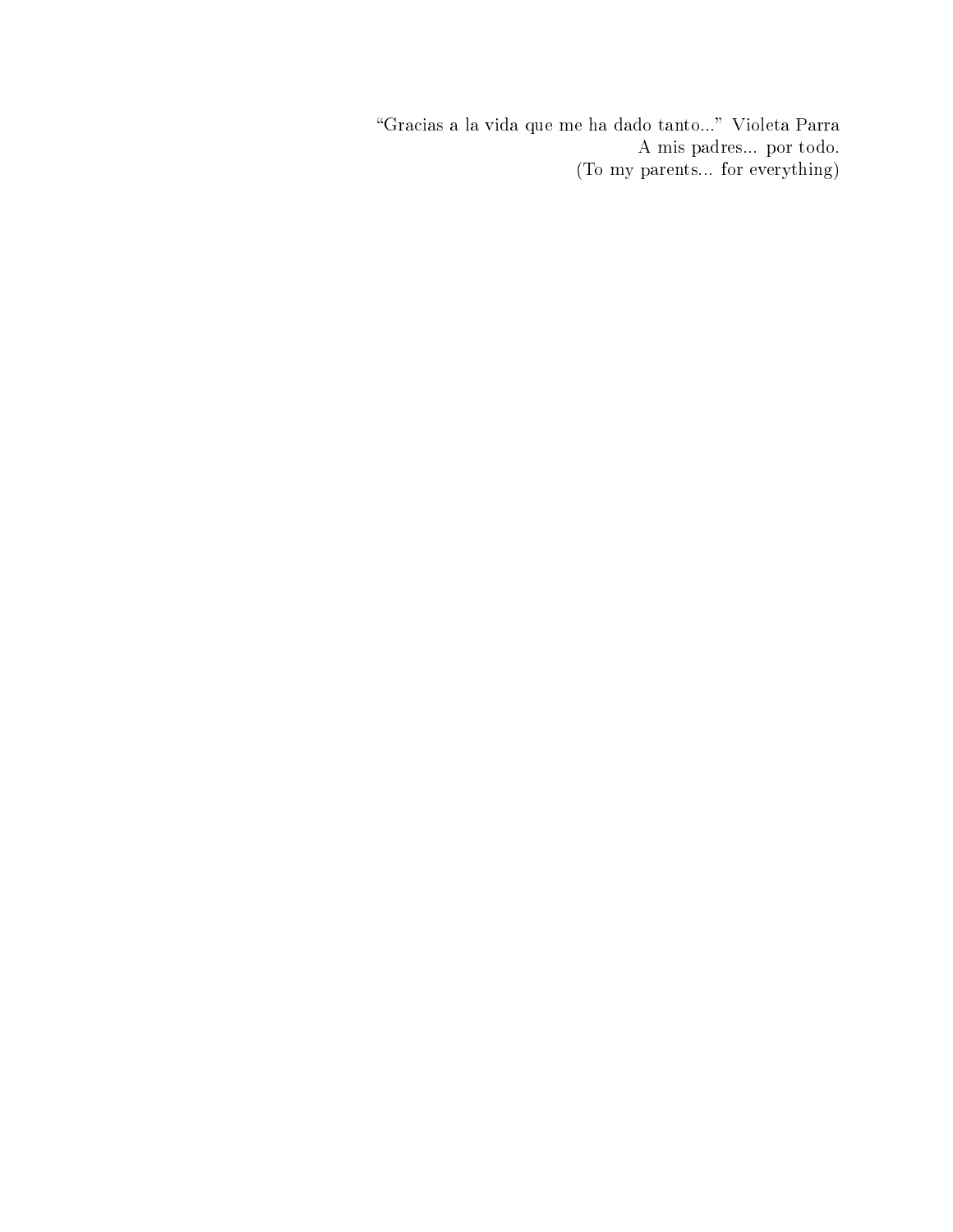# **Abstract**

Poker is an imperfect information game that requires decision-making under conditions of un
ertainty, mu
h like many real-world appli
ations. Strong poker players have to skillfully deal with multiple opponents, risk management, opponent modeling, de
eption and unreliable information. These features make poker an interesting area for Artificial Intelligence research. This thesis describes work done on improving the knowledge representation, betting strategy, and opponent modeling of Loki, a pokerplaying program at the University of Alberta. First, a randomized betting strategy that returns a *probability triple* is introduced. A probability triple is a probabilistic representation of betting decisions that indicates the likelihood of each betting action occurring in a given situation. Second, real-time simulations are used to compute the expected values of betting decisions. These simulations use *selective sampling* to maximize the information obtained with each simulation trial. Experimental results show that each of these enhancements represents a major advance in the strength of Loki.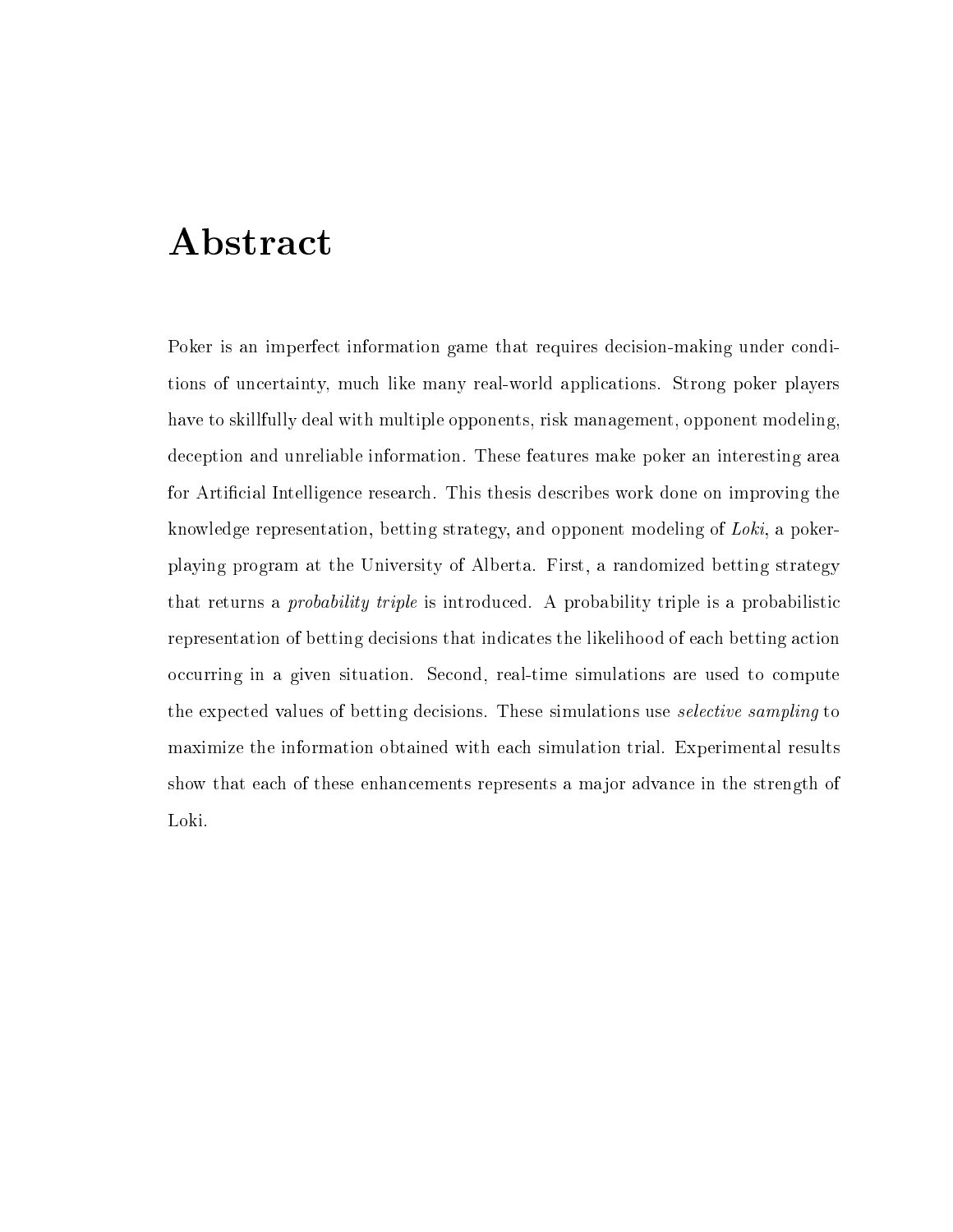# A
knowledgements

Thanks a lot to:

- Jonathan for being an excellent supervisor and introducing me to scientific resear
h.
- Duane for creating positive discussion in the poker meetings and your cosupervision.
- Darse for all your insight about poker, ideas, and thoughtful s
anning of the log files  $=$ .
- Denis for writing Loki-1, Loki-2 wouldn't be possible without it.
- Dima and Mi
hael for proof-reading my thesis and your friendship.
- Lara and Oscar for being present in my life all this time.
- CONACYT (Consejo Nacional de Ciencia y Tecnologia) for providing financial support.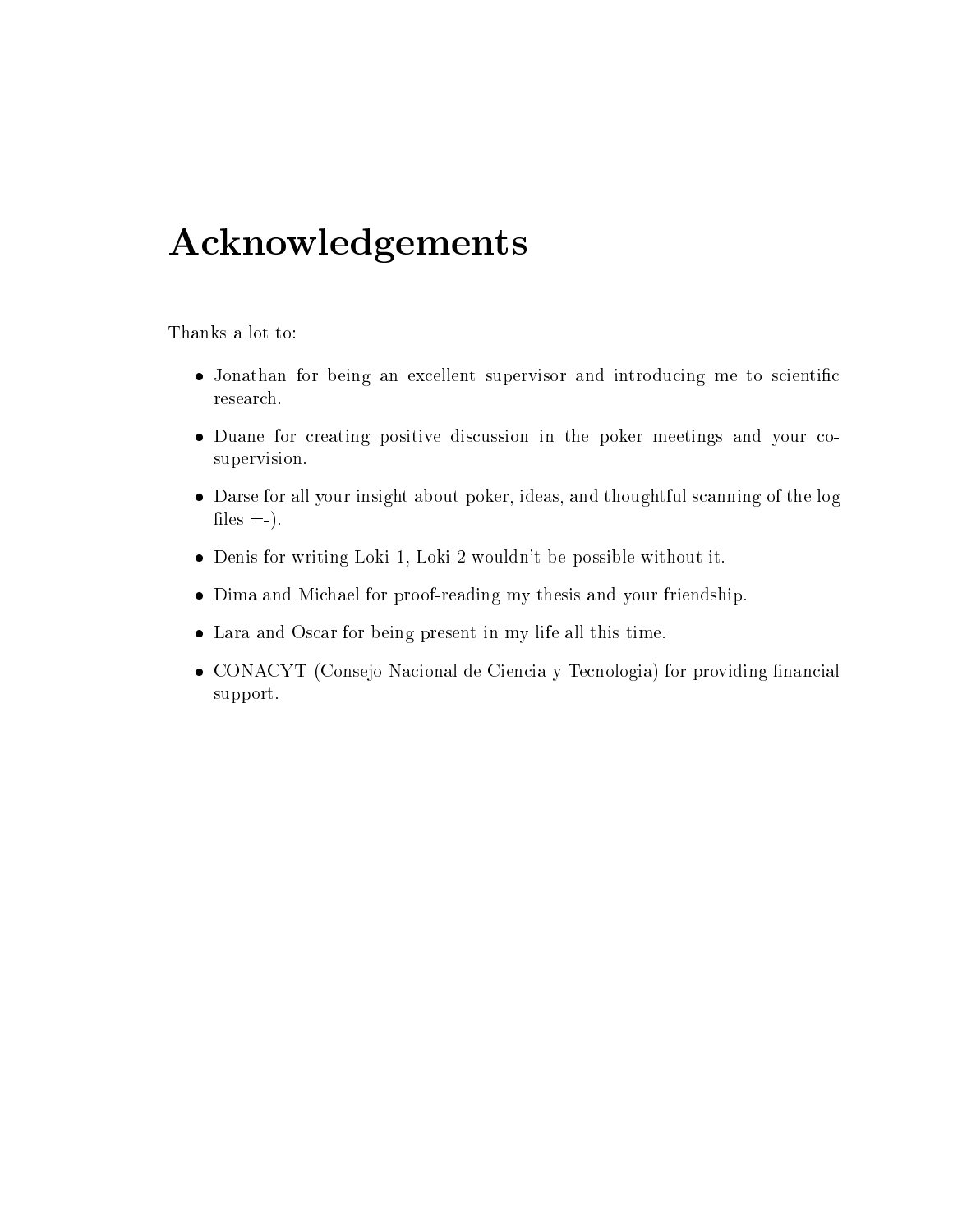# Table of Contents

| $\mathbf{1}$   |        | Introduction                                                         | $\mathbf{1}$     |  |  |  |  |  |
|----------------|--------|----------------------------------------------------------------------|------------------|--|--|--|--|--|
|                | 1.1    |                                                                      | $\mathbf{1}$     |  |  |  |  |  |
|                | 1.2    |                                                                      | $\overline{2}$   |  |  |  |  |  |
|                | 1.3    |                                                                      | $\overline{4}$   |  |  |  |  |  |
| $\overline{2}$ | Poker  |                                                                      | $\boldsymbol{6}$ |  |  |  |  |  |
|                | 2.1    | A poker game                                                         | $6\phantom{.}6$  |  |  |  |  |  |
|                | 2.2    | Texas Hold'em reconstruction and the reconstruction of Texas Hold'em | 8                |  |  |  |  |  |
|                | 2.3    |                                                                      | 10               |  |  |  |  |  |
|                |        | 2.3.1                                                                | 10               |  |  |  |  |  |
|                |        | 2.3.2                                                                | 11               |  |  |  |  |  |
|                |        | 2.3.3                                                                | 11               |  |  |  |  |  |
|                |        | 2.3.4                                                                | 13               |  |  |  |  |  |
|                | 2.4    |                                                                      | 13               |  |  |  |  |  |
| 3              | Loki-1 | 14                                                                   |                  |  |  |  |  |  |
|                | 3.1    |                                                                      | 14               |  |  |  |  |  |
|                | 3.2    |                                                                      | 15               |  |  |  |  |  |
|                |        | 3.2.1                                                                | 15               |  |  |  |  |  |
|                |        | 3.2.2                                                                | 16               |  |  |  |  |  |
|                | 3.3    |                                                                      | 19               |  |  |  |  |  |
|                |        | 3.3.1                                                                | 20               |  |  |  |  |  |
|                |        | 3.3.2                                                                | 20               |  |  |  |  |  |
|                | 3.4    |                                                                      | 21               |  |  |  |  |  |
|                | 3.5    |                                                                      | 23               |  |  |  |  |  |
|                |        |                                                                      |                  |  |  |  |  |  |
| $\overline{4}$ |        | <b>Probability triples</b>                                           | 24               |  |  |  |  |  |
|                | 4.1    |                                                                      | 24               |  |  |  |  |  |
|                | 4.2    |                                                                      | 28               |  |  |  |  |  |
|                |        | 4.2.1                                                                | 28               |  |  |  |  |  |
|                |        | 4.2.2                                                                | 29               |  |  |  |  |  |
|                | 4.3    | Experiments                                                          | 32               |  |  |  |  |  |
|                |        | 4.3.1                                                                | 32               |  |  |  |  |  |
|                |        | 4.3.2                                                                | 33               |  |  |  |  |  |
|                | 4.4    |                                                                      | 36               |  |  |  |  |  |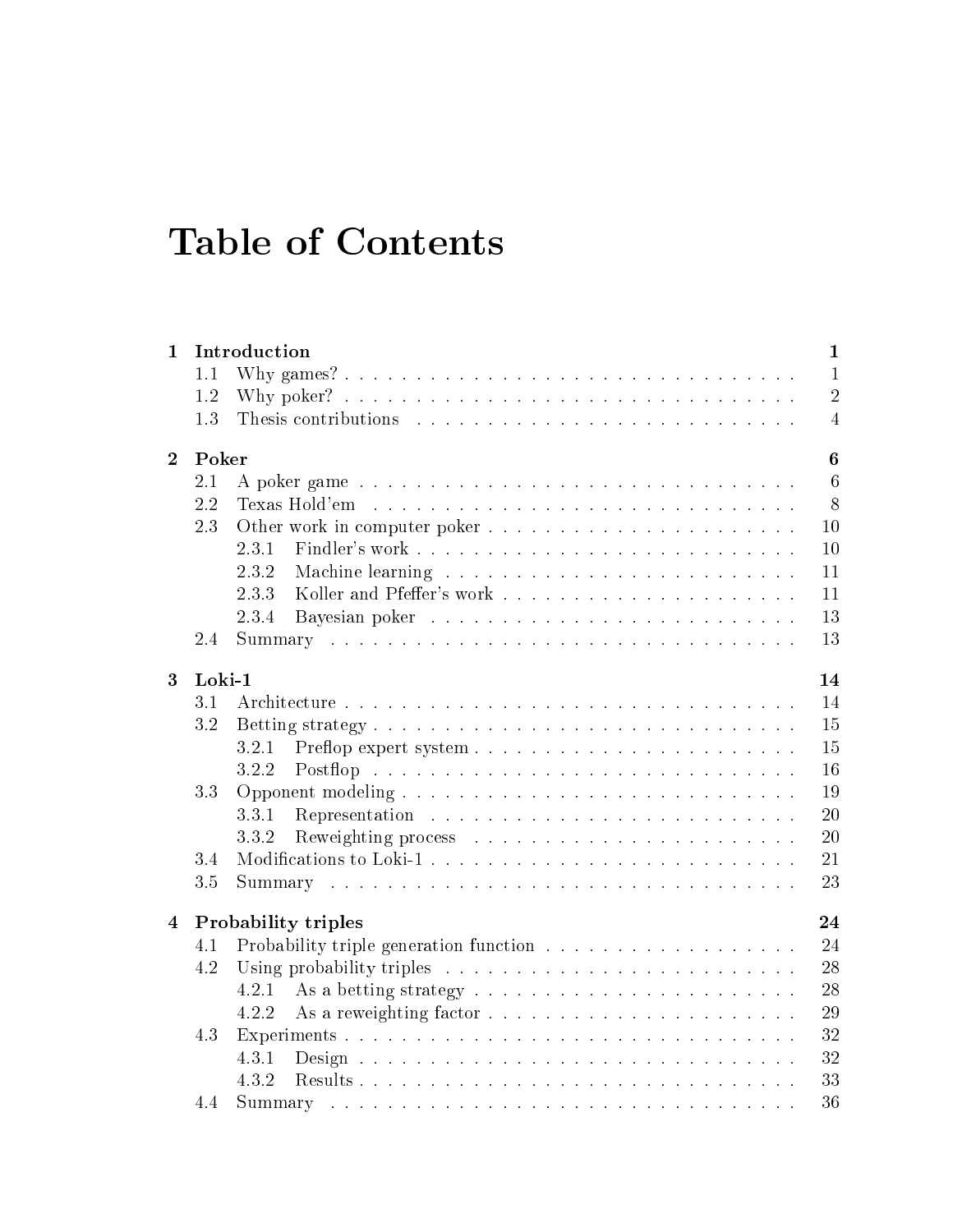| $\mathbf{5}$ | Selective sampling simulation<br>38             |                                                                                                                                                                                                                               |    |  |  |  |
|--------------|-------------------------------------------------|-------------------------------------------------------------------------------------------------------------------------------------------------------------------------------------------------------------------------------|----|--|--|--|
|              | 5.1                                             | How simulation works response to the contract of the set of the set of the set of the set of the set of the set of the set of the set of the set of the set of the set of the set of the set of the set of the set of the set | 39 |  |  |  |
|              |                                                 |                                                                                                                                                                                                                               | 41 |  |  |  |
|              | 5.2                                             |                                                                                                                                                                                                                               | 42 |  |  |  |
|              | 5.3<br>Comments about selective                 |                                                                                                                                                                                                                               |    |  |  |  |
|              |                                                 |                                                                                                                                                                                                                               | 46 |  |  |  |
|              |                                                 | 5.3.1                                                                                                                                                                                                                         | 46 |  |  |  |
|              |                                                 | 5.3.2                                                                                                                                                                                                                         | 47 |  |  |  |
|              |                                                 | 5.3.3<br>Comparison with alpha-beta                                                                                                                                                                                           | 48 |  |  |  |
|              | 5.4                                             |                                                                                                                                                                                                                               | 50 |  |  |  |
|              | 51                                              |                                                                                                                                                                                                                               |    |  |  |  |
| 6            | Other examples of selective sampling simulation |                                                                                                                                                                                                                               |    |  |  |  |
|              | 6.1                                             |                                                                                                                                                                                                                               | 51 |  |  |  |
|              | 6.2                                             |                                                                                                                                                                                                                               | 53 |  |  |  |
|              |                                                 | 6.2.1                                                                                                                                                                                                                         | 53 |  |  |  |
|              |                                                 | 6.2.2                                                                                                                                                                                                                         | 54 |  |  |  |
|              |                                                 | 6.2.3                                                                                                                                                                                                                         | 55 |  |  |  |
|              | Conclusions and future work<br>57               |                                                                                                                                                                                                                               |    |  |  |  |
|              | <b>Bibliography</b>                             |                                                                                                                                                                                                                               |    |  |  |  |
|              | <b>Table of Abbreviations</b>                   |                                                                                                                                                                                                                               |    |  |  |  |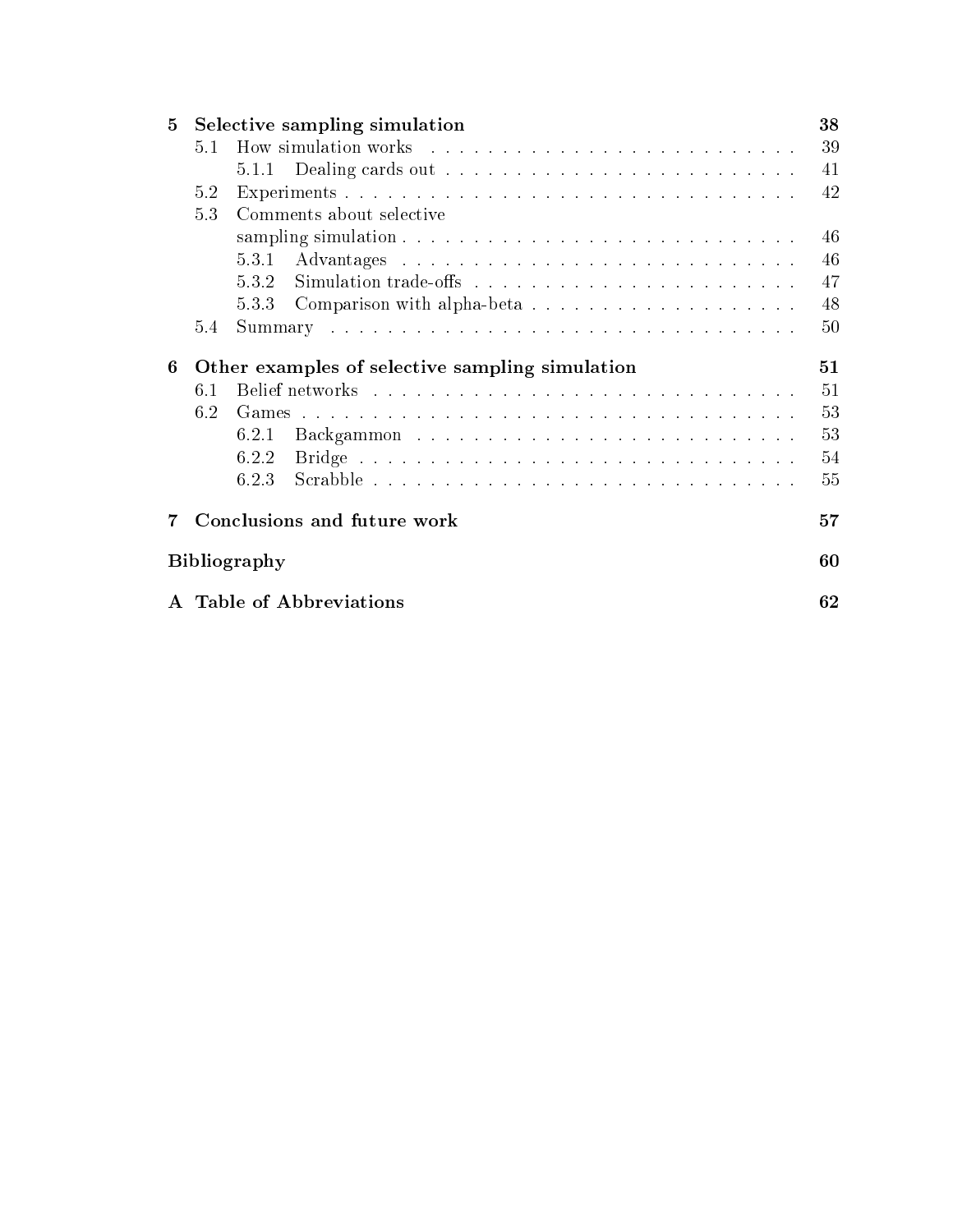# List of Figures

| 9<br>15<br>a se construir a construir a construir a construir a construir a construir a construir a construir a construir |
|---------------------------------------------------------------------------------------------------------------------------|
|                                                                                                                           |
|                                                                                                                           |
| 22                                                                                                                        |
| 27<br>Pseudocode for a simplified PT generation function                                                                  |
| 29<br>Pseudocode for the reweighting algorithm using PTs                                                                  |
| Loki-1 versus Loki-2 with PT enhancements<br>34                                                                           |
| 35<br>PTs as betting strategy $(B)$ in a mixed environment                                                                |
| PTs as reweighting factor $(R)$ in a mixed environment<br>35                                                              |
|                                                                                                                           |
| 36                                                                                                                        |
| 41                                                                                                                        |
| 44<br>Selective sampling simulation experiments                                                                           |
| 45<br>Selective sampling simulation - mixed environment                                                                   |
| 45                                                                                                                        |
| 49                                                                                                                        |
| PTs as reweighting factor and betting strategy $(B+R)$ in a mixed en-                                                     |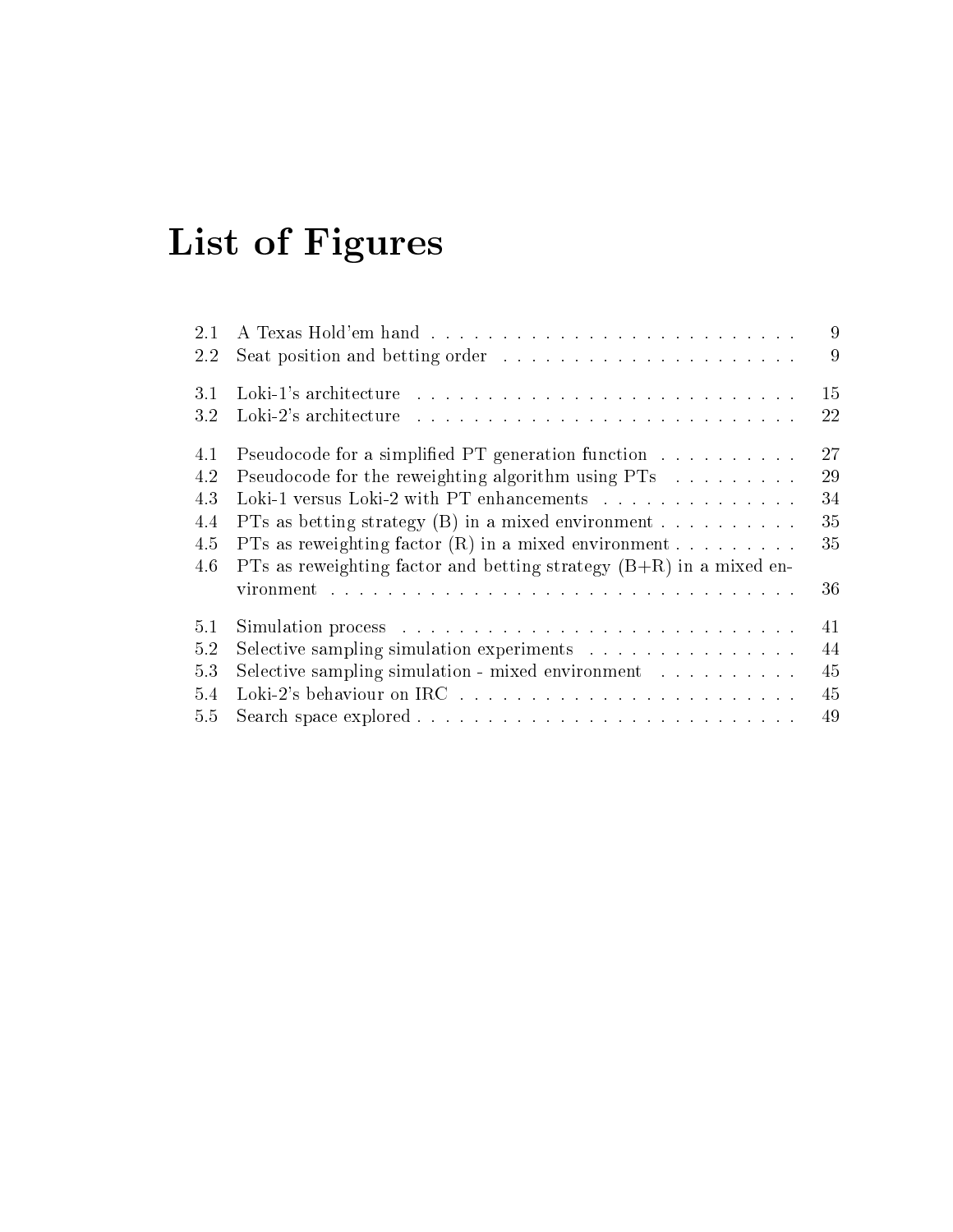# List of Tables

| 2.1 5-card hands ranked from strongest to weakest 8                    |  |
|------------------------------------------------------------------------|--|
| 3.1 Number of cases where Loki's hand situation changes after two com- |  |
| 5.1 Comparison between search frameworks 48                            |  |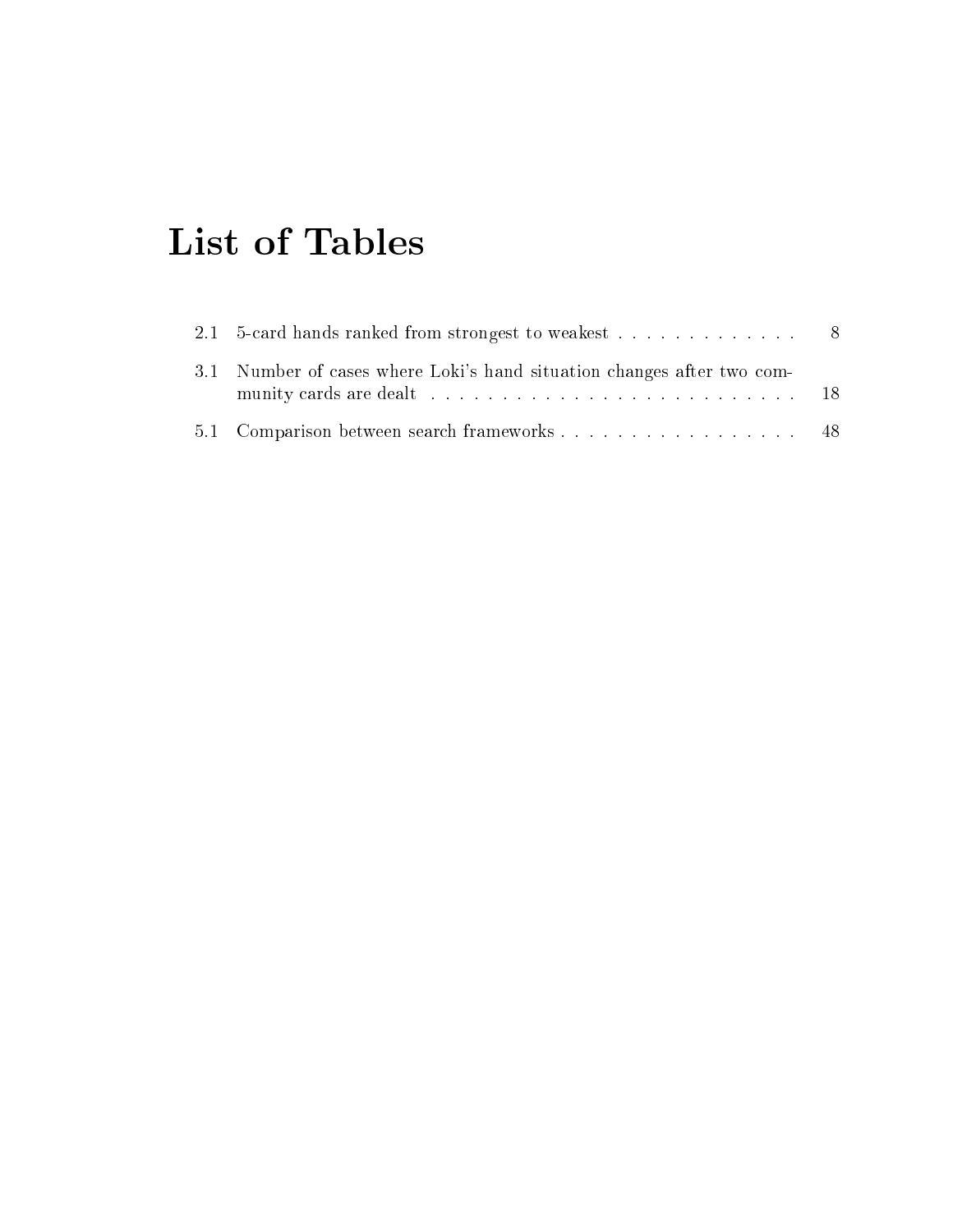# Chapter 1 **Introduction**

Games are one of the oldest areas of research in the Artificial Intelligence (AI) community. In fa
t, in 1950, at the dawn of the omputer revolution, Alan Turing and Claude Shannon pioneered the work in hess programs. None of them wrote a program which actually ran on a computer. Turing simulated his program by hand [28] and Shannon described the underlying principles of modern computer game-playing programs in one article  $[23]$ . Since then, there has been a wealth of AI research in games.

#### Why games?  $1.1$

As in some other computer applications, games raise the question of whether computers an make good de
isions based on the evaluation of present and possible future situations. They also provide a suitable environment to support experimentation in different areas of computer science such as algorithms, data structures, machine learning, knowledge engineering, tree sear
h, and reasoning.

If computers cannot solve decision-making problems in "simple" domains like games, then how an we be sure that they an make good de
isions in other omplex domains where rules are ill-defined, or there are high levels of uncertainty? Four hara
teristi
s make games suitable for omputer representation:

- 1. the state of the world is easy to represent,
- 2. there is a fairly small number of well-defined rules and a clearly specified goal,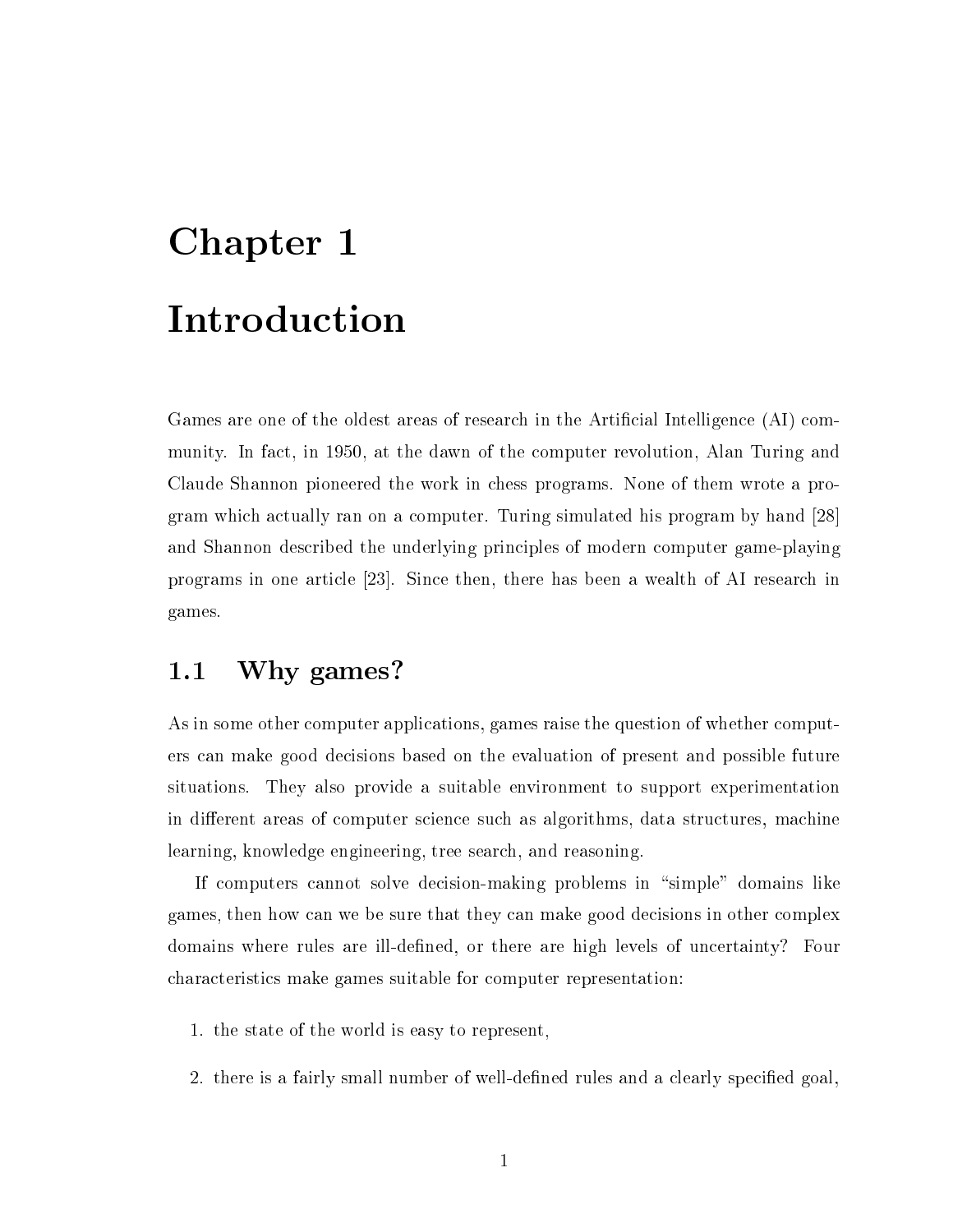- 3. the relative success obtained by playing a game can be measured with quantifiable results, and
- 4. the basi infrastru
ture for a game-playing program is easy to build.

Games are an abstraction of worlds in which hostile agents act to diminish each other's well-being. Thus, they an be used to design and analyze situations with multiple interacting agents having competing goals. Since real life contains many situations of this kind, a method to solve a game may be applied to problems in other areas. For example, in *Theory of Games and Economic Behavior*, Von Neumann and Morgenstern state that a study of "games of strategy" is required in order to develop a theory for the foundations of economics and for the main mechanisms of social organization, be
ause games are analogous to a variety of behaviors and situations that occur in these two areas  $[29]$ . In fact, games are already used to model certain economic problems.

In addition, the development of a program to play a strategi game often involves the application of theoretical concepts to practical situations. Programs that implement different theories can be played against each other to provide a comparison of the effectiveness of these theories in a practical domain. Therefore, games can be used as an experimental environment to obtain supporting or refuting eviden
e for new ideas, and to stimulate discussion on different approaches to solve a particular problem.

## 1.2 Why poker?

So far, the primary focus of games researchers has been placed on algorithms to solve games with perfe
t information. As a result, high-performan
e systems have been developed for games such as chess, Othello, and checkers. In many of these games, high performance can be achieved by brute-force search. Recently, attention has been given to games with imperfe
t information, su
h as bridge and poker, where sear
hing seems not to be the key to success. Since these games offer different algorithmic and conceptual challenges, the successful development of a program capable of playing them well may provide solutions to open problems in computer science.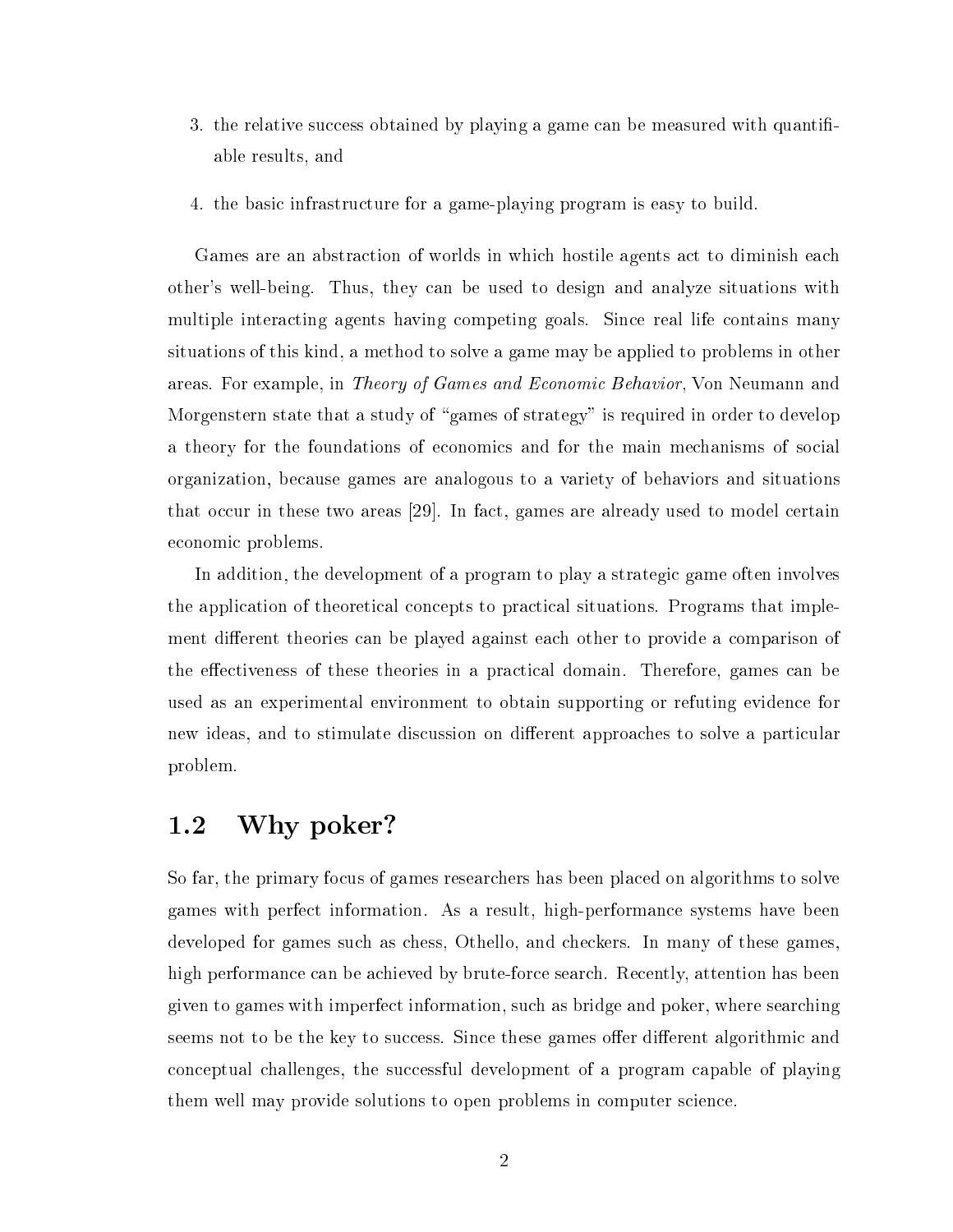Poker has several features that make it attractive for AI research. These include imperfe
t information, multiple ompeting agents, risk management, opponent modeling, deception, and dealing with unreliable information. These characteristics are also present in many real-world appli
ations that require rational behavior.

- 1. Imperfe
t information implies that a hoi
e must be made from a set of a
tions without omplete knowledge. The relative desirability of ea
h a
tion depends on the state of the world, but the agent does not know exactly which state prevails. In poker, a player does not know the opponents' cards. Without knowing the complete state of the world, how can the player find which actions are, "optimal", in some sense?
- 2. Having **multiple competing agents** exponentially increases the complexity of the omputations required to play poker by enlarging the game tree.
- 3. Risk management requires making a decision to gain a profit while considering how much one can afford to lose. Making a good decision based on the evidence available and "cost-benefit" considerations is a skill required in many real-world a
tivities. For instan
e, investing in the sto
k market has the same adrenaline-releasing hara
teristi
. Every time a player makes a betting de
ision in a poker game, there is the risk of losing money. However, there is always a han
e to win. In the long run, a player's obje
tive is to end up with a positive balan
e.
- 4. Opponent modeling involves identifying patterns in the opponents' play and exploiting any weaknesses in their strategy. For example, opponent modeling is extensively applied in politi
al ampaigns. In poker, it an be done by observing the opponents' betting habits, and determining likely probability distributions for their ards. If a player an predi
t the opponents' a
tions, then this player will be capable of making much better decisions.
- 5. De
eption and the ability to deal with unreliable information are traits of a strong poker player. In fa
t, these a
tivities are also ne
essary in real-world situations. For example, assume one wants to acquire a used car. How much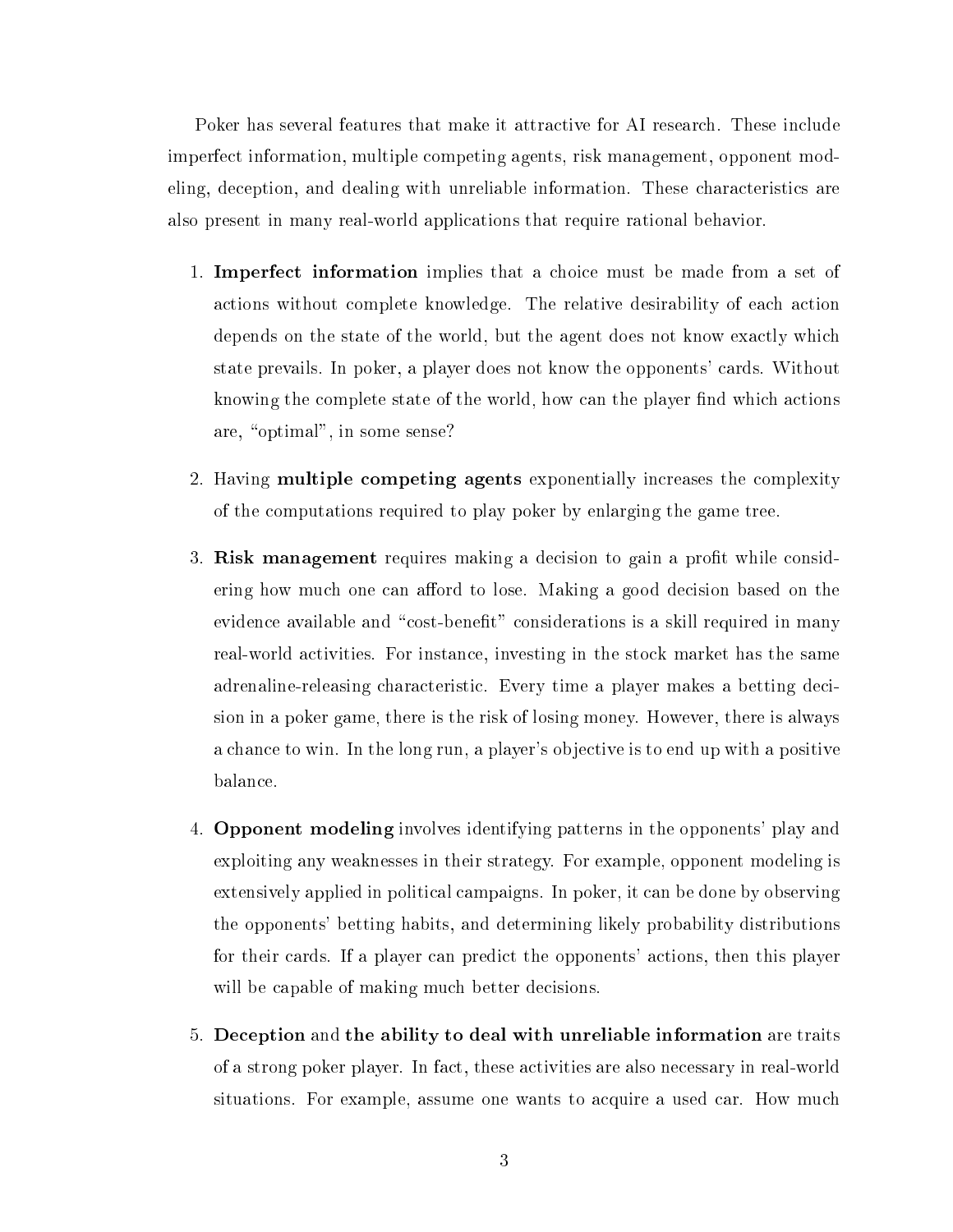shall one believe from all the wonders the salesman says about the car? How an one get a redu
tion on the pri
e of the ar? Good poker players have to be unpredictable by bluffing and varying their playing style, and must also be able to deal with their opponents' de
eptive plays. For example, if a player is known to raise only with a strong hand (a predi
table player), the opponents are likely to fold in su
h ases. Therefore, this player is missing opportunities to earn more money on the best hands. By occasionally raising on a weak hand, this player will either profit from a successful bluff, or will implant doubt that will result in greater profits for strong hands. Hence, it is necessary to mislead the opponents by letting them know that an occasional raise or high bet is possible with a weak hand.

#### 1.3 Thesis contributions

Loki is a poker-playing program developed at the University of Alberta starting in 1997. The name refers to the Norse god of mis
hief and dis
ord. At the beginning of the work presented in this thesis, Loki (hen
eforth referred to as Loki-1) was already a intermediate level poker player (see [4], [5], [19]). It had the infrastructure to incorporate advanced features for the next step towards the goal of creating a highperforman
e poker program apable of defeating the best human players. However, its rigid, deterministi
, hand-tuned betting strategy was be
oming a limiting fa
tor for its future development. This thesis presents the work done to improve the knowledge representation and the betting strategy of Loki-1.

The first improvement is a probabilistic representation of poker betting decisions. A betting strategy attempts to determine whi
h betting a
tion is most protable in a given situation, based on the evaluation fun
tion of the program. Loki-1's evaluation function was a deterministic strategy since it always returned a single value: the "best" betting action. A deterministic strategy is vulnerable to being predictable, which gives a skilled opponent the opportunity to find a counter-strategy that takes advantage of this fa
t. The new version of Loki (hen
eforth referred to as Loki-2) returns three probabilities, one for each betting action (fold, call/check, and raise/bet). Loki-2 can then randomly select the betting decision based on this probability dis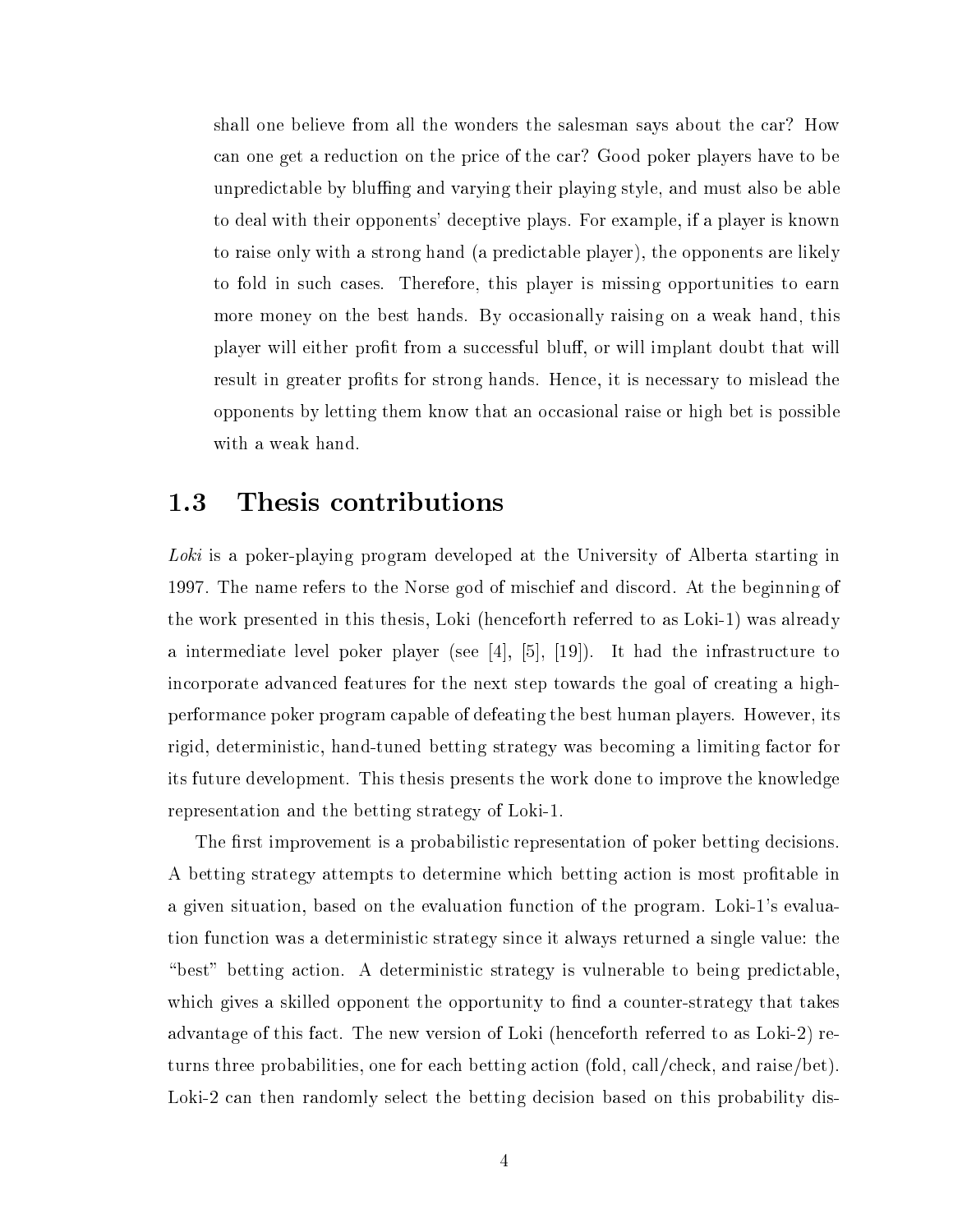tribution. This new evaluation fun
tion is a mixed (randomized) strategy that adds unpredictability to Loki-2's play without sacrificing much in immediate expectation. This routine also merges all the expert knowledge omponents used in Loki-1, sin
e the probability triple representation an be used throughout the program.

The second improvement is the use of simulation (search) to compute the expected value of betting alternatives. The Loki-2's betting strategy uses a simulation-based approach: selective sampling simulation. This approach consists of simulating the out
ome of a hand many times. In every simulation trial, a likely instan
e of the hidden information (opponents' hands) is generated, and the hand is played out once for each betting alternative as the first action of Loki-2 in the trial. The results of all the trials are averaged and the betting a
tion with the highest expe
tation is returned. To sele
t the most likely (sele
tive sampling) opponents' hands and a
tions from the sample spa
e during a simulation, Loki-2 uses all the information available about the game and the opponents. The simulation refines the quality of the evaluation function and the selective sampling increases the information gained with each trial.

Experimental results will be presented to demonstrate that both enhancements represent a notable improvement in Loki's playing ability. In all the self-simulation experiments performed, Loki-2 outperformed Loki-1. Loki-2 has also onsistently in
reased its bankroll playing against human opponents on an Internet poker server; at a rate that appears to be significantly higher than Loki-1's.

This thesis is organized as follows. Chapter 2 introdu
es poker terminology, describes the game of Texas Hold'em (the poker variation played by Loki) and discusses other work done in omputer poker. Chapter 3 des
ribes Loki-1 in detail. Chapter 4 discusses the probabilistic representation of betting actions (probability triples) used to improve Loki-2's betting strategy and opponent modeling. It also dis
usses the new design of the program. Chapter 5 discusses the selective sampling simulations in Loki-2. Chapter 6 is an overview of related work in selective sampling simulations. Con
lusions and future work are presented in Chapter 7.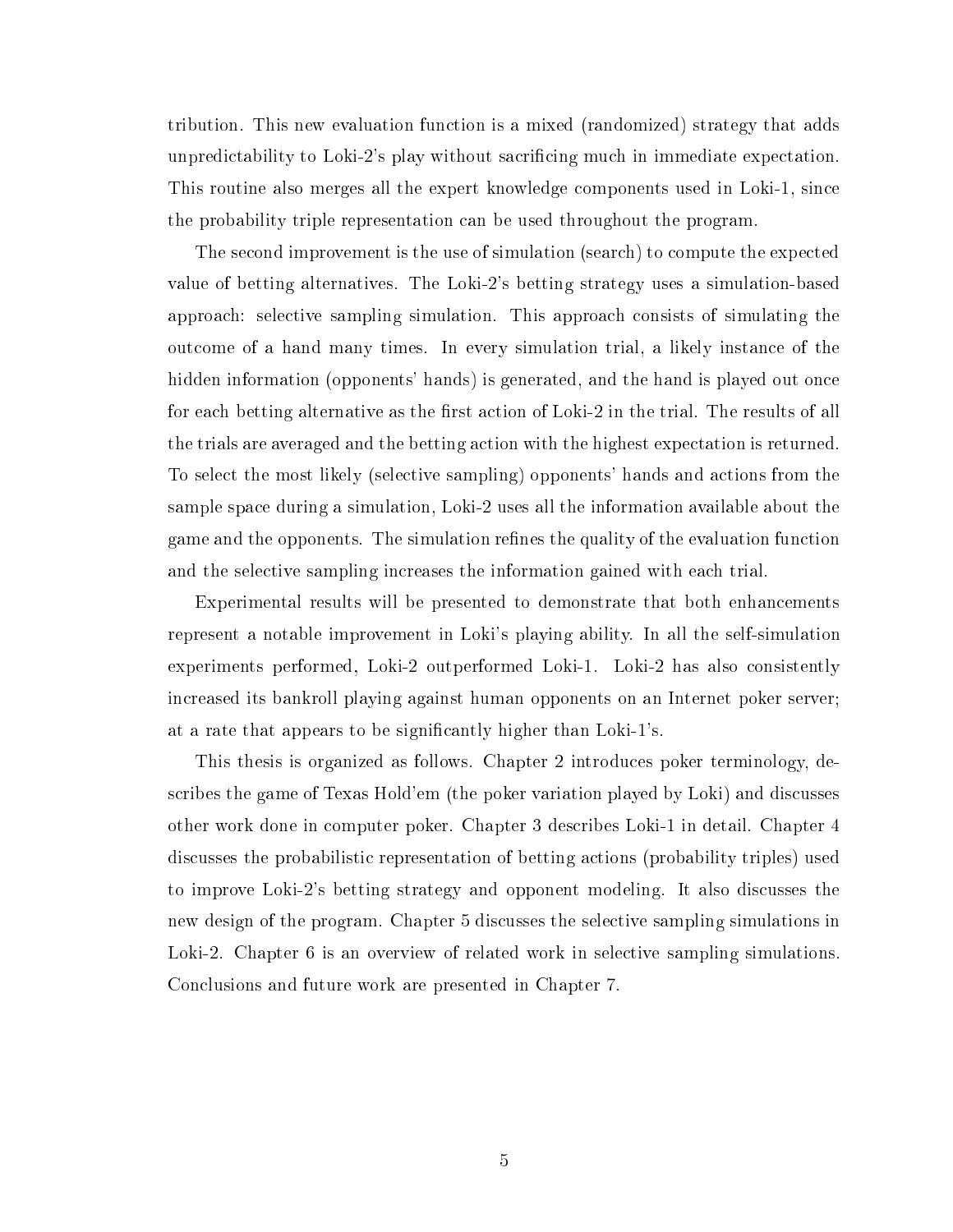# Chapter 2

# Poker

Poker is a *multi-player non-deterministic zero-sum game with imperfect information*. In game theory, a game is considered *strictly competitive* if the players do not cooperate. A strictly competitive game is a *zero-sum game* if the sum of the utility (out
ome) obtained for ea
h of the players is zero, independent of the strategy followed by each player. In poker, the profit of one player is the loss of other players. The long-term goal of all the players is to leave the table with more money than they had at the beginning.

A poker session is played in a sequential series of games With a standard deck of 52 cards. Each card is identified by its suit and rank. There are four suits:  $\clubsuit$  Clubs,  $\diamondsuit$  Diamonds,  $\heartsuit$  Hearts and  $\spadesuit$  Spades. The thirteen card ranks are (in increasing order of importance): Deuce  $(2)$ , Three  $(3)$ , Four  $(4)$ , Five  $(5)$ , Six  $(6)$ , Seven  $(7)$ , Eight  $(8)$ , Nine  $(9)$ , Ten  $(T)$ , Jack  $(J)$ , Queen  $(Q)$ , King  $(K)$  and Ace  $(A)$ . In this thesis ards are represented by two hara
ters, one for the rank and one for the suit, e.g.  $A \diamondsuit$  (Ace of Diamonds) and Q $\heartsuit$  (Queen of Hearts). A set of cards is represented by the cards separated by dashes, e.g.  $K\spadesuit$ -Q $\spadesuit$ . A set of cards held by a player can also be alled a hand.

# 2.1 A poker game

A poker game is composed of several rounds. A round consists of a number of cards being randomly dealt followed by betting. Every active player is given the chance to act at least once in a round. Every time it is a player's turn to act, there are three

<sup>&</sup>lt;sup>1</sup>Also called *deals* or *hands*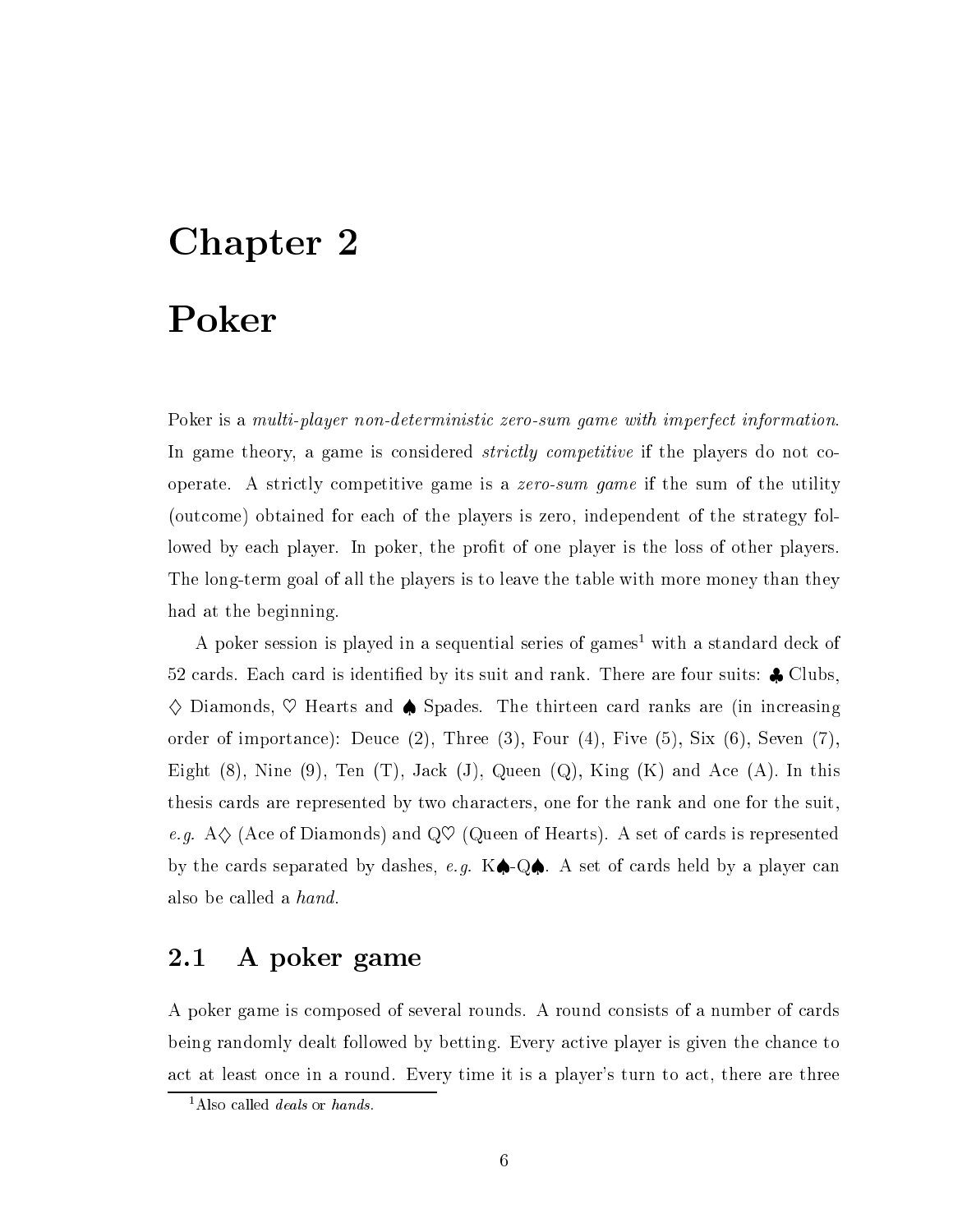alternative a
tions:

- $\bullet$  fold become inactive for the game, losing all investment done in the current game,
- $\bullet$  call match the current per player contribution, or
- $raise =$  increase the amount to call.

If there has not been any previous bet in the round, a call is referred to as a *check*. and a raise is said to be a *bet*. A round ends when each player has either folded or contributed the same amount of money as all the other active players. A poker game has two termination conditions:

- 1. all the players have folded ex
ept one, who wins all the money wagered (the pot), or
- 2. all the betting rounds have been ompleted.

In the latter case, the game proceeds to a *showdown* where all the active players reveal their ards and the winner is determined. The winner is the player holding the highest poker hand (see Table 2.1 for hand ranking). In the ase of a tie, the pot is split evenly.

The word *poker* refers to a collection of card games that share common features such as betting rounds and ranking of hands. The card games classified as poker are divided into flop games (some cards of each player are shared), stud games, and draw games (no ards are exposed, some are dis
arded and repla
ed with ards from the deck). Loki plays the limit version of *Texas Hold'em*. Texas Hold'em is a flop game whi
h is played as the main event of the annual World Series of Poker to determine the world champion. In the limit version of this game there is a fixed bet size for each round. Texas Hold'em was chosen as the variant of poker played by Loki, because it is the most strategi
ally omplex poker form that is widely played, and has the smallest ratio of luck to skill  $[2]$ .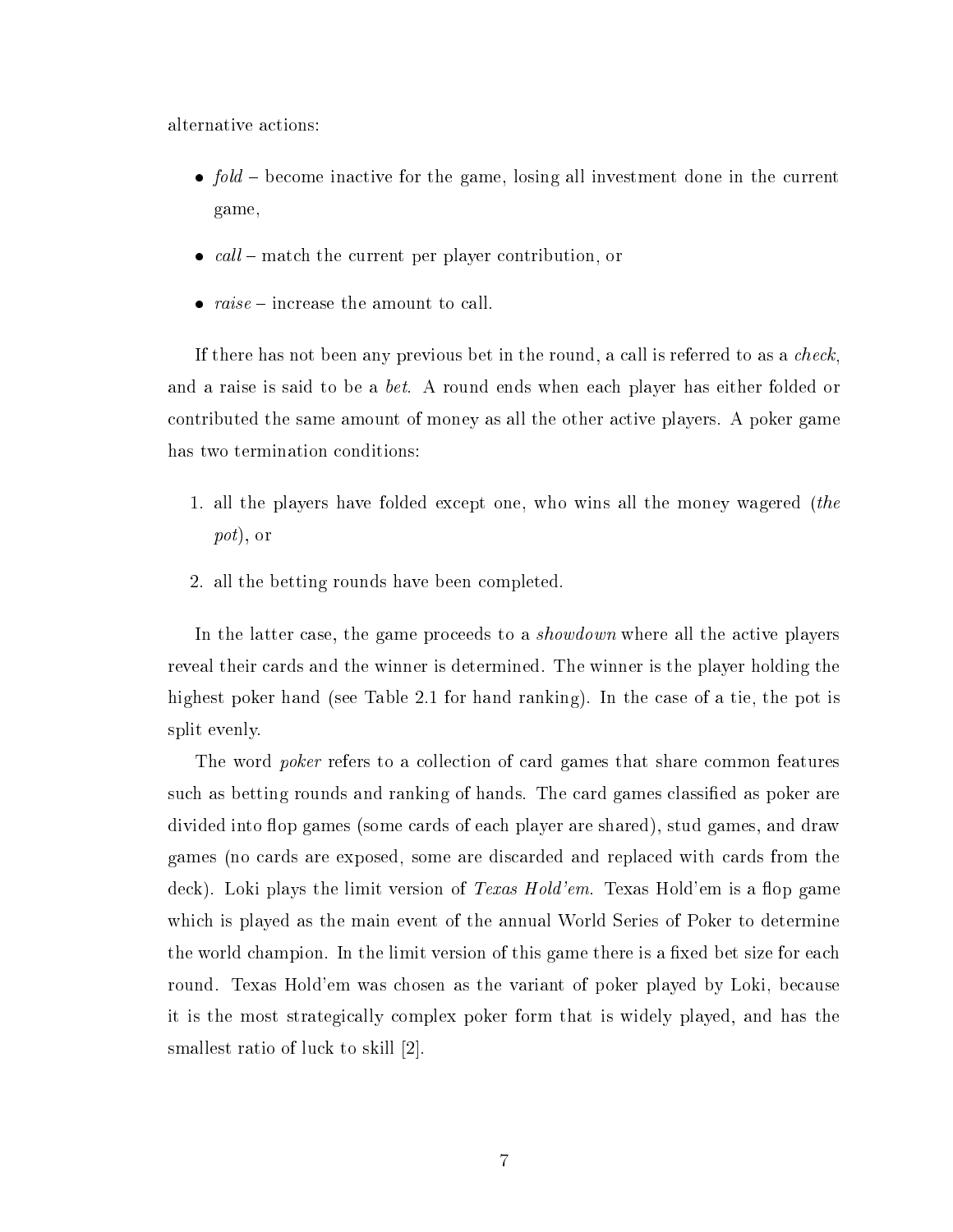| Sample hand                                                                       | Name and description                                  |  |  |
|-----------------------------------------------------------------------------------|-------------------------------------------------------|--|--|
| $T - 9 - 8 - 8 - 7 - 6$                                                           | Straight Flush (includes Royal Flush)                 |  |  |
|                                                                                   | 5 cards of the same suit in sequence                  |  |  |
| $Q \spadesuit$ Q $\clubsuit$ Q $Q \heartsuit$ Q $\diamondsuit$ 2 $\spadesuit$     | Four of a Kind                                        |  |  |
|                                                                                   | 4 cards of the same rank                              |  |  |
| $J$ $\spadesuit$ -J $\clubsuit$ -J $\heartsuit$ -5 $\diamondsuit$ -5 $\spadesuit$ | <b>Full House</b>                                     |  |  |
|                                                                                   | 3 cards of identical rank and 2 cards of another rank |  |  |
| $A \spadesuit - 9 \spadesuit - 7 \spadesuit - 6 \spadesuit - 2 \spadesuit$        | Flush                                                 |  |  |
|                                                                                   | 5 cards of the same suit                              |  |  |
| $A \diamondsuit K$ . Q $\heartsuit$ -J $\diamondsuit$ -T $\spadesuit$             | Straight                                              |  |  |
|                                                                                   | 5 cards of different suit in sequence                 |  |  |
| $A \spadesuit$ -A $\clubsuit$ -A $\heartsuit$ -8 $\diamondsuit$ -4 $\spadesuit$   | Three of a Kind                                       |  |  |
|                                                                                   | 3 cards of the same rank                              |  |  |
| $K \spadesuit$ -K $\clubsuit$ -T $\heartsuit$ -T $\diamondsuit$ -9 $\heartsuit$   | Two Pair                                              |  |  |
|                                                                                   | 2 cards of one rank and 2 cards of another rank       |  |  |
| $Q\heartsuit$ - $Q\clubsuit$ - $T\spadesuit$ -8 $\diamondsuit$ -3 $\clubsuit$     | Pair                                                  |  |  |
|                                                                                   | 2 cards of the same rank                              |  |  |
| $T\spadesuit$ -8 $\clubsuit$ -5 $\heartsuit$ -3 $\diamondsuit$ -2 $\diamondsuit$  | High Card                                             |  |  |
|                                                                                   | 5 cards of different suit and rank                    |  |  |

Table 2.1: 5-card hands ranked from strongest to weakest

## 2.2 Texas Hold'em

A game of Texas Hold'em has four betting rounds called the *preflop*, flop, turn and river. In the preflop every player receives two cards face-down (known only to the player) called *hole* or *pocket* cards, and a betting round ensues. During the flop three *community* or *board* cards are dealt face-up (known by all the players) and the second betting round follows. At the turn a fourth face-up community card is dealt, followed by a betting round. Finally, at the river, a fifth face-up community card is dealt and the last betting round occurs, followed by a showdown. In the showdown, the pot is awarded to the best five-card hand that an active player can make combining the hole cards and the five community cards. There is normally a maximum of three raises allowed per betting round. In Texas Hold'em, the number of players an vary from 2 to 23; but it is usually played with 8 to 10 players. Figure 2.1 shows a hand of Texas Hold'em (on the turn) from Loki's point of view against two opponents. The cards denoted by a single question mark represent the imperfe
t information of the game. The card denoted by two question marks represents the non-deterministic outcome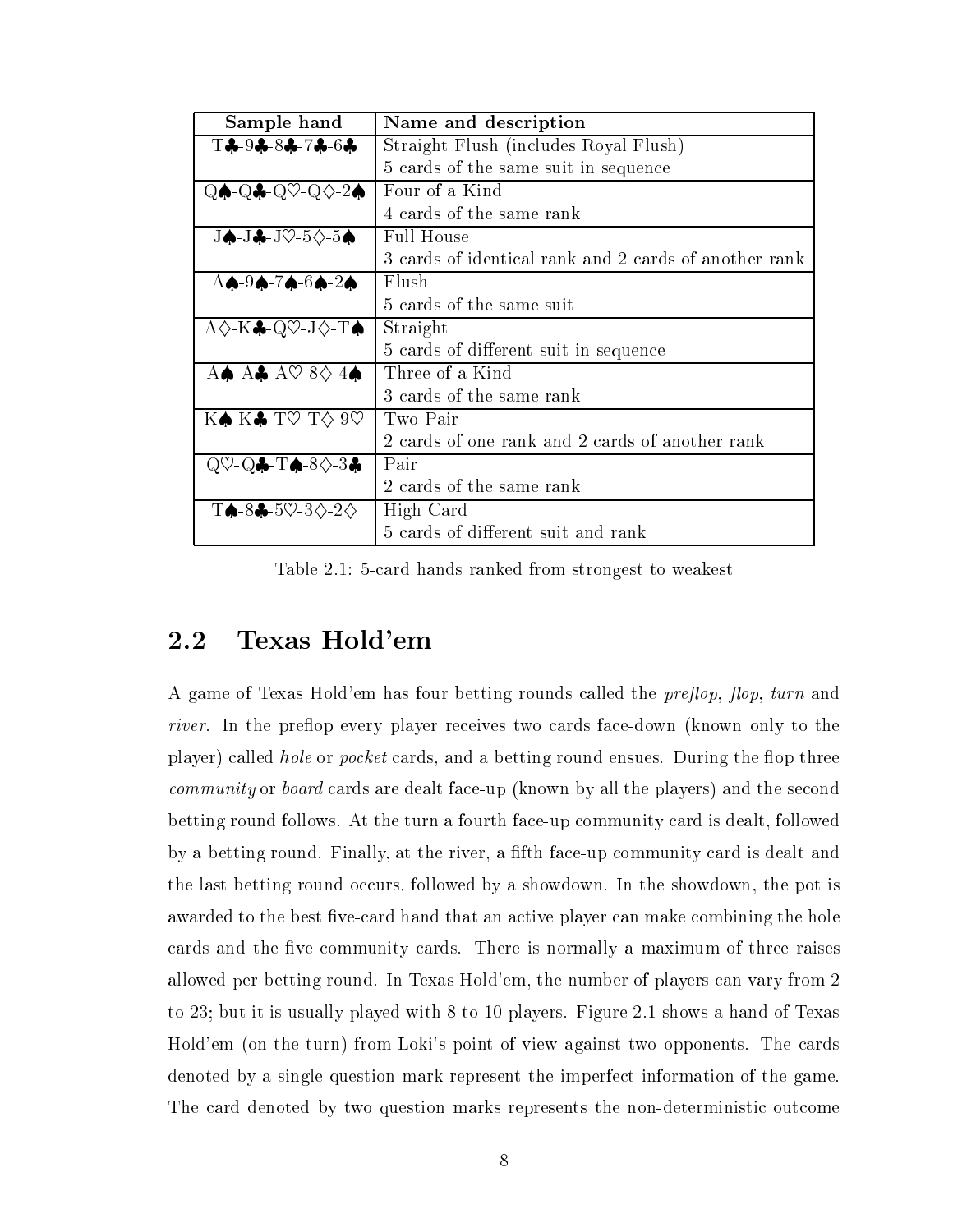

Figure 2.1: A Texas Hold'em hand

in the game (the ard to ome).

The players are in a fixed seating order at the table. The *dealer-button* rotates clockwise around the table to indicate the (theoretical) dealer of each hand. The player to the immediate left of the button (the *small blind*) is first to receive a card. Figure 2.2 shows a table with the button's and blinds' positions indicated. Betting on the preflop starts with the player on the left of the big blind. On subsequent rounds, the first active player left of the button acts first (the small blind if not folded).



Figure 2.2: Seat position and betting order

The betting structure of 2-4 Limit Texas Hold'em starts with two forced bets  $(blinds)$  on the preflop: a small blind of one unit and a big blind of two units. Blinds are a "forced-bet" alternative to the more familiar *ante* in other games, where each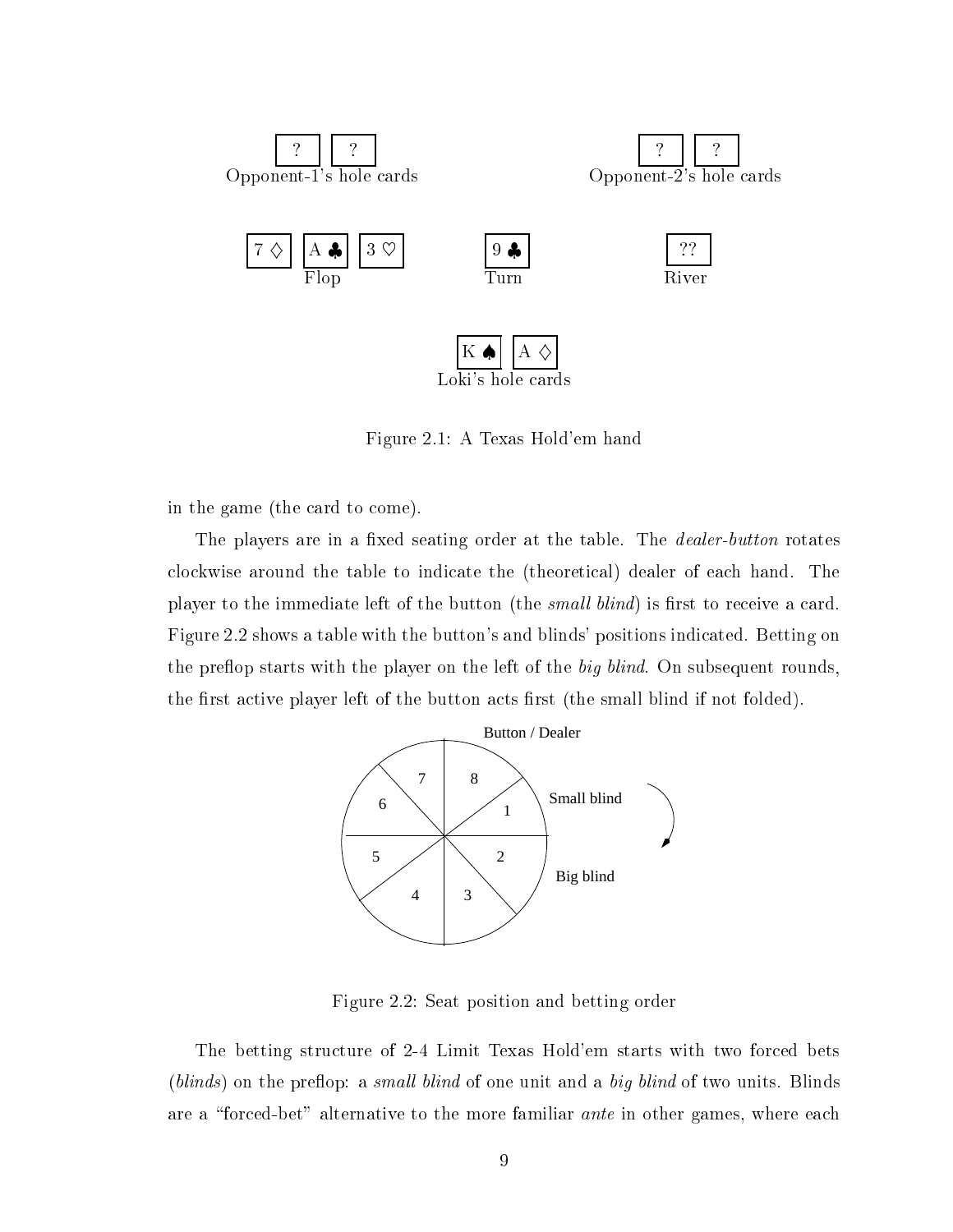player is required to put a fixed amount into the pot before the game begins. In a 2-4 Texas Hold'em game, all bets and raises are a fixed size of two units during the preflop and flop. This doubles to four units for all bets and raises on the turn and river. Other amounts an also be used. For example, in a \$10-\$20 game, the unit size is \$5.00. The small blind posts a \$5 blind, the big one blinds \$10. The size of the bet during the first two rounds (preflop and flop) is  $$10.00$  and during the last two rounds (turn and river) is \$20.00.

## 2.3 Other work in omputer poker

Sin
e the founding of game theory by John Von Neumann, poker has been the subje
t of mathemati
al and e
onomi
s analyses. However, these studies have used oversimplied versions of poker, making most of the work done in these areas not appli
able to the development of strong poker-playing programs. In computer science, poker has been used as a testbed in different areas such as cognitive science, machine learning, sear
h and Bayesian networks.

#### 2.3.1 Findler's work

One of the first studies of computer poker was done by Nicolas Findler  $[9]$  [10]. The variation of poker used in his research was a simplified version of five-card draw poker. During the years Findler's proje
t was arried out, various poker-playing programs were created, each different in its structure and approach to decision-making.

Most of the omputer players developed in Findler's resear
h were based on simulating human cognitive processes involved in decision-making under uncertainty and risk. His approa
hes were based on psy
hologi
al pre
epts of human thought rather than mathemati
ally-oriented analysis. He onsidered that:

"In order to program a computer to play poker well it is necessary to understand the ognitive pro
esses employed when human beings play poker. (The mathemati
al theory of games an only treat simplied versions of the game)."  $[10]$ 

Findler's goal was not to create a world-class poker-playing program and, indeed, none of his programs appears to have been a strong player.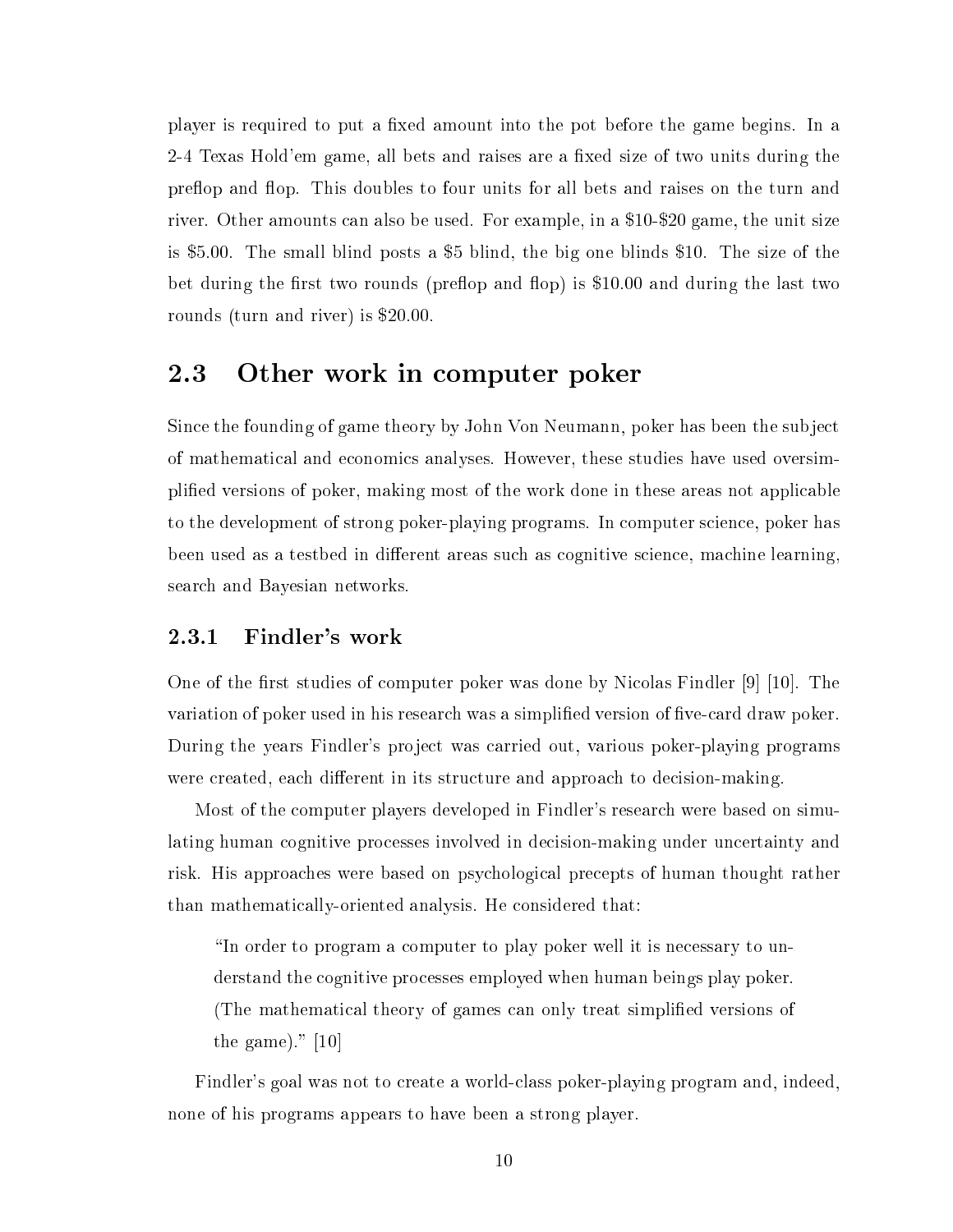#### 2.3.2 Ma
hine learning

Waterman [30] and Smith  $[25]$  used poker as a testbed for automatic learning techniques. Both of them worked on the problem of acquiring problem-solving heuristics through experien
e.

Waterman worked in two areas: 1) the representation of heuristics as production rules to facilitate their dynamic manipulation, and 2) the automatic modification and creation of these heuristics by a learning program on the basis of information obtained during training. During his research, five computer players were created, differing in the number and source of the heuristics initially provided to the program. The performan
e of his best program was evaluated to be the same degree of skill as a \nonprofesional but experien
ed human player". His programs played a twoplayer standard version of five-card draw poker. He stated that by choosing poker, the representation and generalization te
hniques he developed were shown to be an effective approach to implementing decision making and learning in an imperfect information environment.

Smith proposed an alternative method for dynami
ally learning heuristi
s by using adaptive search (genetic algorithms). Poker was used as a testbed for this technique to provide a basis for omparison with Waterman's work.

#### 2.3.3 Koller and Pfeffer's work

Recently, Koller and Pfeffer [15] [16] have developed *Gala*, a system for automating game-theoreti analysis for two-player ompetitive games with imperfe
t information. The system takes a des
ription of a game, analyzes it, and outputs strategies for the different players which are game-theoretically optimal for the situation described. The implementation is composed of two main interacting pieces: a special-purpose game specification language, and an automatic game-theoretic analyzer for games in extensive form. The extensive form represents the games as a tree with the *information* sets (players' knowledge states) indicated.

For games with imperfect information, the system finds an optimal randomized strategy. The system can now solve simplified versions of two-player poker (*e.g.* 3ard de
k, 1 ard dealt to ea
h player, 3 rounds; or 11ard de
k, 5 ards ea
h player,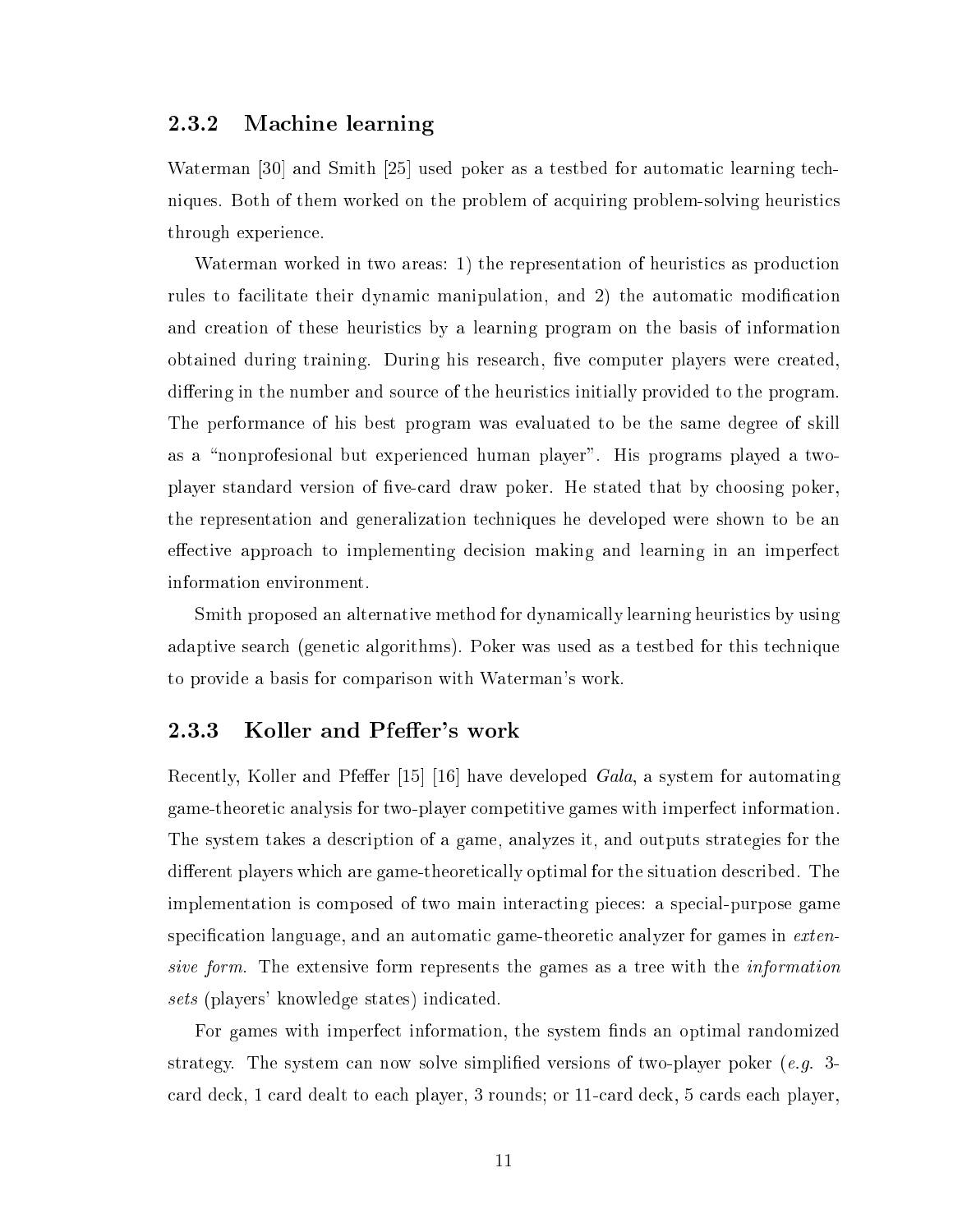3 rounds). However, the authors state that:

"While we can now solve games with tens of thousands of nodes, we are nowhere lose to being able to solve huge games su
h as full-s
ale poker, and it is unlikely that we will ever be able to do so. A game tree for fivecard draw poker, for example, where players are allowed to exchange cards, has over  $10^{25}$  different nodes. The situation (for zero-sum games) is now quite similar to that of perfe
t-information games: We have algorithms that are fairly efficient in the size of the game tree; unfortunately, the game tree is often extremely large."  $[16]$ 

#### Optimal versus maximal player

Koller and Pfeffer's goal is to create an optimal poker player. By definition, the optimal player does the best that an be done against a rational (perfe
t) opponent, and it does not do worse even if its strategy is revealed to its opponent. However, the optimal strategy does not take advantages of mistakes when they be
ome apparent, and human players invariably make mistakes. A *maximal* player will deviate from the optimal strategy to exploit the observed weak points in the opponent's play. In theory, the maximal player must take the risk of being sub-optimal to exploit a sub-optimal opponent. In pra
ti
e, the risk is small and well rewarded.

In contrast to Koller and Pfeffer's aim, Loki is not an optimal player. Our goal is to reate a maximal player, whi
h uses opponent modeling to exploit patterns in its opponents' play, with the intention of winning the most money it an in every situation. Furthermore, sin
e it does not seem feasible to determine an optimal player for real multi-player poker, a program to play real-world poker in the near future most likely will not be a game-theoretic optimal player.

Nevertheless, Koller and Pfeffer have suggested that an alternative approach to deal with less-than-perfect players is to learn the type of mistake that a player is prone to make. This approach can be used when there is a long-term interaction with the same player. The authors point out that the ability of the Gala language to capture regularities in the game may be particularly useful in this context, since the high-level description of a game state can provide features for the learning algorithm.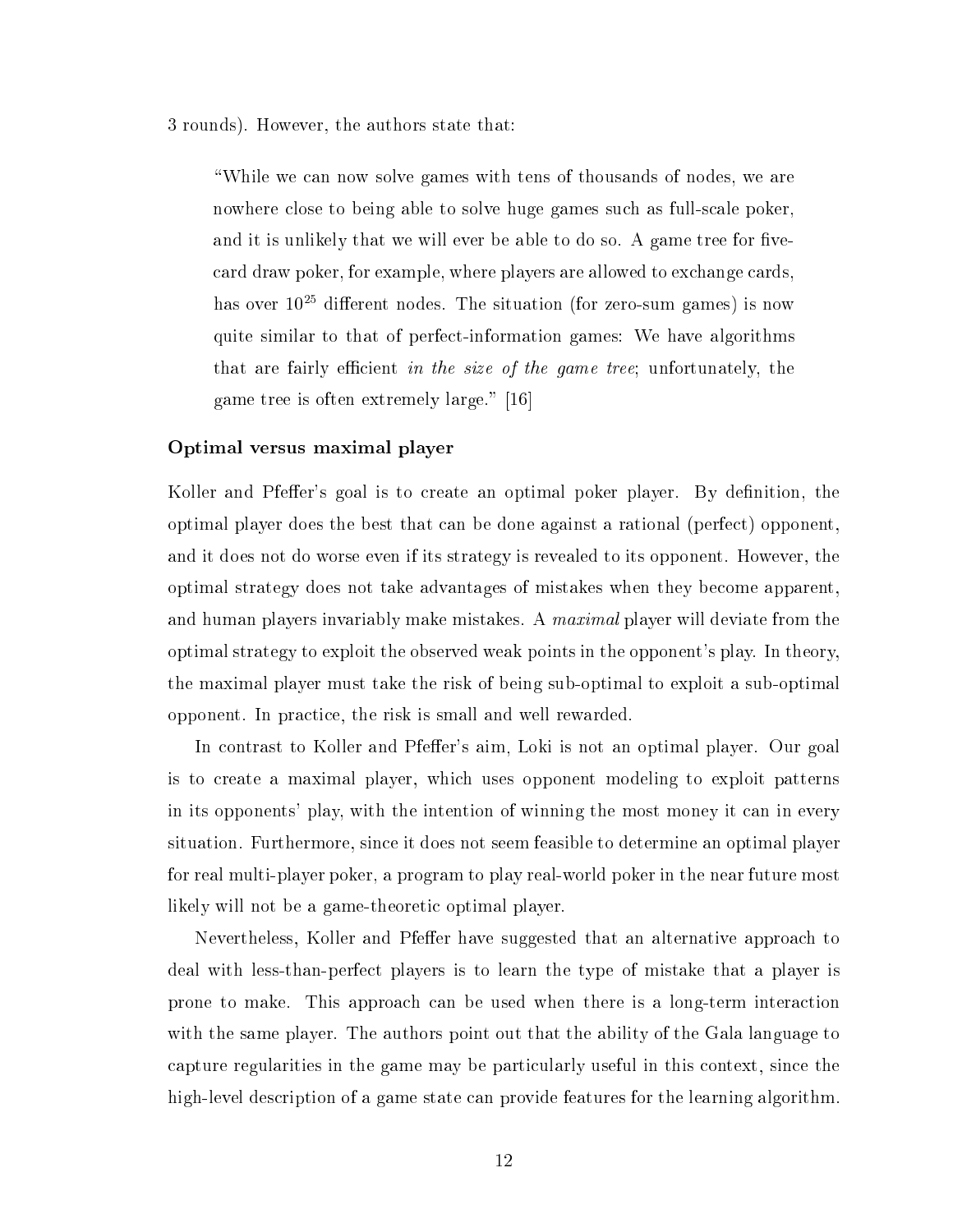One an see this learning algorithm as a potential opponent modeling omponent for a program based on the Gala system.

#### 2.3.4 2.3.4 Bayesian poker

Kevin B. Korb, Ann E. Nicholson and Nathalie Jitnah [17] at Monash University are working in the Bayesian Poker Program (BPP). BPP plays two-player five-card stud poker using a Bayesian network stru
ture to represent the relationships between current hand type, final hand type (after the five cards have been dealt) and the behaviour of the opponent. Given eviden
e for BPP's urrent hand type and the observed ards and a
tions of the opponent, BPP obtains its posterior probability of winning the game. BPP uses this estimated probability of winning the game to randomly select its action based on probabilistic curves for each betting action.

BPP performs opponent modeling. It uses the relative frequencies of the opponent's betting a
tions to update the onditional probabilities per round of passing or alling versus betting or raising given the opponent's urrent hand type.

BPP is work in progress as pointed out by Korb et al. The authors state that poker appears to be an ideal domain for investigating the appli
ation of Bayesian networks, and report positive results of BPP playing against a simple probabilisti program, a rule-based program and non-expert amateur human players.

### 2.4 Summary

Although poker has been used as a testbed in different areas of computer science, mathematics and economics, full-scale poker has been largely overlooked as a topic of AI resear
h. However, omputer poker resear
h, besides being interesting and hallenging, has the potential to provide results with real-world impli
ations.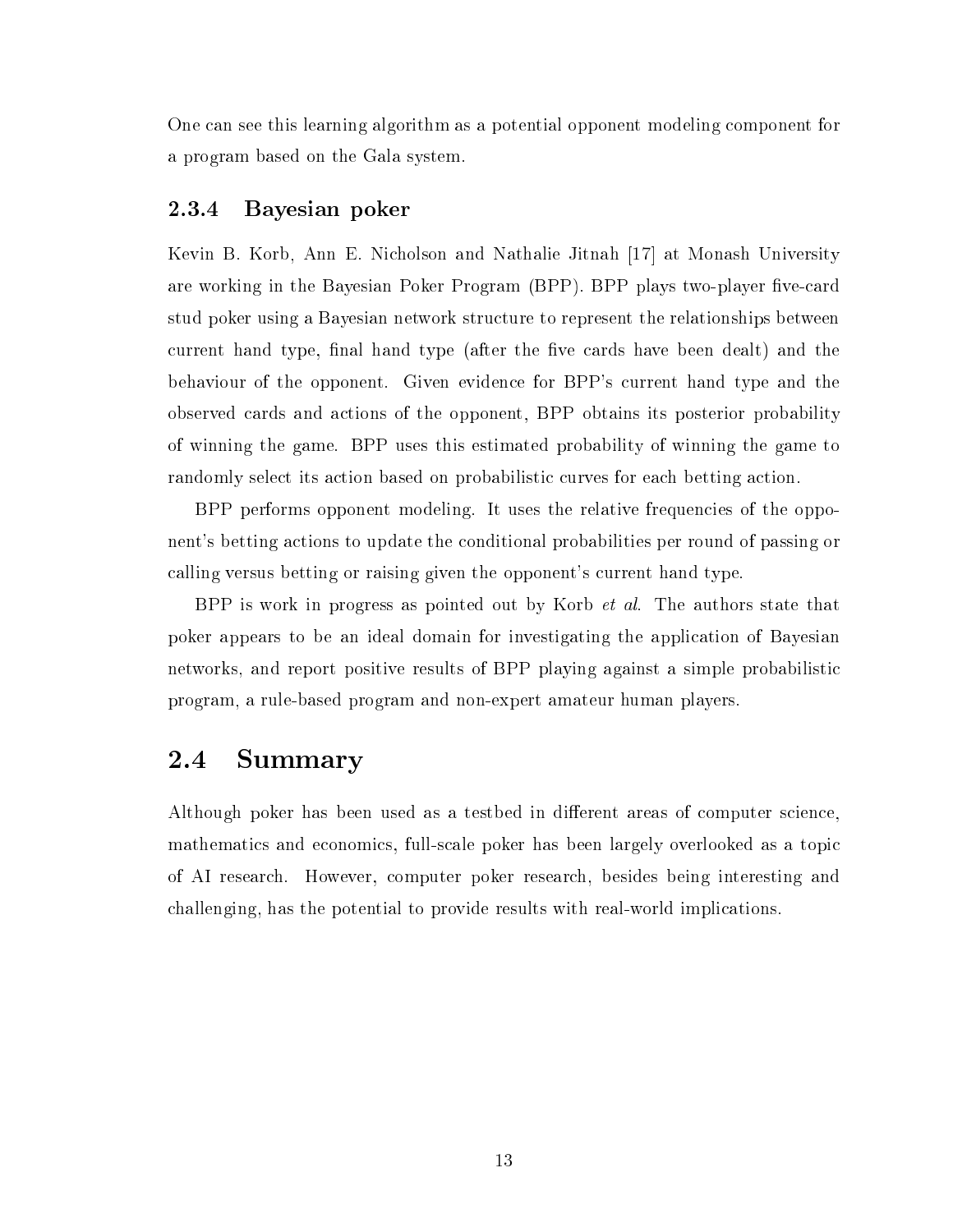# Chapter 3 Loki-1

This hapter des
ribes the ar
hite
ture, betting strategy, and opponent modeling of the previous version of Loki (Loki-1), as it was at the beginning of the work done in this thesis (1998). Also, the limitations detected in Loki-1 and the changes implemented to over
ome these limitations are outlined. This hapter provides a summary of the material necessary to place the research described in this thesis in context. See  $[4]$ ,  $[5]$  and  $[19]$  for more details on Loki-1.

# 3.1 Architecture

Figure 3.1 shows Loki-1's architecture and the interactions between the main system omponents. In the diagram, re
tangles are major omponents, rounded re
tangles are major data stru
tures, and ovals are a
tions. The data follows the arrows between omponents. An annotated arrow indi
ates how many times data moves between the components for each of Loki-1's betting decisions (on the flop, in this case).

To make a betting decision, the Bettor calls the Hand Evaluator to obtain an assessment of the strength of Loki-1's hole ards. The Bettor uses the hand evaluation, the public information about the state of the game, and expert-defined betting rules to generate an a
tion (fold, he
k/
all or bet/raise). The probability distribution of the opponents' hands after the flop is not uniform. For example, hole cards of Ace-Ace are more likely held by the opponents than hole cards of 7-2, since most players will fold 7-2 in the preflop. The Opponent Modeler maintains an array for ea
h opponent with the probabilities (weights) of ea
h possible hand being held by ea
h opponent. The Hand Evaluator uses these weights to estimate the strength of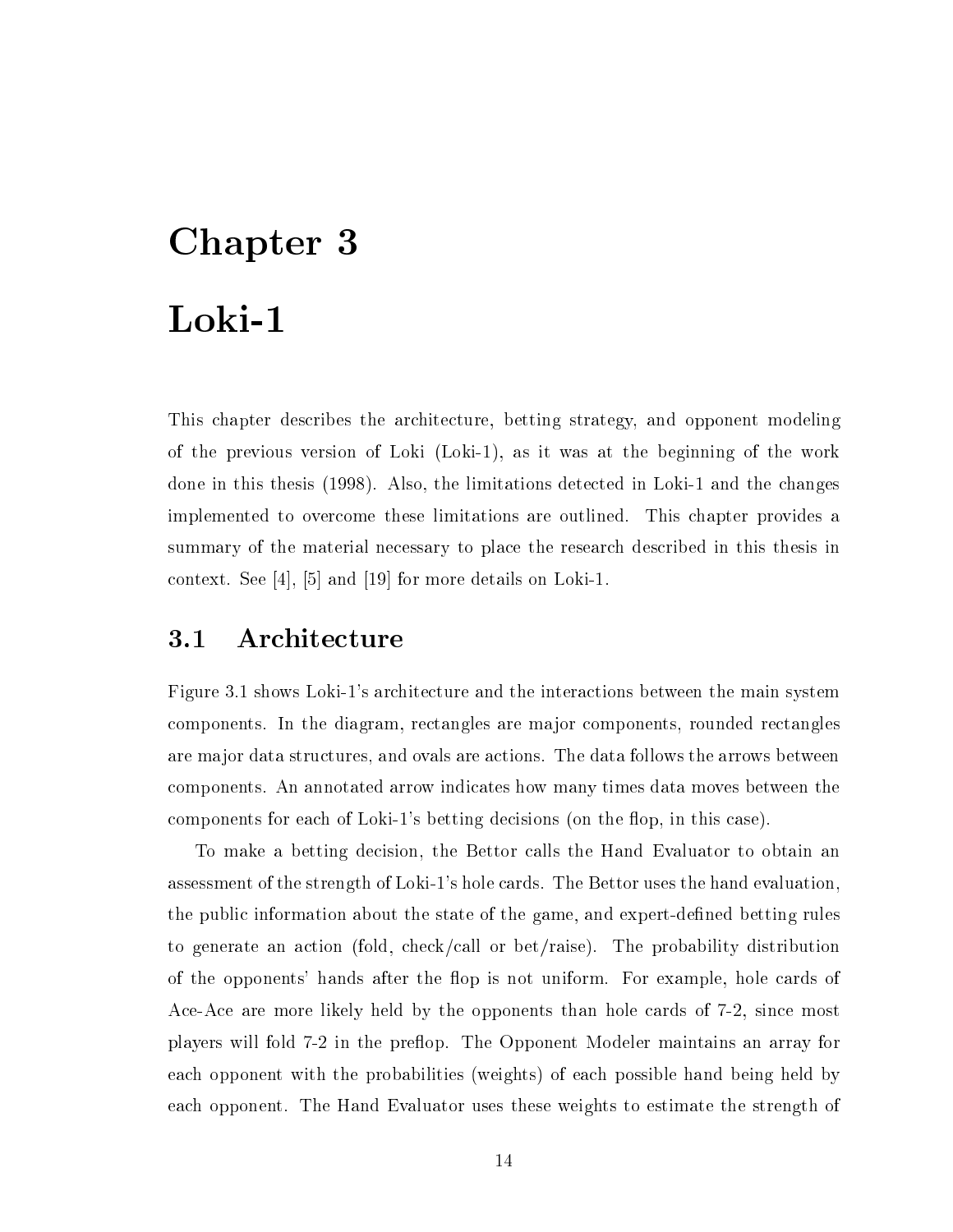

Figure 3.1: Loki-1's ar
hite
ture

a hand. Thus, the assessment of the strength of a hand is sensitive to the actions of the opponents. Loki-1's hand evaluation de
reases if the opponents have shown signs of strength (by raising) during the game, and in
reases if all the opponents have only he
ked or alled.

The Opponent Modeler modifies an opponent's weight table after it observes an action of this opponent taking into account the entire game context (community ards). Updating the probabilities for all hands is a pro
ess alled reweighting. After each opponent action, the Opponent Modeler calls the Hand Evaluator once for each possible hand and modies the weight for that ase to be onsistent with the new information.

#### $3.2$ Betting strategy

#### 3.2.1 Preflop expert system

When it is Loki's (either Loki-1 or Loki-2) first chance to act in the preflop, Loki uses a rule-based expert system to select one of four defined preflop strategies (or six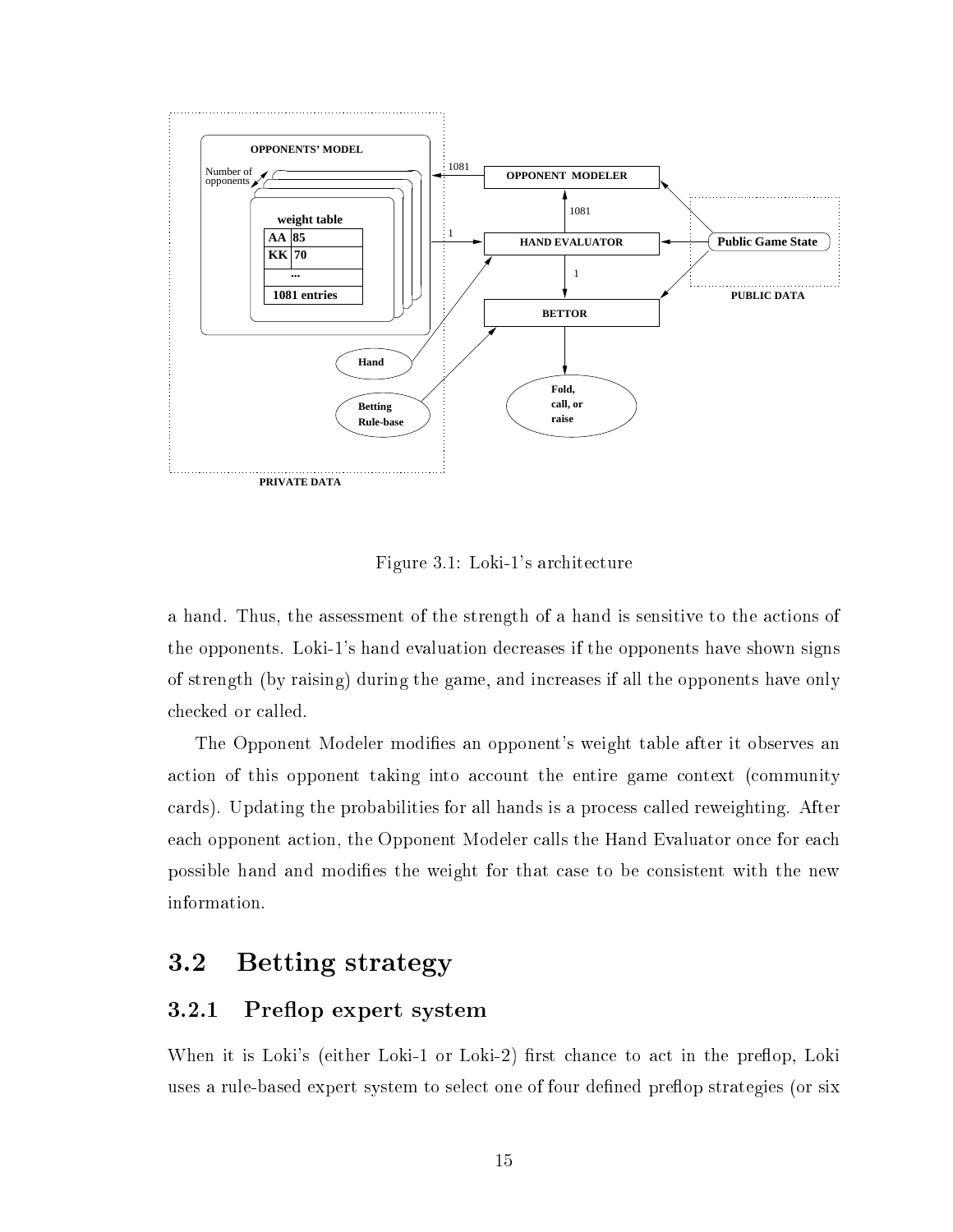if Loki is the small blind). These strategies determine the number of bets Loki will call and under which conditions it will bet/raise. The selection of the preflop betting strategy is based on the average return on investment (in
ome rate) of Loki's hole cards, and thresholds defined by linear formulas using expert values. The income rate of all the two-card hands was determined with off-line simulations. The linear formulas take into account the expected number of players (players who will play the hand), Loki's position on the table, and the *tightness* of Loki. The tightness is a parameter that spe
ies the per
entage of hands that Loki will play. There are three settings for this parameter: *tight, moderate* and *loose*. The most aggressive strategy whose threshold is less than or equal to the income rate of Loki's hand is selected.

For example, assume that Loki's is in the dealer's position (last player to act) and its hole cards are  $A\heartsuit - 8\heartsuit$ . There are four players still active in the game and Loki's tightness has been defined as moderate. The income rate value of Loki's hand obtained by a table lookup is 338. By using the linear formulas, we calculate that the thresholds for the four strategies from the most aggressive to the most passive one are  $[M4 = 580, M2 = 200, M1 = 50, M0 = -\infty]$ . Thus, Loki's preflop strategy in this case is  $M2$ , since  $200 \leq 338 < 580$ . With the  $M2$  preflop strategy, Loki will raise if there have been less than two bet/raises in the round, otherwise it will call.

#### 3.2.2 Postflop

Loki-1's postflop betting strategy consists of expert-defined rules that uses the hand evaluation and the public information about the state of the game to decide on a betting action.

#### Hand Evaluation

To assess the quality of a hand after the flop, the Hand Evaluator combines together the strength and the potential of the hand in a value called *effective hand strength* (EHS). The EHS is an estimate whi
h gives the probability that the given hand is urrently the strongest one, or that it will be
ome the strongest one by the showdown with the next community cards (potential).

$$
EHS = hand\_strength + (1 - hand\_strength) \times hand\_potential
$$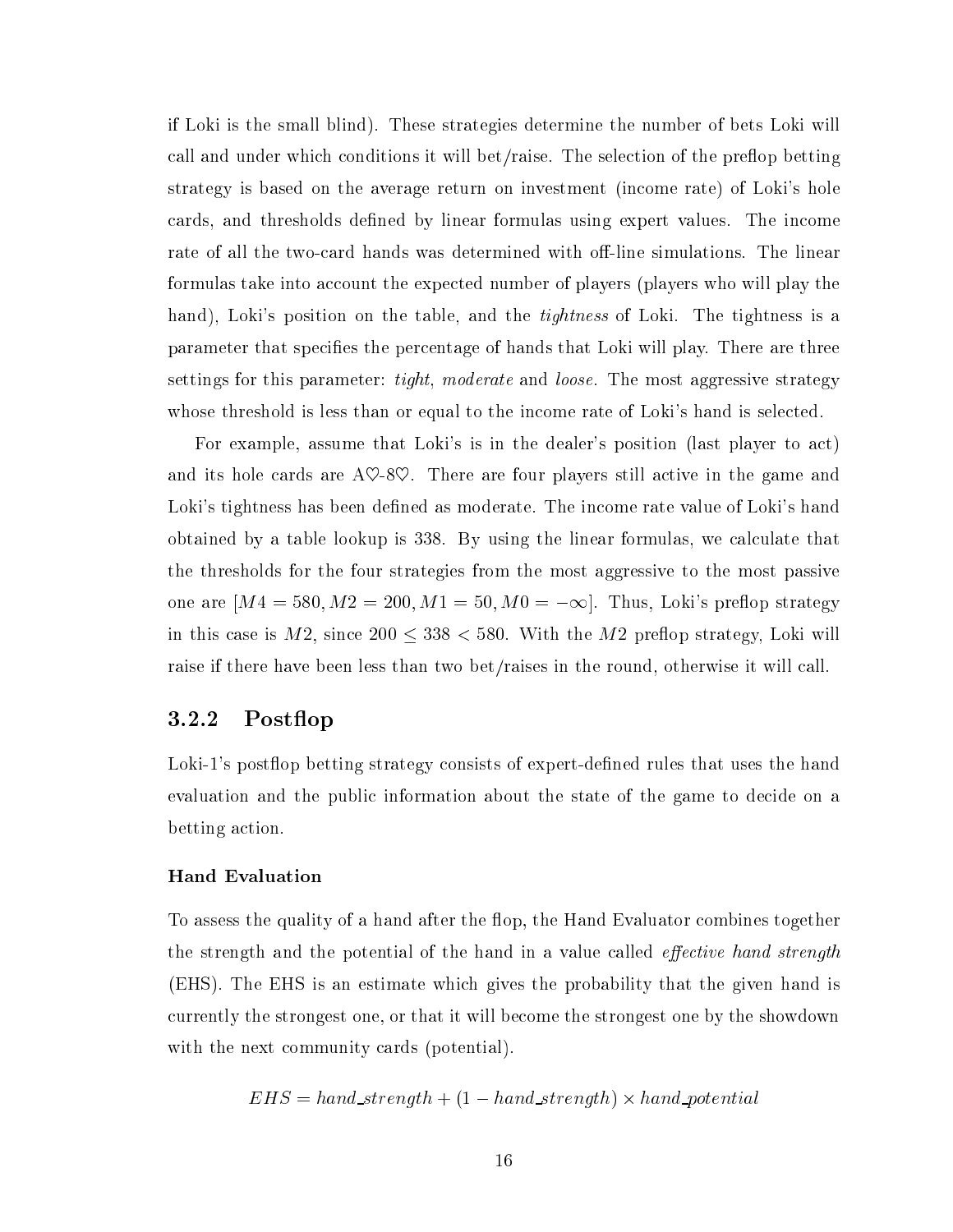To al
ulate a hand's strength (HS) against a single opponent, the Hand Evaluator enumerates all the possible opponent hands and sums the weights of the hands that would win, lose or tie the given hand. Recall that the weight of a hand is the probability that an opponent would still be active with that particular hand.

$$
HS = \frac{ ahead + tied/2}{ ahead + tied + behind = total\_number\_of\_bands}
$$

For instance, assume that Loki's hole cards are  $A\heartsuit$ -8 $\heartsuit$  (the same as in the above preflop example), the community cards on the flop are  $9\heartsuit$ -8 $\clubsuit$ -2 $\clubsuit$ , and all weights are equal to 1 (uniform distribution). From the  $\binom{47}{3}$  $= 1081$  possible opponent's two-card hands on the flop: 903 hands lose against Loki's hand, six hands tie and 172 hands defeat Loki's<sup>1</sup>. Therefore, Loki's HS is

$$
HS = \frac{903 + 6/2}{903 + 6 + 172 = 1081} = 0.84
$$

To extrapolate the hand strength value to multiple opponents, the Hand Evaluator raises it to the power of the number of opponents still active in the game  $(HS_n)$ . For the above example, if there are four players active in the game (including Loki), the Hand Evaluator calculates  $\text{HS}_n = (0.84)^3 = 0.59$ .

The potential of a hand can be either positive or negative. Positive potential (PPOT) is the probability of a hand be
oming the strongest one when it is behind. Negative potential (NPOT) is the probability of a hand falling behind when it is ahead. Both potentials are calculated by enumerating all possible opponents' hands and community cards to come in the next rounds. Potential calculations on the flop an be done by looking ahead either one round (
onsidering the 45 possible ards on the turn) or two rounds (considering the  $\binom{45}{3}$  $\sim$ = 990 possible twoard ombinations on the river). PPOT is calculated by adding the weights of the cases where Loki's hand improves.

$$
PPOT = \frac{be\_behind\_end\_ ahead + be\_behind\_end\_tied/2 + be\_tied\_end\_ahead/2}{total\_be\_behind + total\_be\_tied/2}
$$

NPOT is given by:

$$
NPOT = \frac{be\_ahead\_end\_behind + be\_ahead\_end\_tied/2 + be\_tied\_end\_behind/2}{total\_be\_ ahead + total\_be\_tied/2}
$$

 $1144$  hands with one or two 9s and 28 hands with a pair of either A, K, Q, J, T, 8 or 2.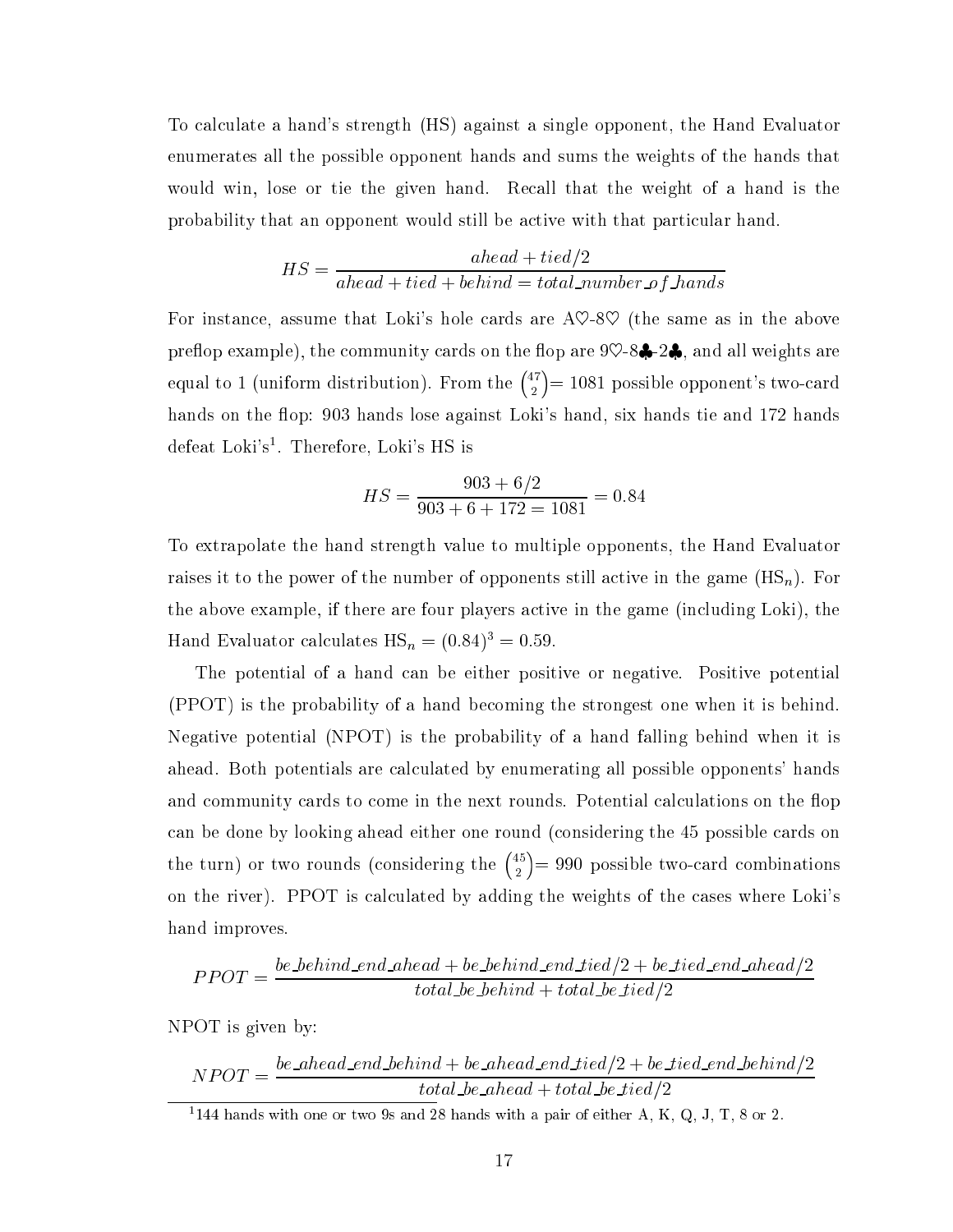| Flop's situation | River's situation | Number of cases |
|------------------|-------------------|-----------------|
|                  | Ahead             | 722,463         |
| Ahead            | Behind            | 170,249         |
|                  | Tied              | 1,258           |
|                  | Ahead             | 37,659          |
| Behind           | Behind            | 132,570         |
|                  | Tied              | 51              |
|                  | Ahead             | 270             |
| Tied             | Behind            | 90              |
|                  | Tied              | 5,580           |

Table 3.1: Number of cases where Loki's hand situation changes after two community ards are dealt

Consider the same above example. Table 3.1 shows the number of cases where Loki's hand situation at the flop changes (or remains the same) by the time the other two ommunity ards are dealt. Assuming uniform weights, this table shows the sum of the weights of all the cases.  $Total\_be\_ ahead$  is equal to the number of cases where Loki's hand on the flop is the strongest one multiplied by the number of possible next two-card combinations  $(903 * 990 = 893, 970)$ . Total be tied is 5,940  $(6 * 990)$ and Total be behind is  $170,280$  ( $172 * 990$ ). The total number of cases enumerated in the potential calculations is  $1081 * 990 = 1,070,190$ . Thus, PPOT for Loki's hand  $(A \heartsuit - 8 \heartsuit)$  is

$$
PPOT = \frac{37,659 + 51/2 + 270/2}{170,280 + 5,940/2} = 0.22
$$

and NPOT is :

$$
NPOT = \frac{170,249 + 1,258/2 + 90/2}{893,970 + 5,940/2} = 0.19
$$

#### Strategy

The basic postflop strategy is based on the EHS. Two thresholds determine the postflop betting actions: a postflop-raise threshold and a postflop-call threshold. If Loki-1's EHS is greater than or equal to the post
op-raise threshold then it will raise when less than two bets have been made this round and call otherwise. When its EHS is greater than or equal to the postflop-call threshold (but not greater than the postflop-raise threshold), Loki-1 will bet if nobody else has done so and call otherwise, except when it is two or more bets to call and Loki-1 has not already called a bet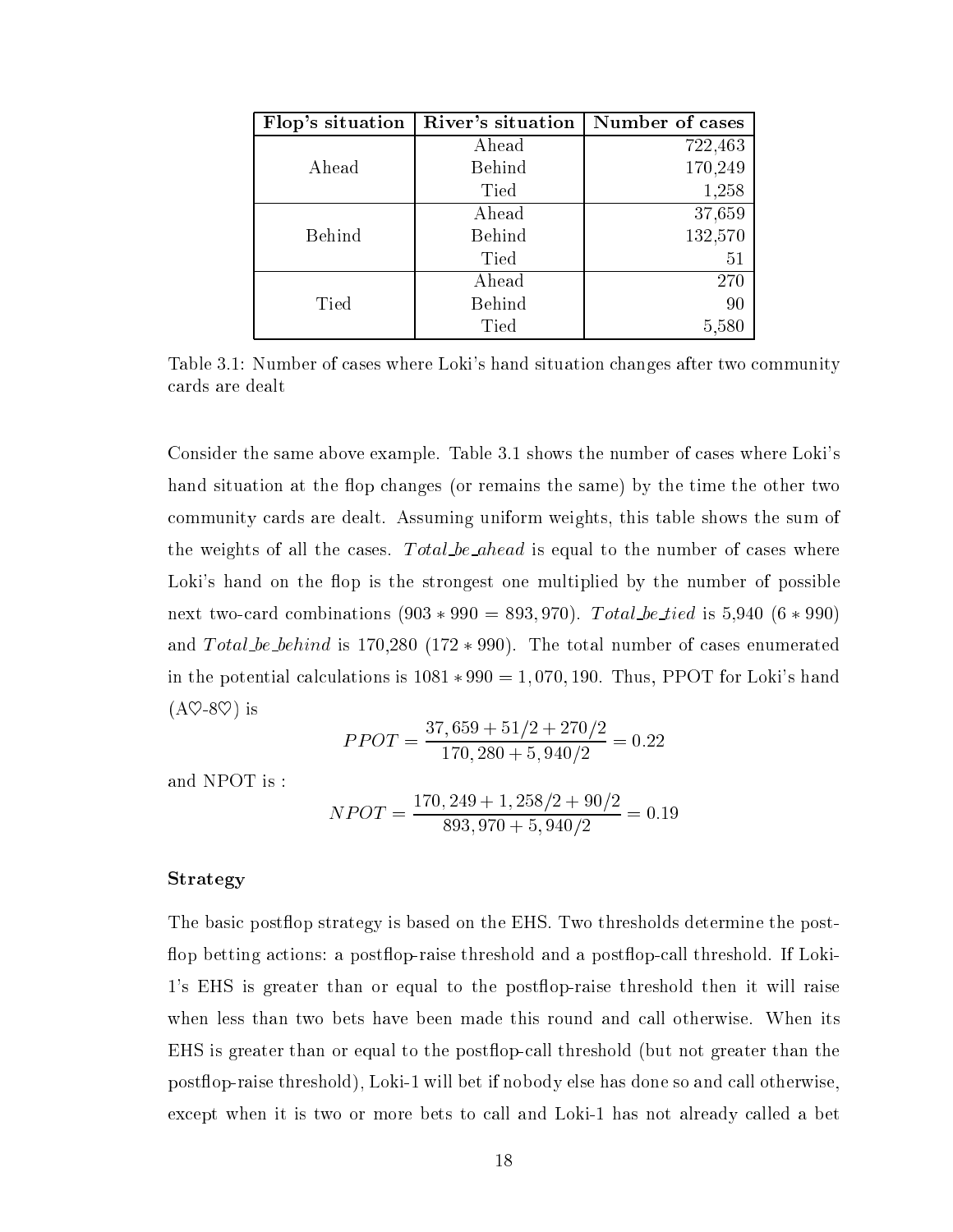this round. In the cases where Loki-1's EHS is less than the postflop-call threshold or its decision is to fold, the options of semi-bluffing, calling with pot odds, and calling with showdown odds are also considered.

- Semi-bluffing consists of betting if nobody has done so in the current round. and Loki-1's hand has a high enough PPOT to call both a bet and a raise. In the subsequent rounds, Loki-1 will continue to bet (even without sufficient PPOT) if no other player bets. With semi-bluffing Loki-1 pretends to have a strong hand while there is a reasonable han
e of winning the pot immediately (to s
are the opponents out from the game).
- Pot odds is the ratio of the amount of money in the pot to the amount required to all the urrent bet. By using pot odds, Loki-1 will stay in the hand if its winning han
es (PPOT before the river and HS on the river) surpass the expe
ted return from the pot. For example, assume the pot is \$20 and the amount to call is \$4. The pot odds are  $\frac{4}{24} = 0.16$  and Loki-1's winning chances are  $0.25$   $(25\%)$ . In this situation, three times out of four that Loki-1 calls, its hand will lose at a cost of \$4 each. However, it wins \$20 one time out of four resulting in an average profit of \$2 per hand. A call is better than a fold when Loki-1's winning chances are greater than or equal to the pot odds.
- Showdown odds is the ratio of the amount of money expected to be in the pot by the showdown, to the amount it will cost Loki-1 to stay in the hand to actually see the showdown. Loki-1 alls when its EHS is greater than showdown odds. This strategy was introduced to discourage frequent bluffing by the opponent.

Also, Loki-1's betting strategy ontains the knowledge of some advan
ed strategies su
h as he
k-raising. This knowledge was introdu
ed in Loki-1 as de
eptive strategies to add unpredi
tability to its play.

# 3.3 Opponent modeling

Although opponent modeling has been studied in perfe
t information games (for example  $[7]$ , the performance loss by ignoring it and assuming a perfect opponent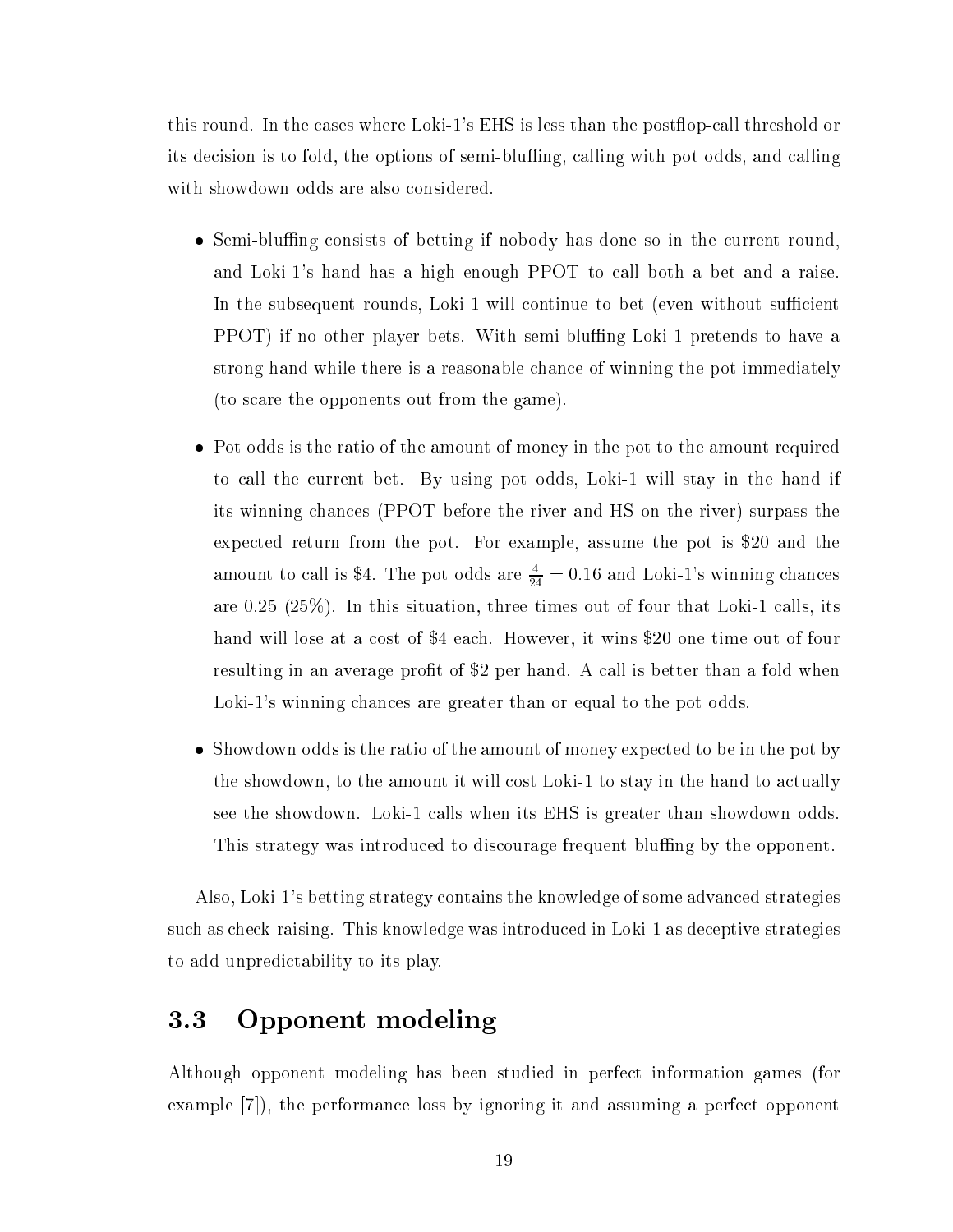is small, and hen
e it is usually ignored. In ontrast, opponent modeling in poker can be the distinguishing feature between players at different skill levels. If a set of players all have a omparable knowledge of poker fundamentals, the ability to alter decisions based on an accurate model of the opponent may have a greater impact on success than any other strategic principle.

De
iding how to gather information about the opponents and how to use it to improve the quality of betting de
isions is a omplex and interesting problem. Loki-1's Opponent Modeler was a first attempt at making appropriate inferences from observing the opponents' actions and then applying them by changing betting decisions to exploit any identied pattern or weakness in the opponents' play. The Opponent Modeler uses the betting history of the opponents to determine a likely probability distribution for their hole ards whi
h is used by the Hand Evaluator. Opponent modeling was experimentally shown to significantly improve Loki-1's performance  $[4]$ .

#### 3.3.1 Representation

The Opponent Modeler assigns an array of weights (weight table) to ea
h opponent indexed by the twoard starting hands. Sin
e Loki knows its two hole ards and the three flop cards, there are  $\binom{47}{3}$  $\sim$ = 1081 used entries in the weight table after the op. The probabilities for each of the 1,081 subcases are called weights, since they act as multipliers in the enumeration omputations. Ea
h time an opponent makes a betting action, the weights for that opponent are modified to account for the action and the community cards revealed. A weight for a hand reflects the relative probability that a specific opponent has that particular hand.

#### 3.3.2 Reweighting pro
ess

When an opponent action is observed, the Opponent Modeler obtains the threshold hand value needed for the observed action and bases the weight adjustment on that value. The Opponent Modeler maintains statisti
s for ea
h opponent between games. These statistics are used to calculate the frequency of folding, calling and raising of each opponent per round and number of bets to call. From these frequencies, the Opponent Modeler deduces the average  $(\mu)$  and variance  $(\sigma)$  of the threshold needed for the observed action. The threshold can be obtained either from default action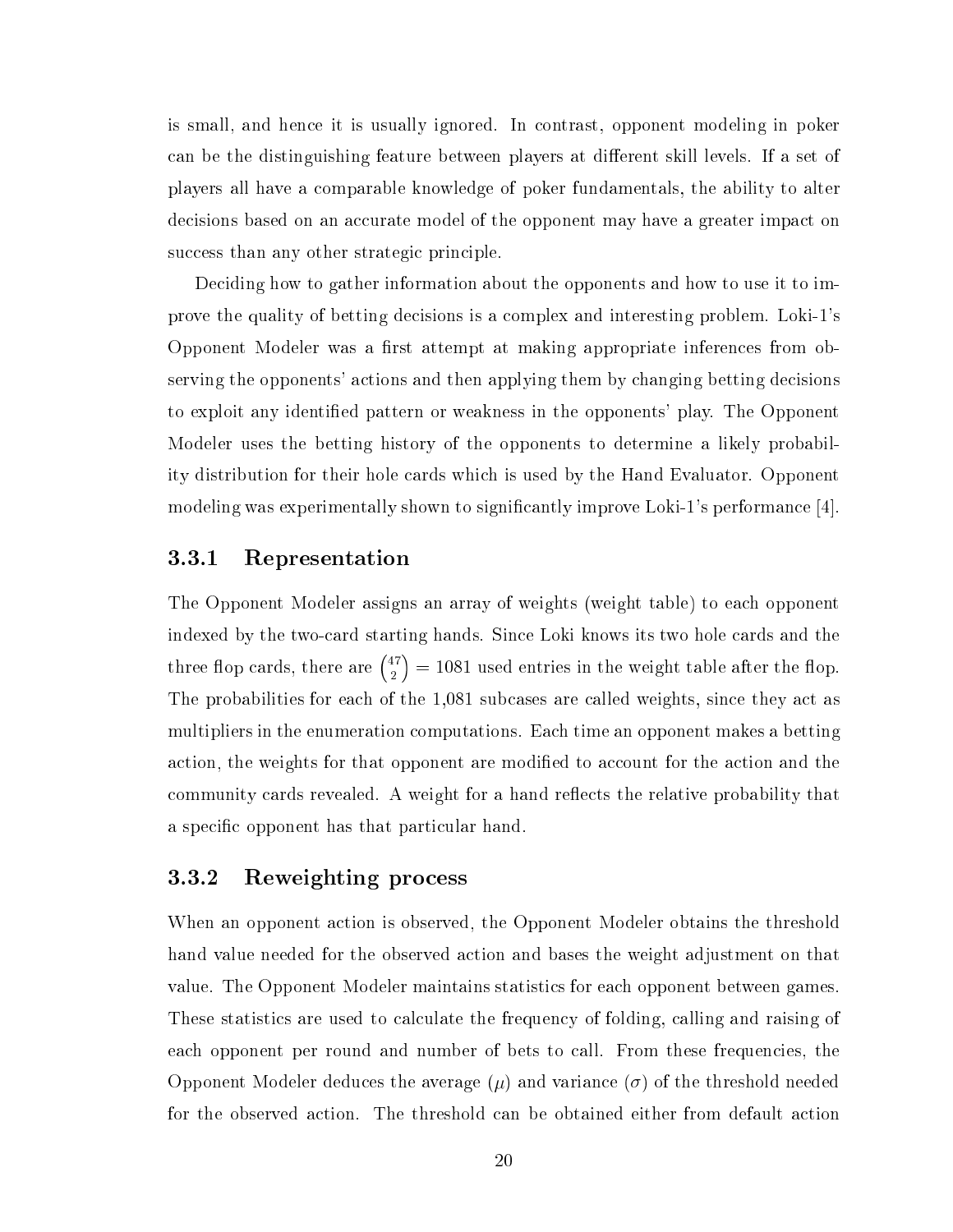frequencies (generic opponent modeling) or from the opponent's observed action frequencies (specific opponent modeling).

During the reweighting process, the reweight factors (rwt) are assigned based on the distance between the hand value (income rate for the preflop and EHS for the postflop rounds) and  $\mu$ . Since the income rates used in the preflop are not a percentile hand valuing system like EHS, the  $\mu$  obtained needs to be converted from a percentile value to a value on the income rate scale. To achieve this,  $\mu$  is used to index into a sorted array (sample the nearest point) of the  $\binom{52}{3}$  $\sim$  $\mathbf{1}$ in
ome rate values.

$$
\mathsf{rwt} = \left\{ \begin{array}{ll} 0.01 & \text{if hand_value} < \mu - \sigma, \\ 0.5 & \text{if hand_value} = \mu, \\ 1 & \text{if hand_value} > \mu + \sigma, \\ \frac{hand\_value - \mu + \sigma}{2 \times \sigma} & \text{otherwise.} \end{array} \right.
$$

For example, based on observed frequencies, the Opponent Modeler deduces that an opponent needs a median EHS  $(\mu)$  of 0.6 to call a bet on the flop, with a lower bound of 0.4 and an upper bound of 0.8 ( $\sigma = 0.2$ ). In this case, all hands with an EHS greater than 0.8 are given reweighting factors of 1.0. Any hand with a value less than  $0.4$  is assigned a reweighting factor of  $0.01$ , and a linear interpolation is performed for values between 0.4 and 0.8.

To avoid eliminating legal sub
ases ompletely, no weight is allowed to go below 0.01. In Loki-1, the Opponent Modeler only performs one reweighting per model per round. A copy of the weight table is stored at the beginning of each round and used in the reweighting pro
ess ea
h time a new a
tion is witnessed that requires a higher threshold. For example, assume an opponent alls a bet, and the reweight pro
ess uses  $\mu = 0.5$  to adjust the weight table. If, later in the betting round, that opponent raises, the reweighting will be done with the higher value of  $\mu$  over the stored copy of the weight table.

## 3.4 Modifications to Loki-1

Loki-1's design has several limitations. First, expert knowledge appears in various places in the program (Bettor, Opponent Modeler), making Loki-1 difficult to maintain and improve. Se
ond, the Bettor is deterministi (it always returns the same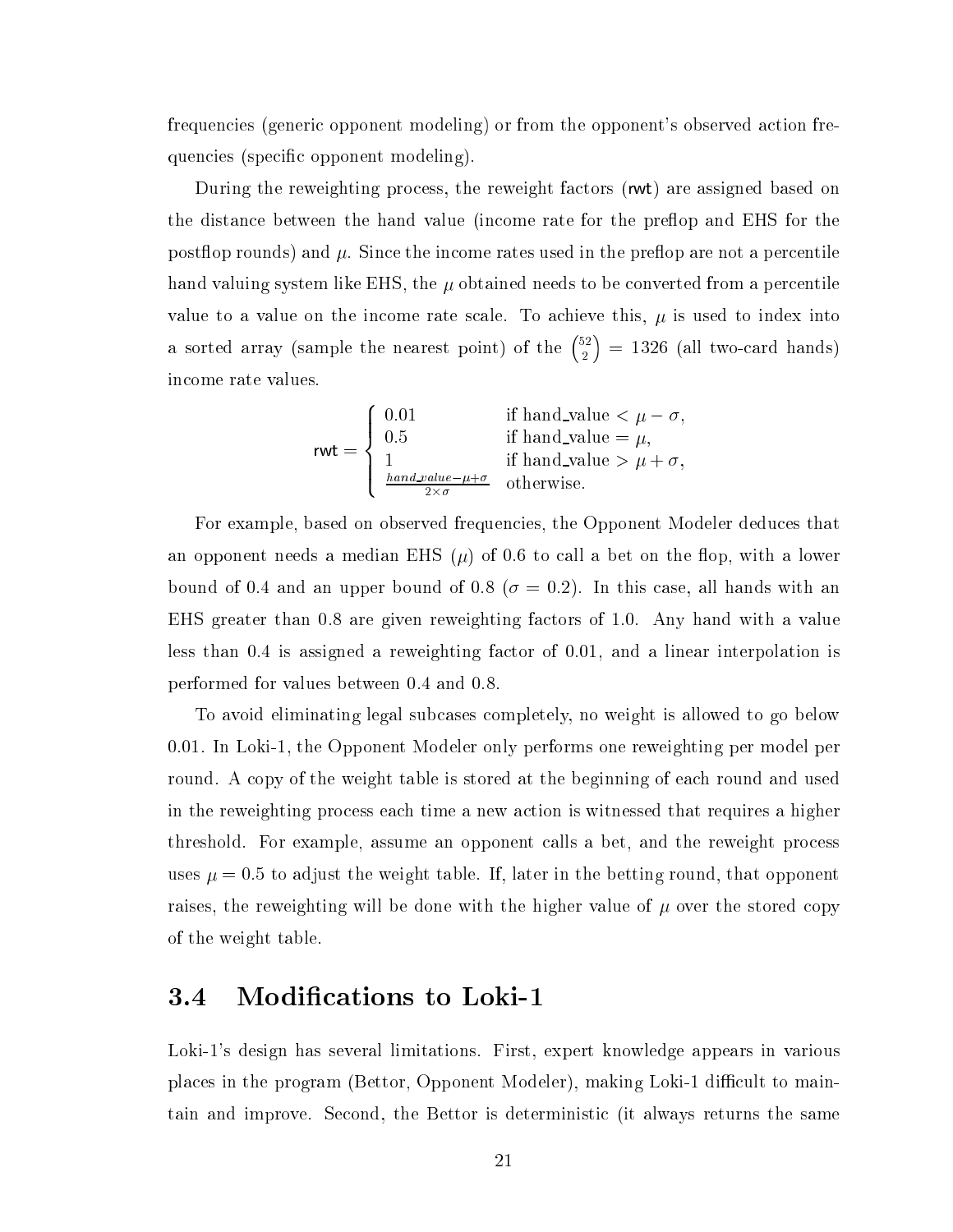single action: fold, call, or raise, given identical input). This makes Loki-1's betting a
tions predi
table. Finally, the Opponent Modeler does not distinguish between the different actions that an opponent might take (a call and a raise are treated the same) and does not perform "negative reweighting". The lack of negative reweighting gives a pessimistic vision to the Hand Evaluator, since the weights of the top hands are never de
reased when a less aggressive opponent's a
tion is observed. These issues led to a redesign of how knowledge is used in Loki-2.

The new version of Loki, alled Loki-2, makes two fundamental hanges to Loki-1's architecture. First, it introduces a data object called a *probability triple* that is used throughout the program. Chapter 4 explains probability triples in detail. For now onsider a probability triple as three values dening the probability distribution of the betting actions (fold, call, raise) in a given context. In fact, Loki-2's architecture revolves around generating and using probability triples. Second, simulation with selective sampling is used to refine the betting strategy (see Chapter 5).



Figure 3.2: Loki-2's ar
hite
ture

Figure 3.2 shows Loki-2's ar
hite
ture. The Triple Generator ontains the poker knowledge, and is analogous to an evaluation fun
tion in two-player games. The Triple Generator uses the hand value provided by the Hand Evaluator, the urrent game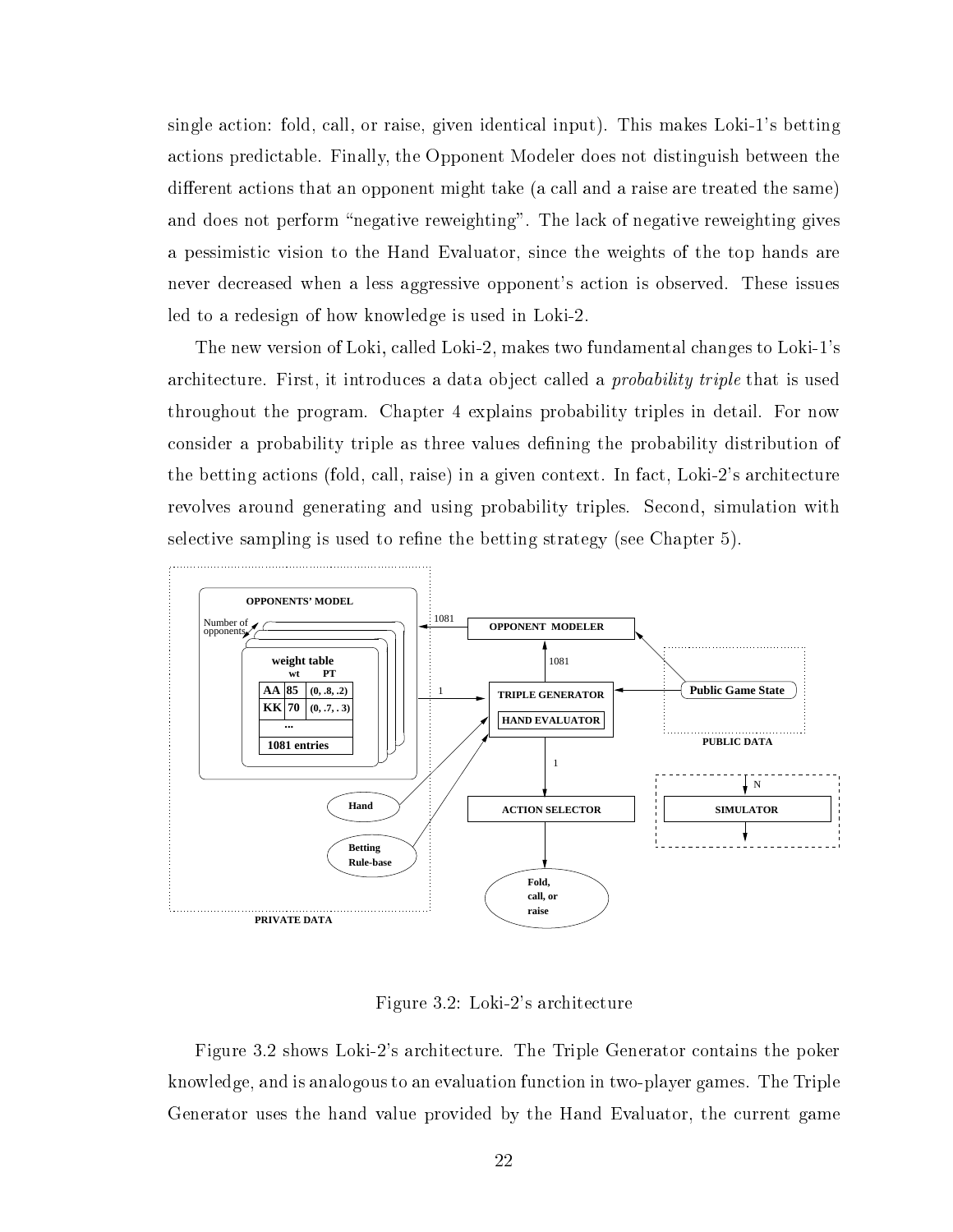state, and expert-defined betting rules to compute a probability triple. Probability triples are used in three pla
es in Loki-2. The A
tion Sele
tor uses a single probability triple to decide what action to take (fold, call, raise). The Simulator uses probability triples to hoose a
tions for simulated opponent hands. The Opponent Modeler uses an array of probability triples (PT) to update the weight table of ea
h opponent. Loki-2 can be used with or without selective sampling simulation, as shown in the diagram. With simulation, the Simulator component replaces the simpler Action Selector.

## 3.5 Summary

Loki-1 was a intermediate level poker player as shown by the experimental results in  $[19]$ . Also, Loki-1 demonstrated the benefits of using opponent modeling. However, weaknesses in its betting strategy were hampering the overall performan
e of the program and the Opponent Modeler required improvement. These issues led to a redesign of Loki's architecture to facilitate the addition of new components to the program: probability triples and sele
tive sampling simulations.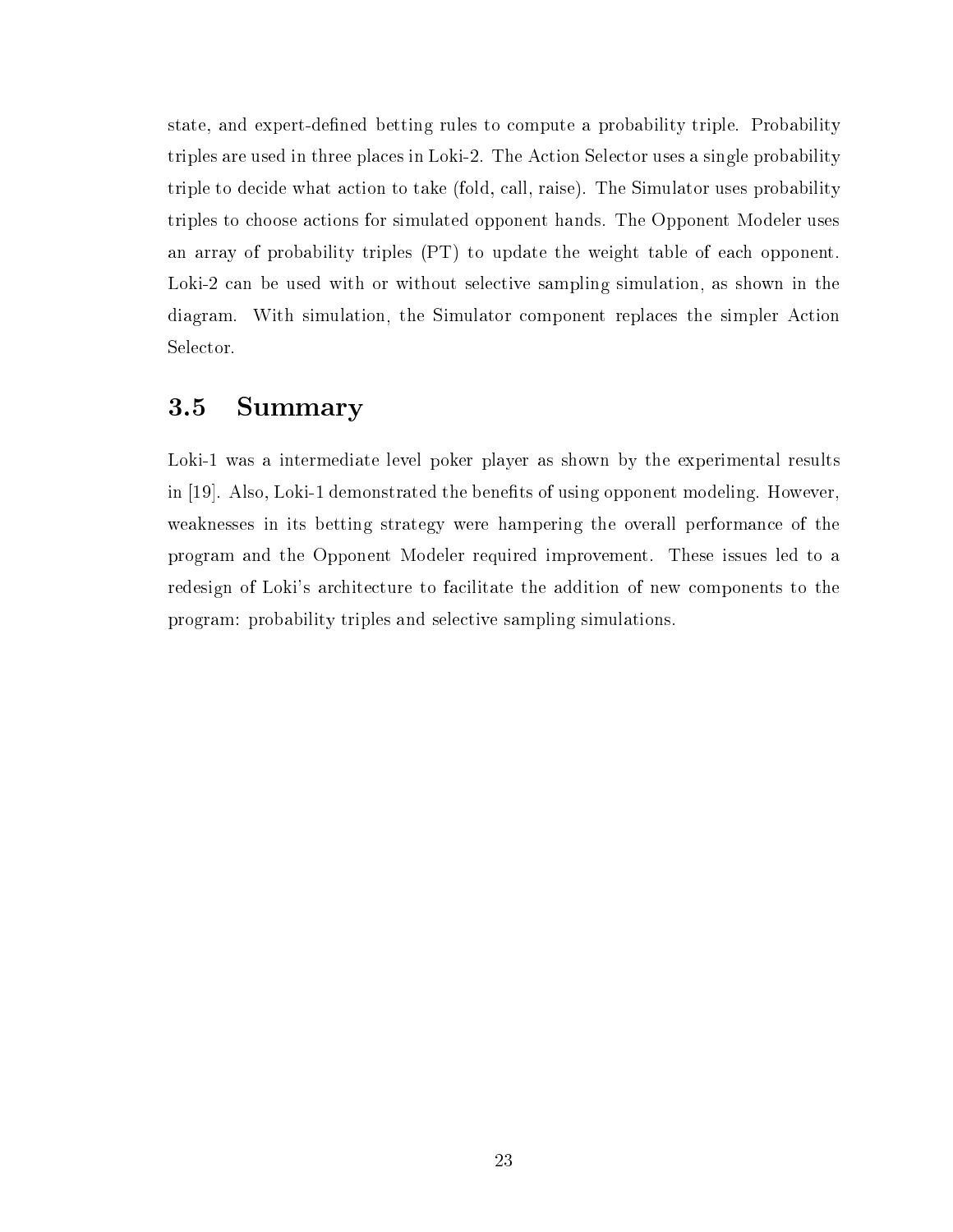# Chapter 4 Probability triples

To make a betting decision Loki-1 uses an evaluation function to determine which of the three actions (fold, check/call, or bet/raise) is more likely to be profitable. In fact, the "best" action can be considered as the action with the highest expected value over all the possible s
enarios. However, Loki-1 provides too mu
h information to the opponents if it always takes the best a
tion. Loki-1 is predi
table and the opponents exploit that predictability. We use *probability triples*, a set of three probabilities representing the three types of a
tions, to provide a randomized betting strategy for Loki-2 and to represent the probabilistic nature of poker. This representation isolates the expert knowledge in a single fun
tion (probability triple generation routine) and allows a omputer oriented (i.e. easy to maintain and modify) design of the evaluation function.

A probability triple (PT) is an ordered list of three values,  $PT = (f, c, r)$  such that f + + <sup>r</sup> = 1:0. Ea
h value represents the likelihood that the next a
tion in a given state is a fold  $(f)$ , a call  $(c)$ , or a raise  $(r)$ , respectively. Probability triples are used in three pla
es in Loki-2: 1) as a stand-alone betting strategy, 2) as the reweighting factor in the opponent modeling module, and 3) as the action generation mechanism during the simulations.

## 4.1 Probability triple generation function

The PT generation function describes how a player should behave with a particular pair of cards in a specific situation. The function returns the probability distribution that, given a specific two-card hand and the public information about the state of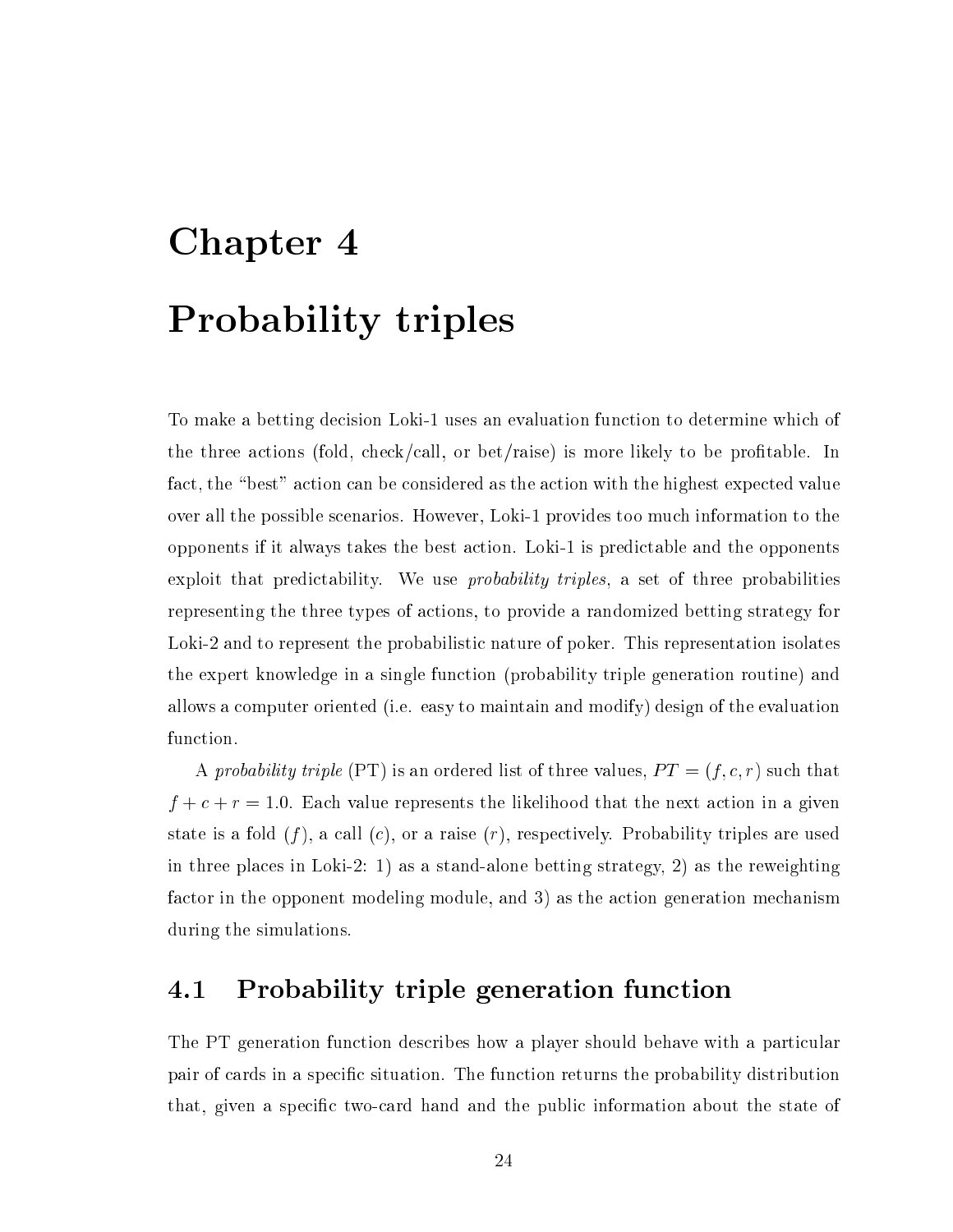the game, the a
tion should be either fold, all, or raise.

fold  $\mathcal{A}$  are fold in the fold  $\mathcal{A}$  and game  $\mathcal{A}$  and game  $\mathcal{A}$  = <sup>P</sup> (a
tion = all <sup>j</sup> pair of ards and game ontext) r = raise = raise pair of the mean  $\pi$ 

The function uses the hand evaluation in an expert-defined rule-based betting strategy to ompute the three values. The hand evaluation omprises the strength and the potential of the hand; the strength represents the probability of the hand presently being the strongest one and the potential represents the probability of the hand becoming the strongest after future cards have been dealt (see [19]).

The first version of the PT generation function was a completely new betting strategy that was simpler than Loki-1's betting strategy. Although this fun
tion sufficed to show experimentally the advantages of having a non-deterministic betting strategy, it was outperformed by the old one. The main advantage of having a nondeterministic betting strategy is that we allow Loki-2 to randomly choose its action based on a set of probabilities rather than follow the single action returned by Loki-1's betting strategy.

The second attempt to create the PT function was to translate the strong, but rigid, betting strategy of Loki-1 into the PT s
heme. A literal translation of the previous betting strategy into the PT function produced *pure* or deterministic probability triples. A pure PT has the value of the most likely a
tion equal to one and the other two a
tions equal to zero. On
e the PT fun
tion mimi
ked Loki-1's betting strategy, the boundaries between a
tions were smoothed by applying linear interpolation to reate unpredi
tability.

With Loki-1's betting strategy in PT form, small modifications to the PT function, su
h as the one des
ribed in the previous paragraph, are less time onsuming and the consequences of each change can be evaluated independently. By compartmentalizing the expert knowledge in a single routine, the design was improved by standard software engineering concepts. The benefits of the PT generation function are: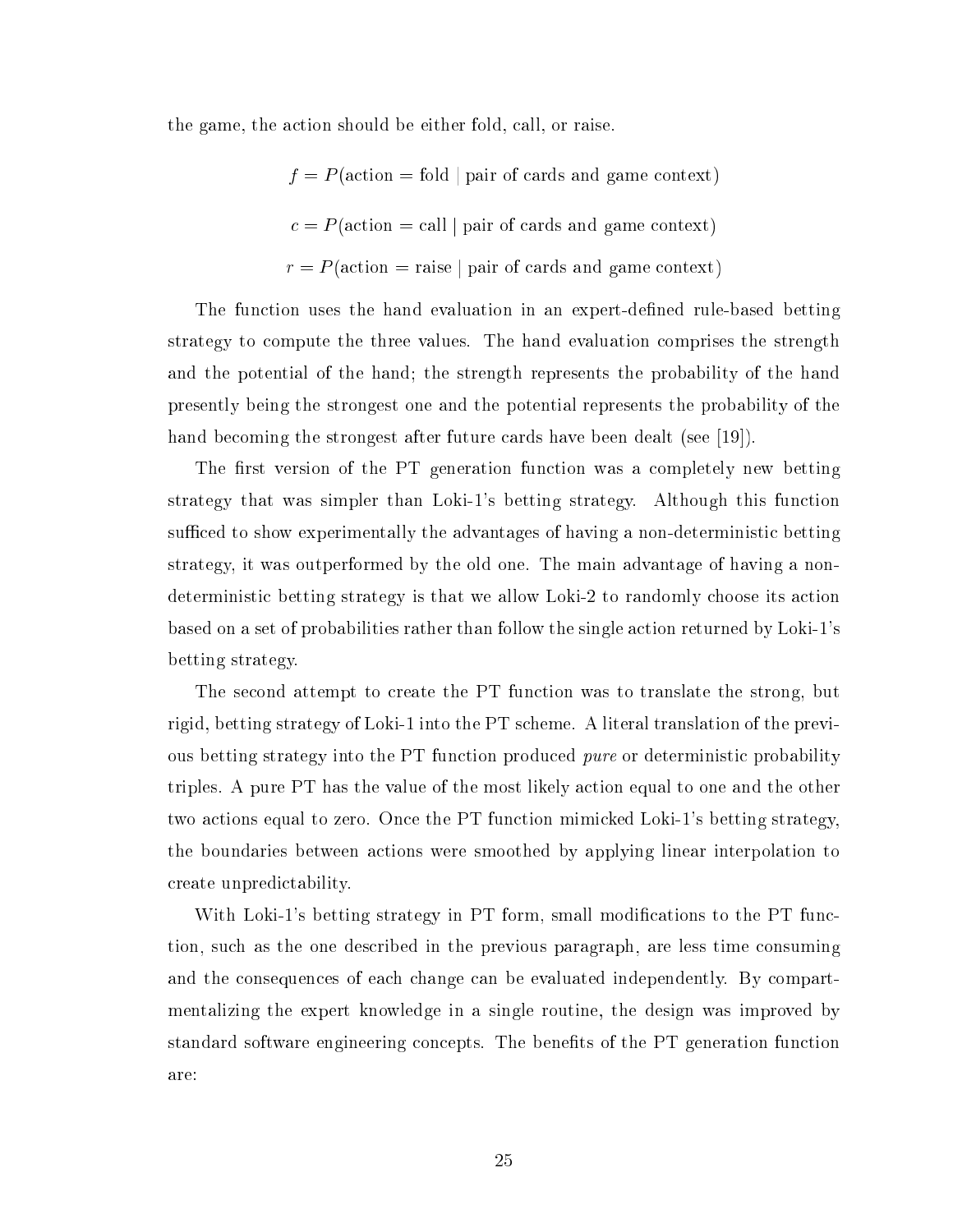- it hides the poker specific details of the evaluation function from the rest of the system,
- it provides a well-defined interface.
- it confines the impact of changes in Loki-2's knowledge to a single function, and
- it facilitates the verification of changes.

To generate the PT for a hand, the hand value is computed first. The hand value is an estimate of the probability of winning. This value is then used by a set of rules to compute the probabilities of folding, calling and raising. Consider that  $S()$  gives the public information about a game, h is a hand,  $EHS(h, S()$  gives the hand value, and PT S; r) represents a PT generation function function function function function function function functio simplistic PT generation function is:

$$
\mathcal{PT}_{S,EHS} = \left\{ \begin{array}{ll} (0, .25, .75) & \text{if } EHS(h, S()) > .75, \\ (.20, .80, 0) & \text{if } .75 \ge EHS(h, S()) > .50, \\ (.50, .40, 0) & \text{otherwise} \end{array} \right.
$$

Note that one can add as many rules as needed to the PT generation function. Since all the knowledge is lo
ated in one single fun
tion, the addition of extra rules is a minor change in the program. In Figure 4.1 the algorithm for a simplified four-rule PT generation function is shown. The threshold values that define the likelihood of each action (param\_postflopRaise and param\_minToRaise) and the probabilities of each action for every case are defined by a poker expert and can be modified to vary Loki-2's playing style. Loki-2's PT generation function uses nine rules to produce the PTs used to choose an action in a game and eight rules to generate the PTs used in the opponent modeling module as a reweighting factor. When the PT generation function is called to determine a PT to select an action in the game, it considers rules ontaining more expert knowledge su
h as alling based on pot odds (the ratio of the amount of money in the pot to the amount of money it will cost us to call) and based on showdown odds (the ratio of the amount of money it will cost us to stay in the game to see the showdown to the amount of money we will make if we win in the showdown). During the reweighting pro
ess a simpler and faster PT generation algorithm is used. In addition, this PT generation fun
tion does not generate zero probabilities for an a
tion, be
ause we do not want to rule out any opponent's hand.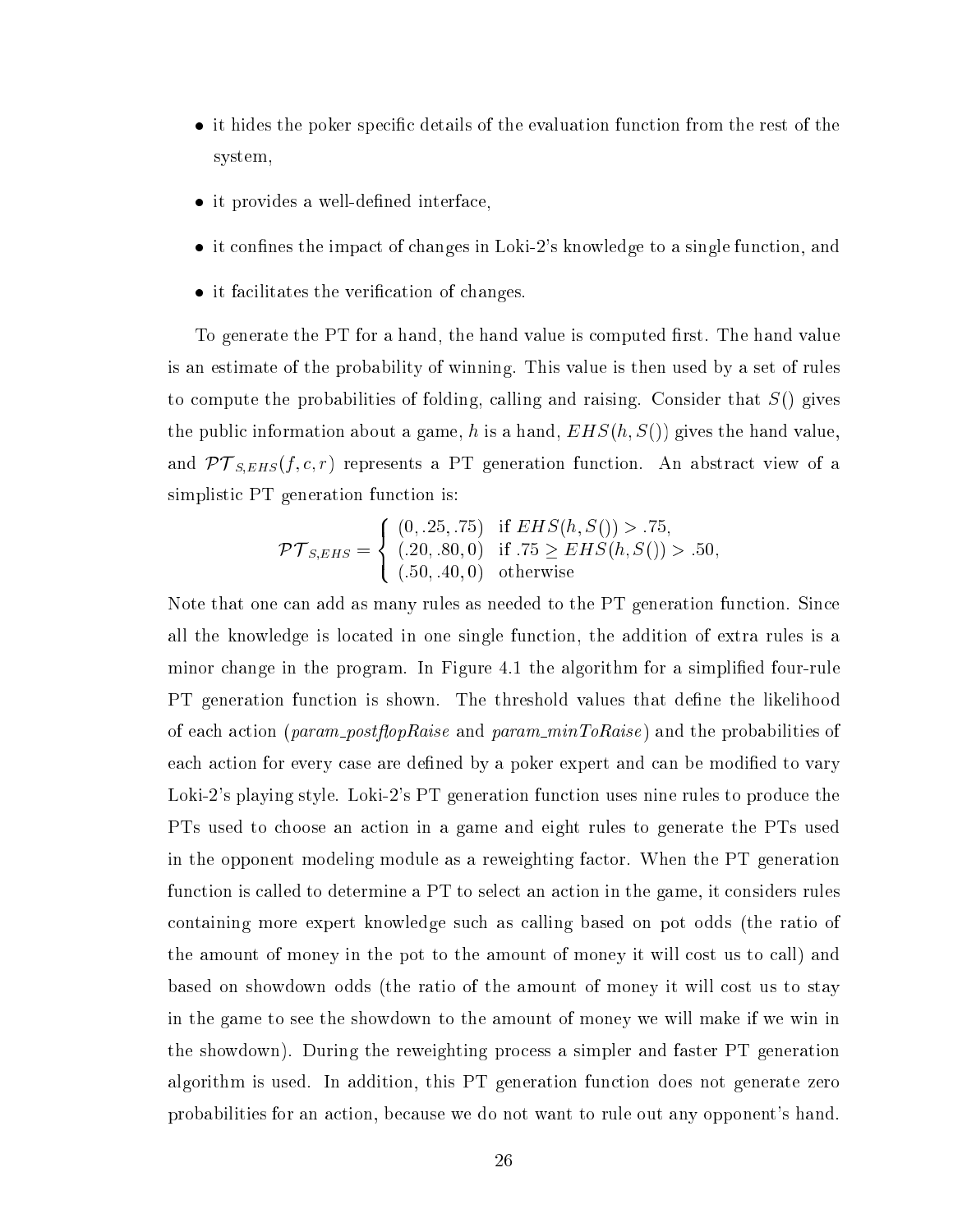```
#define MAXPROBABILITY 0.99
#define MINPROBABILITY 0.01
generate_probabilityTriple(PT[], bets_to_call, two_card_hand) {
   PT[fold] = PT[call] = PT[raise] = 0.0;/* The evaluation of the hand in
ludes the hand strength and
      the hand potential */
  hand_evaluation = evaluate(two_
ard_hand,game_state);
   /* 4 expert-defined rules to calculate a probability triple */
   if (hand_evaluation > param_postflopRaise[bets_to_call]) {
        PT[raise] = MAXPROBABILITY;PT[call] = MINPROBABILITY;} else if (hand_evaluation > param_minToRaise[bets_to_call]) {
        /* Linear interpolation between
           param_postflopRaise[bets_to_call] and
           param_minToRaise[bets_to_call] */
        r = (1 / (param\_postflopRatio [bets_to-call] -param_minToRaise[bets_to_call])) *
            (hand_evaluation - param_minnToRaise[bets_to_call]);PT[raise] = r;PT[call] = 1 - r;} else if (hand\_evaluation > param\_postflowCall[bets_to\_call]) {
        PT[raise] = MINPROBABILITY;PT[call] = 1 - 2 * MINPROBABILITY;PT[fold] = MINPROBABILITY;} else {
    } else {
        if (hand_evaluation > param_minToCall) {
            c = (1 / (param\_postflopCall[bets_to-call] -param_minToCall[bets_to_call])) *
                (hand_evaluation - param_minToCall[bets_to_call]);
        } else c = 0;d = 
al
ulate_PotOdds();
        /* Join probability */
        c = d + c - cd;PT[raise] = MINPROBABILITY;PT[call] = c * MAXPROBABILITY;PT[fold] = (1 - c) * MAXPROBABILITY;ł.
    }
   return (PT);
Y
}
```
Figure 4.1: Pseudocode for a simplified PT generation function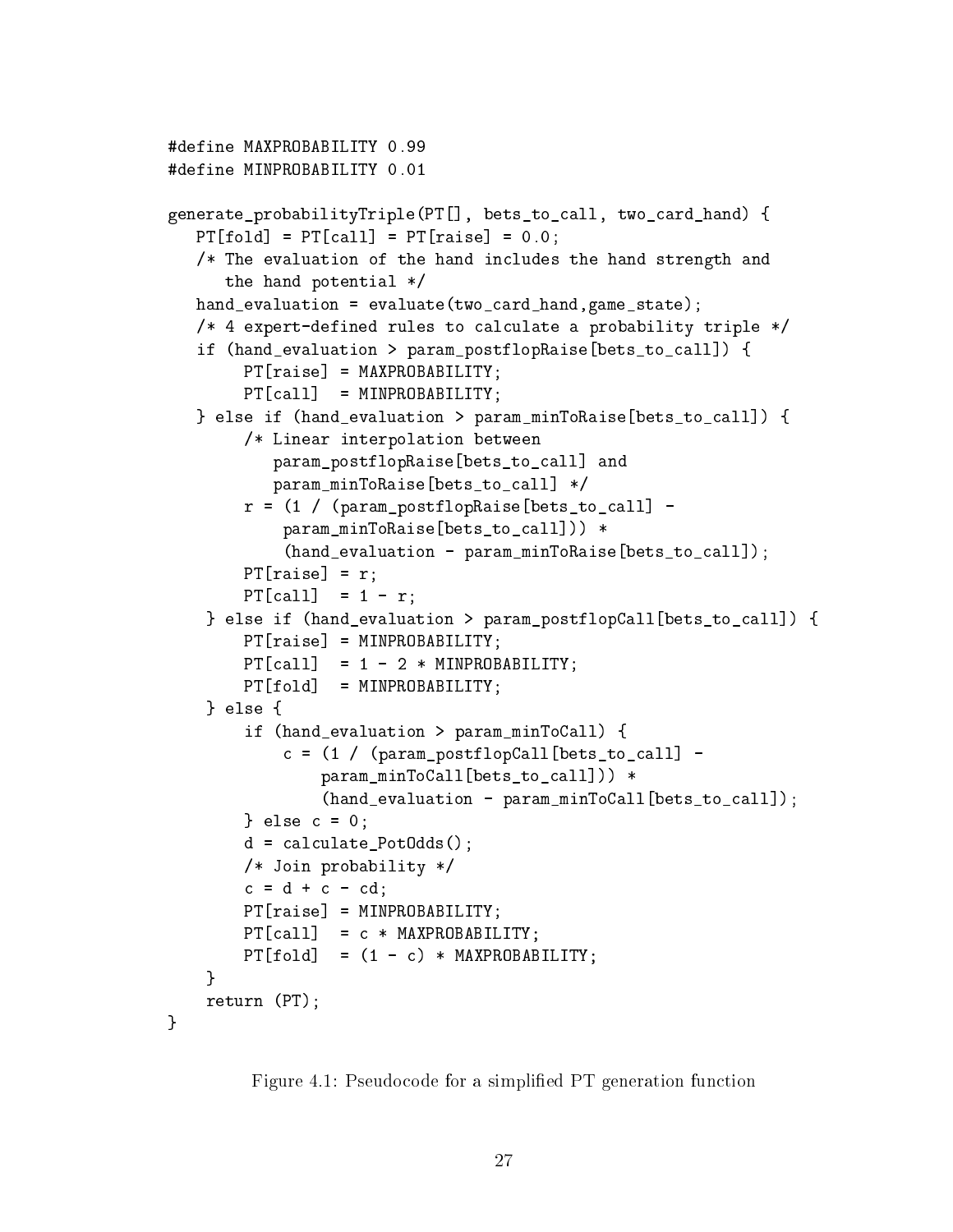### 4.2 Using probability triples

#### 4.2.1 As a betting strategy

Loki-2 can decide what action to take either using PTs or selective sampling simulations. This section discusses the use of the PT generation function as the betting strategy of the program. Sele
tive sampling simulations are dis
ussed in Chapter 5.

Every time Loki-2 has to act in a game, it calls the PT generation function and selects its action based on the PT returned. The choice is made by generating a random number in the range  $0.0 - 1.0$ . For example, assume our hand and the urrent information about the state of the game is given to the PT fun
tion and it returns the triple  $[0.1, 0.65, 0.25]$ ; if the random number is less than 0.1 Loki-2 folds. if it is less than 0.75 Loki-2 alls, otherwise Loki-2 raises. A single random number is generated at the beginning of ea
h hand and used every time it is ne
essary to select an action in the game. The random number is kept constant, because it defines Loki-2's level of aggressiveness in that game. If the random number is high then Loki-2's probability of betting or raising in the game in
reases and thus Loki-2's playing style is more aggressive. Loki-2's aggressiveness should be onsistent throughout a hand, because it is not a good idea to bet strongly early in the game only to give up later. A good player does not normally invest a lot in a hand and then fold easily in the next round. Using a single random number keeps Loki-2's style fixed in a game. However, varying the random number from game to game makes it more difficult for the opponents to create an accurate model of Loki-2 over a session.

The use of the PT generation fun
tion as Loki-2's betting strategy adds unpredictability to Loki's play. Unpredictability is a requirement to play strong poker, be
ause if the opponents re
ognize a playing pattern then they are able to make better informed de
isions. For example, if an opponent realizes that Loki will bet just with a very good hand  $(EHS \geq 0.8)$  then the opponent will fold when faced with a bet by Loki. The result is that Loki's winnings will be smaller. Using PTs to randomly select a betting action allows the program to vary its play over time. even in identical situations, making it difficult for opponents to predict the behavior of Loki-2 and to exploit its weaknesses.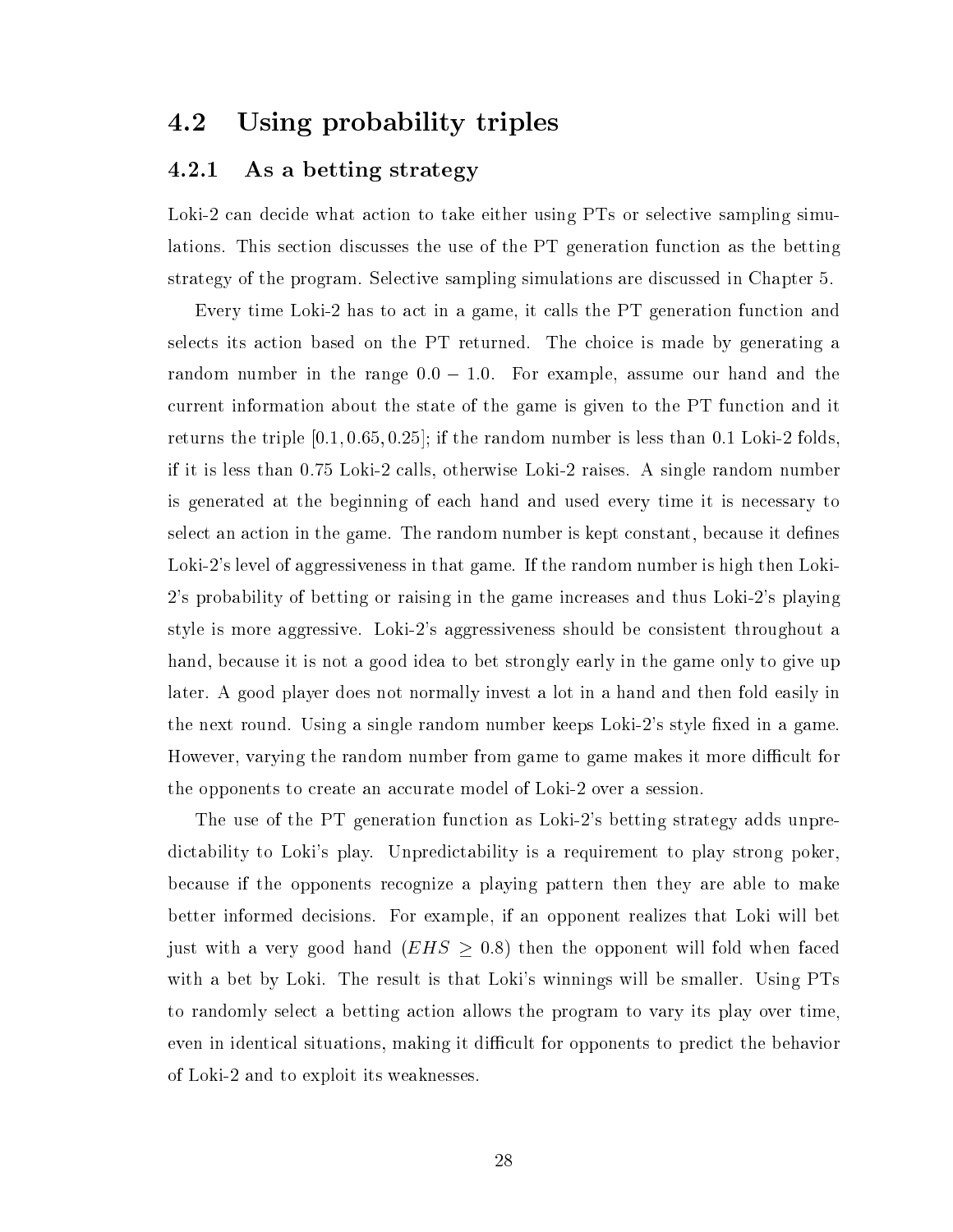```
reweight_weightTable(observed_a
tion, opponent_wtTable) {
  remove_from_deck(community_cards);
  remove_from_de
k(our_
ards);
  hand_list = enumerate_all_possible_2card_hands(deck);
  for hand = hand_list[first] to hand_list[last]
                                                    ſ
    PT = probability_triple(hand, game_state);
    opponent_wtTable[hand] =opponent_wtTable[hand] * PT[observed_action];
  }
\mathbf{r}}
```
Figure 4.2: Pseudocode for the reweighting algorithm using PTs

#### $4.2.2$ As a reweighting factor

The opponent modeling module maintains an array for ea
h opponent with weights for all the hands that opponent can hold. What does the weight for a specific hand represent? For instance assume that the weight for  $Q\clubsuit$ -T $\diamond$  in Loki's weight table for a particular opponent is 0.60. This weight indicates that if  $Q\clubsuit$ -T $\diamondsuit$  has been dealt to this opponent then Loki believes there is a 60% han
e that this opponent would have played in the observed manner so far in the game. In other words, the weight for a hand is the probability of an opponent's past behavior in a game given a specific pair of ards.

$$
wt = P(\text{observed actions} | \text{pair of cards})
$$

When an opponent action is observed, the weight table for that opponent is modified to reflect the latest action. In Loki-2 probability triples are used during the postflop rounds (after the three community cards have been dealt) as a reweighting factor to update the weight table of each opponent. Loki-2 computes the PT for each hand the opponent can hold (the community cards and Loki-2's cards are removed from the de
k) and multiplies the weight of ea
h hand by the entry in the probability triple that orresponds to the observed opponent's a
tion (see Figure 4.2).

By using PTs to update the weight tables, the opponent modeling module was simplied. It was also improved sin
e it makes better use of the information provided by an opponent's action by differentiating between a call and a raise, and by not ignoring an opponent's he
k. For example, assume that the entry in the weight table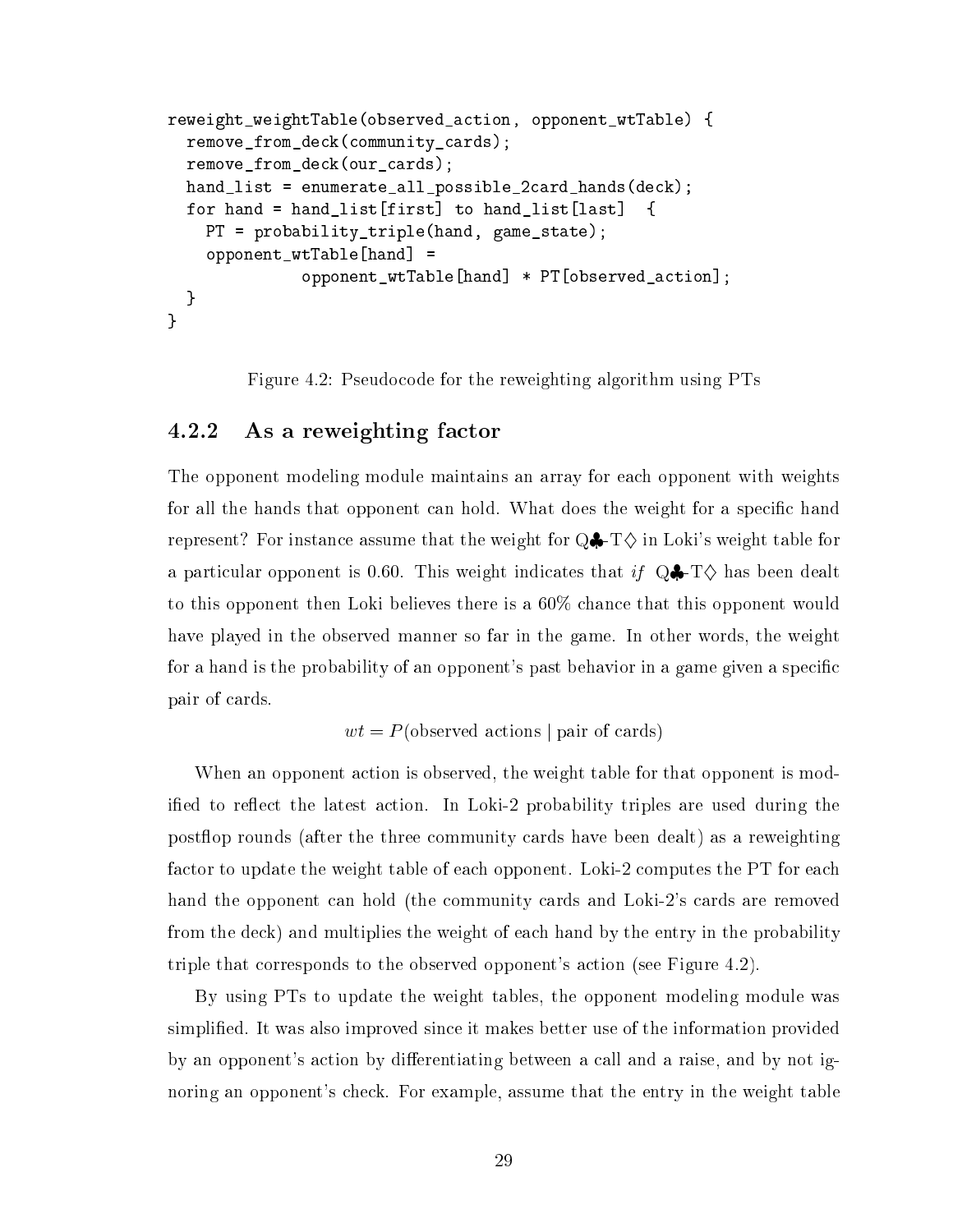for the hand  $A\clubsuit$ -A $\diamondsuit$  is 0.90, and the opponent calls. In the previous reweighting system the weight for  $A\clubsuit$ -A $\diamond$  would still be high, because the program only distinguished between fold and play. Now, if the PT for  $A\clubsuit$ -A $\diamondsuit$  in the current context is [0; 0:20; 0:80℄ then the updated weight for this hand would be 0:90 - 0:20 = 0:18 (i.e. A $\clubsuit$ -A $\diamondsuit$ 's weight times the probability of the observed action). The relative likelihood of the opponent holding  $A\clubsuit$ -A $\diamondsuit$  has decreased from 0.90 to 0.18 since no raise was made.

However, an opponent might try to de
eive Loki by alling with a strong hand instead of raising. The call value of  $0.20$  in the above example reflects the uncertainty in Loki's beliefs about the actions of this particular opponent. Probability triple values allow Loki-2 to deal with the unreliable information during opponent modeling. This feature was not supported in Loki-1.

#### Specific opponent modeling

Loki-2 performs *generic opponent modeling* (GOM) in the sense that it uses the same PT generation function for all the opponents without accounting for each opponent's playing style. Obviously, treating all opponents the same is learly wrong. Ea
h player has a different style, ranging from *loose* (plays most hands beyond the flop) to tight (usually plays only those hands that have a very high probability of winning). In addition a player may be passive (calling instead of raising even with a strong hand) to aggressive (raising instead of calling). If the style of an opponent is known, a player an adjust betting de
isions based on the opponent's style. For example, a per
eived tight player who bets aggressively, probably has a strong hand. A loose player will play many marginal hands or may bluff a lot. This is useful information and may allow a player to fold a strong hand or call with a weak one when it is correct to do so. In general, a bet made by a loose aggressive player should not be taken as seriously as one made by a tight passive player.

Loki-2 can gather information about the opponents to obtain betting frequencies for each opponent and use this data to customize the PT function to account for the playing style of each opponent. This process is called *specific opponent modeling* (SOM). The default call and raise thresholds used in the PT generation function can be adjusted by betting frequen
y statisti
s gathered on ea
h opponent from previous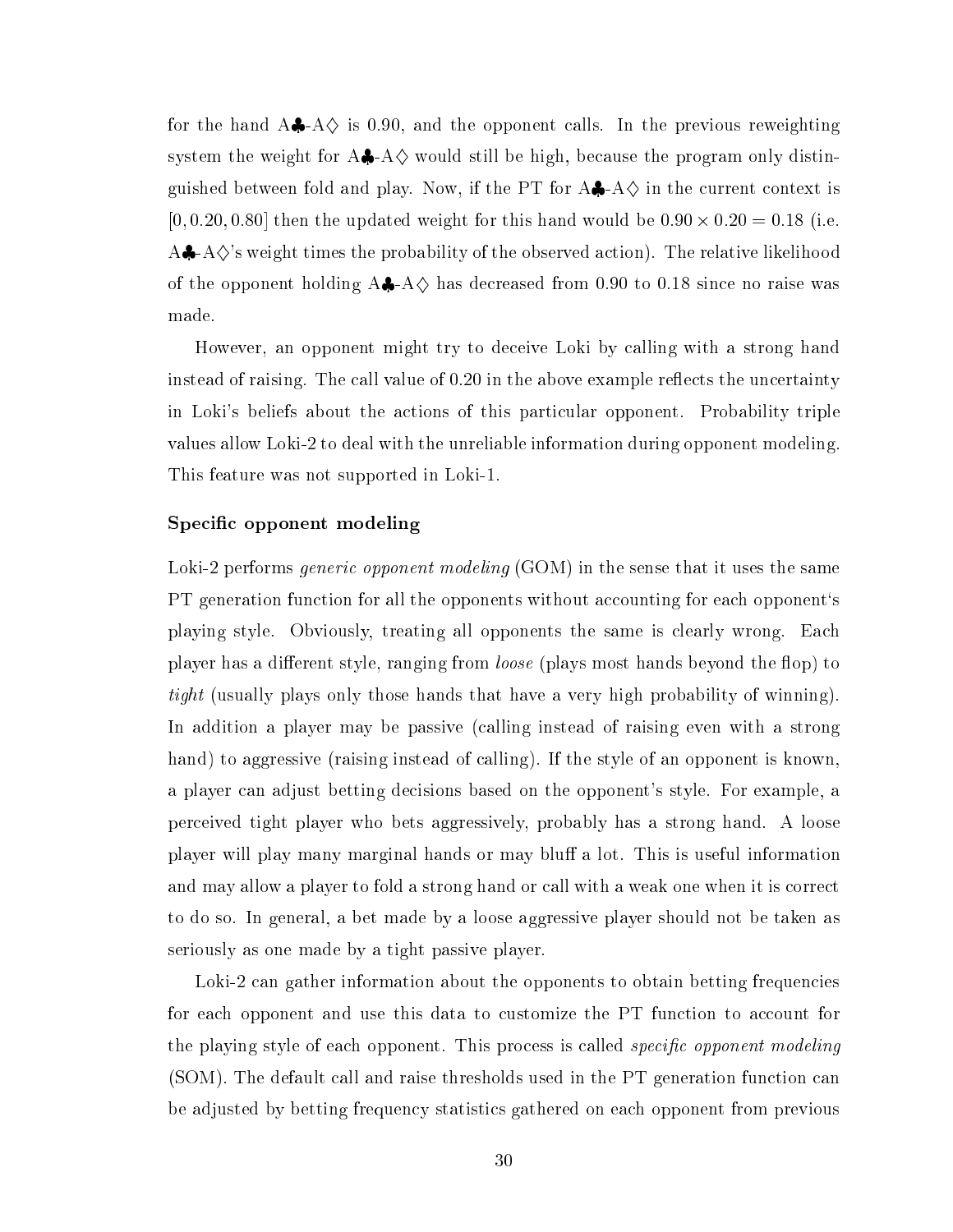hands. Thus, the reweighting factors applied to the entries of each opponent's weight table are adjusted to better fit their playing style. For example, assume a tight opponent raises. Sin
e in the ase of a tight player, the all and raise thresholds will increase, few PTs generated will have a high raise value. Hence, after reweighting, this opponent's weight table will indi
ate fewer hands that are likely to be held.

Loki-1 already collected the betting action frequencies of the opponents each round based on the number of bets to all. These a
tion frequen
ies are used by Loki-2 in the PT generation fun
tion to obtain the EHS thresholds required to perform the observed a
tion. The EHS thresholds are obtained in the same way as was done in Loki-1. For example, assume Loki has observed twenty actions by a specific opponent on the turn with one bet to call. Assume the observations are six raises, eight calls and six folds. The EHS raise threshold used for this opponent by the PT generation function when an action is observed on the turn with one bet to call is  $1 - \frac{1}{20} = 0.7$ . The EHS can threshold used is  $0.7 - \frac{1}{20} = 0.3$ . Besides the accumulated (historic) action frequencies collected by Loki-1, Loki-2 keeps track of the last twenty actions of ea
h opponent observed in the urrent session. EHS thresholds are al
ulated from both records (historic action frequencies and last twenty observed actions) and averaged to obtain the EHS thresholds used by the PT generation function. Keeping track of the last twenty actions allows Loki-2 to react more quickly to changes in the opponents' playing style.

Superior opponent modeling is much more complex than the current techniques used by Loki. Players an a
t to mislead their opponents into onstru
ting an erroneous model. For example, early in a session strong poker players may try to create the impression of being very onservative, only to exploit that image later in that session when their opponents are using an incorrect model about them. Players can also vary their style over a session, and then re
en
y of the information gathered about them has to be onsidered. Therefore, a strong player must ontinually adapt the model for opponents who may be varying their playing style or trying to de
eive.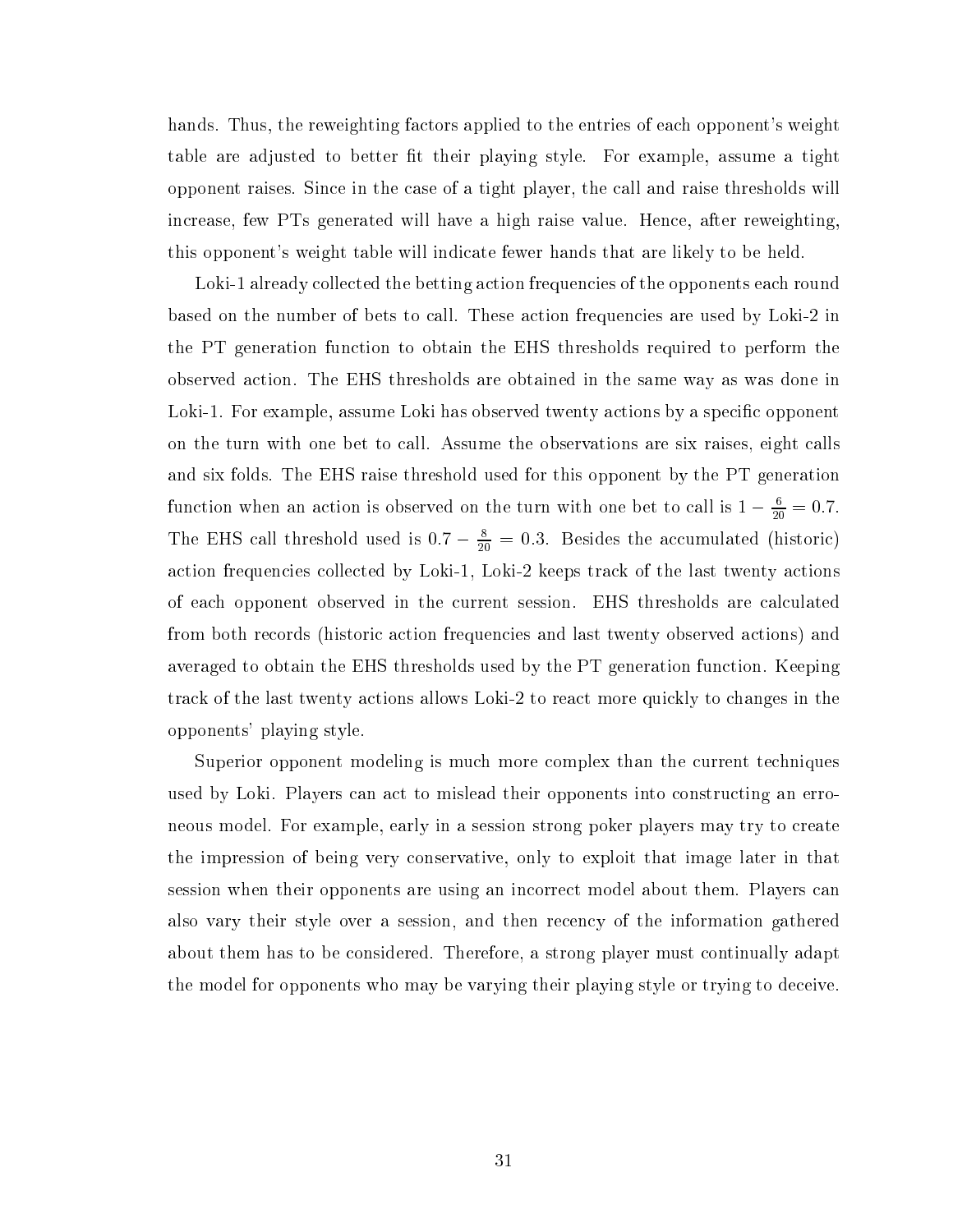#### 4.3 Experiments

#### 4.3.1 Design

One goal of this resear
h proje
t was to onstru
t a series of self-play poker tournament experiments to obtain statistically significant results that show each enhancement improved Loki-2's performance under different playing conditions (as is typically seen against human competition). The experimental design to accomplish these goals is des
ribed in this se
tion.

Each self-play tournament consists of playing two versions of Loki against each other: eight copies of a control version and two copies of a modified version. To reduce the "luck" factor of the game and consequently the variance, the tournaments follow the pattern of duplicate bridge tournaments described in  $[2]$  and  $[19]$ . Each deal is played ten times, ea
h time hanging the seat order so that 1) every player holds every set of hidden cards once, and 2) every player is seated in a different position relative to all opponents. A tournament consists of  $2,500$  different deals (i.e.  $25,000$ ) games or trials).

The playing style of a player is defined by the percentage of hands played (e.g. liberal-loose or conservative-tight) and the frequency of raising when active (e.g. aggressive or passive). Players are lassied using a two hara
ter notation where the first letter represents the percentage of hands played and varies from tight  $(T)$  to loose (L), and the se
ond letter represents the raising frequen
y and goes from passive (P) to aggressive (A). These hara
teristi
s are not ex
lusive in a player. For example, a conservative/aggressive  $(T/A)$  player will play few hands (fold most of the hands in the preflop), but will bet/raise often when active.

To test an enhancement, one particular version of the program is first played against an identical program with the new feature in a homogeneous field (all the players have the same playing style). For example, one can play eight conservative/aggressive base Loki-1 players against two onservative/aggressive Loki-2 players that are augmented with the PT function betting strategy. Second, the enhancement is tested in combination with other changes. Third, the modification is tested against opponents that have different playing styles.

To measure the impact of each new enhancement on the program's performance,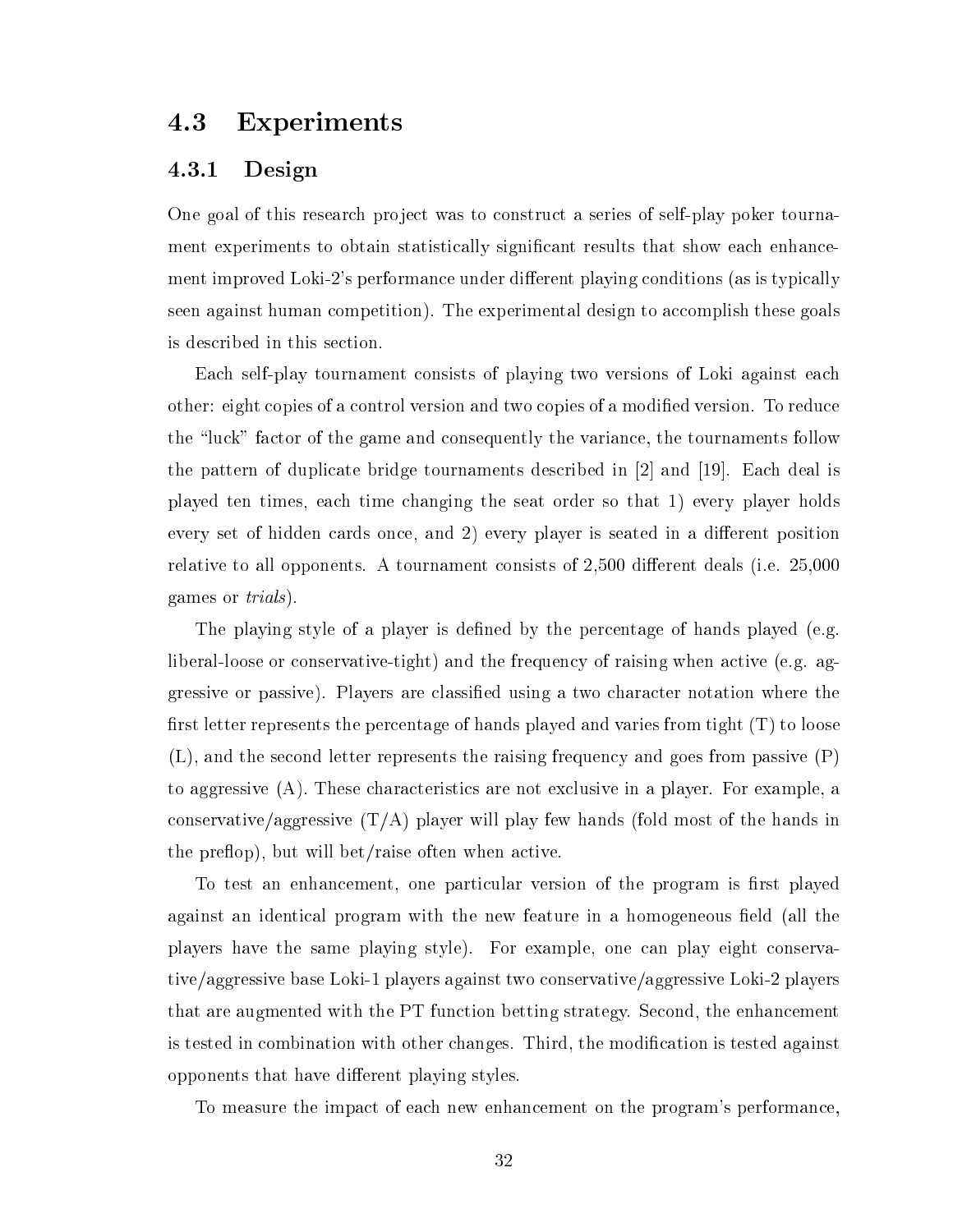we use the average number of small bets won per hand (sb/hand). This is a metric sometimes used by human players. For instance, in a game of \$10-\$20 Holdem (small bets are \$10 and big bets are \$20), a player who has an improvement of  $+0.20 \text{ sb/hand}$ will make an extra \$60 per hour (based on 30 hands per hour); anything above  $+0.05$ sb/hand is onsidered a large improvement. One must be autious when interpreting the results of these self-play experiments, sin
e any feature ould perform worse (or better) playing against human opposition  $[1]$ . The main function of these experiments is to weed out bad ideas. Ultimately, the only performance metric that is important is how Loki plays against humans. Since it is difficult (and expensive) to get this data, most of our experimentation must be done with self-play first.

#### 4.3.2 Results

This se
tion ontains the experimental results of using Probability Triples as a standalone betting strategy (Section 4.2.1) and as a reweighting factor in opponent modeling (Section 4.2.2). Both the individual effect of each enhancement and their combined result are discussed. In the experiments,  $B$  stands for the use of the PT generation fun
tion as a betting strategy and <sup>R</sup> stands for the hange of the reweighting system to use PTs.

Figure 4.3 shows the results of playing ten Lokis against themselves in a homogeneous environment (only one type of player) with the B and R enhan
ements individually and combined  $(B+R)$ . The players were eight Loki-1 players against two enhan
ed Lokis. Loki-1's performan
e is the baseline for the omparison. The B feature represents a  $0.041 \pm 0.009$  sb/hand improvement, the R feature represents a  $0.055 \pm 0.016$  sb/hand and B+R represents a  $0.085 \pm 0.020$  sb/hand improvement. The  $B+R$  results show that the effect of these enhancements is nearly additive since these features are almost independent of each other. Note that each enhancement is a win by itself and in ombination with the other one.

A se
ond series of experiments was ondu
ted to see how well the new features performed against a mixture of opponents with different styles. For this set of experiments, opponents with different playing styles were used. In each experiment there was a pair of players from each of the four categories: tight/passive  $(T/P)$ , tight/aggressive  $(T/A)$ , loose/passive  $(L/P)$  and loose/aggressive  $(L/A)$ . In each pair,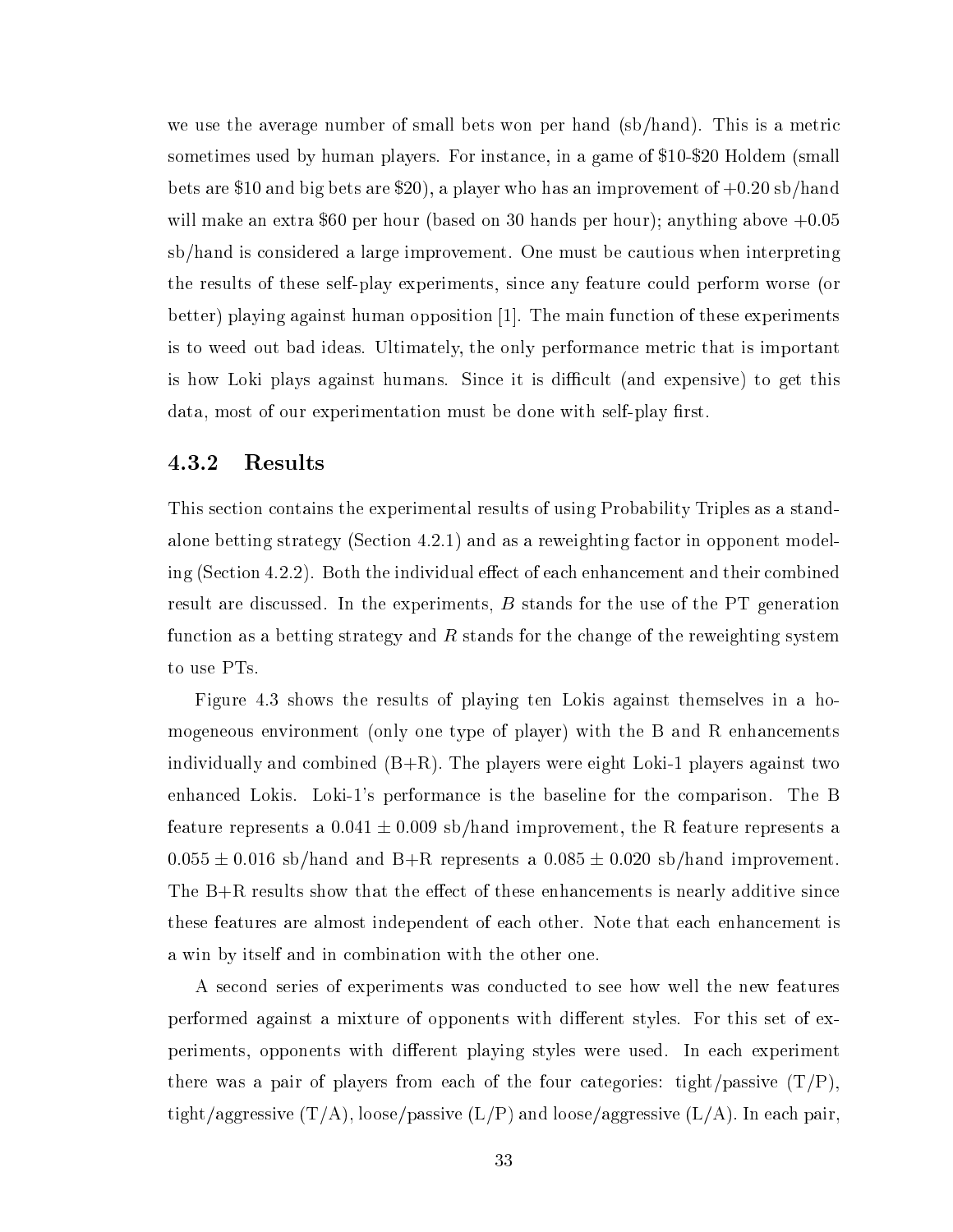

Figure 4.3: Loki-1 versus Loki-2 with PT enhancements

one of the players was a basi Loki-1 player and the other was a Loki-2 player with either new betting strategy  $(B)$ , new reweighting system  $(R)$  or both features  $(B+R)$ . Figures 4.4, 4.5 and 4.6 show the absolute improvements per type of player obtained by adding B, R or B+R respe
tively. Sin
e ten players are required to play a tournament, we a
tually used two pairs of tight/passive players and reported the average over the results of both pairs.

In each mixed experiment, the enhanced player always outperformed the corresponding un-enhan
ed player. The absolute individual improvement varies greatly from one style of player to another. For example, the L/A player enhan
ed by R in Figure 4.5 had a 0.11 sb/hand improvement going from -0.033 sb/hand to 0.077 sb/hand, while the  $T/P$  player enhanced with R went from  $-0.031$  sb/hand to 0.023  $sb/h$  and showing a 0.054 sb/hand improvement. On average the B enhancement produ
ed an improvement of 0.045 sb/hand, the R enhan
ement of 0.070 sb/hand and  $B+R$  of 0.096 sb/hand. These experiments showed that both enhancements win. regardless of playing style.

Loki-2 with B and R was also tested under more realistic conditions against human opposition. Loki-2 plays in an on-line poker game running on the Internet Relay Chat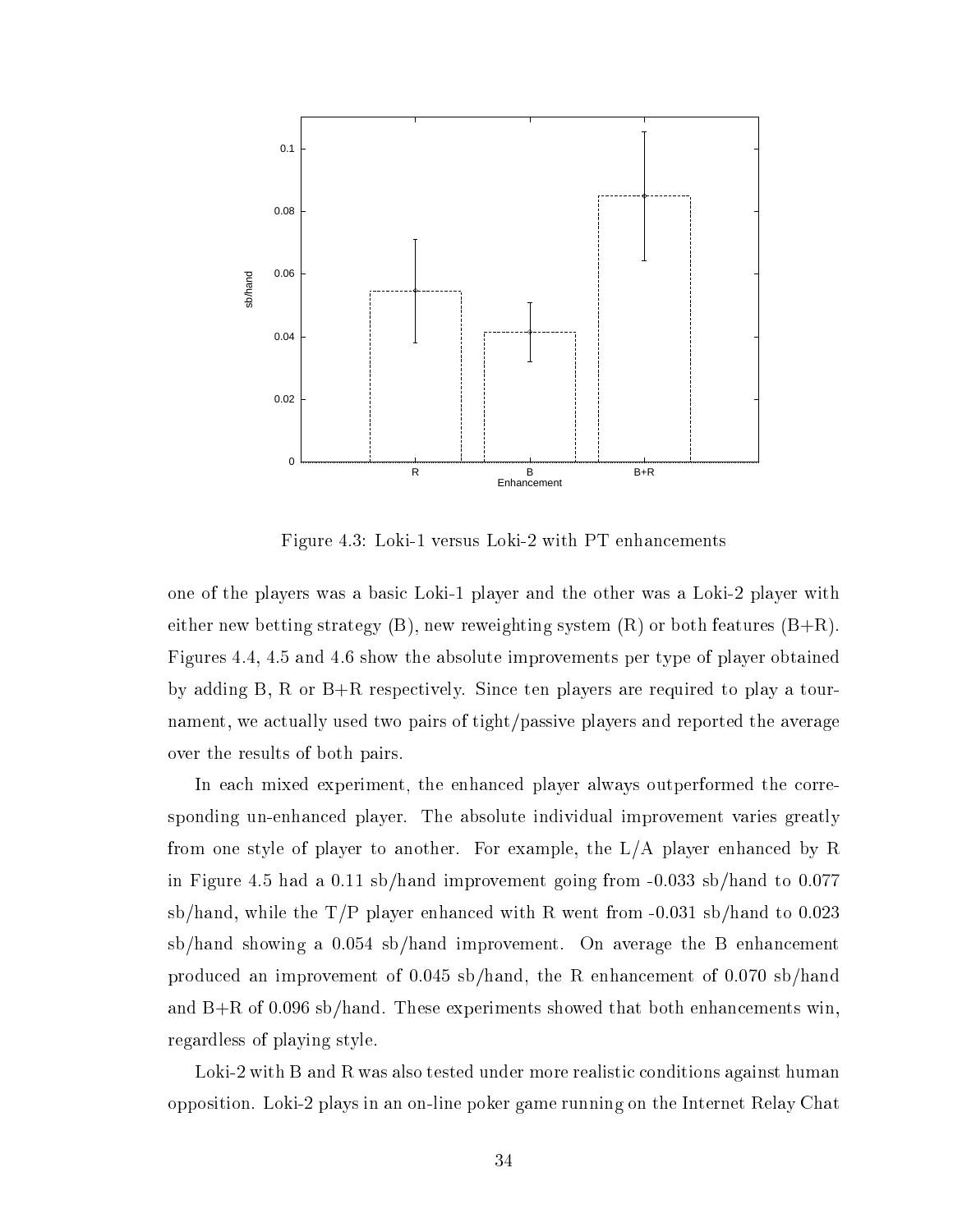

Figure 4.4: PTs as betting strategy (B) in a mixed environment



Figure 4.5: PTs as reweighting fa
tor (R) in a mixed environment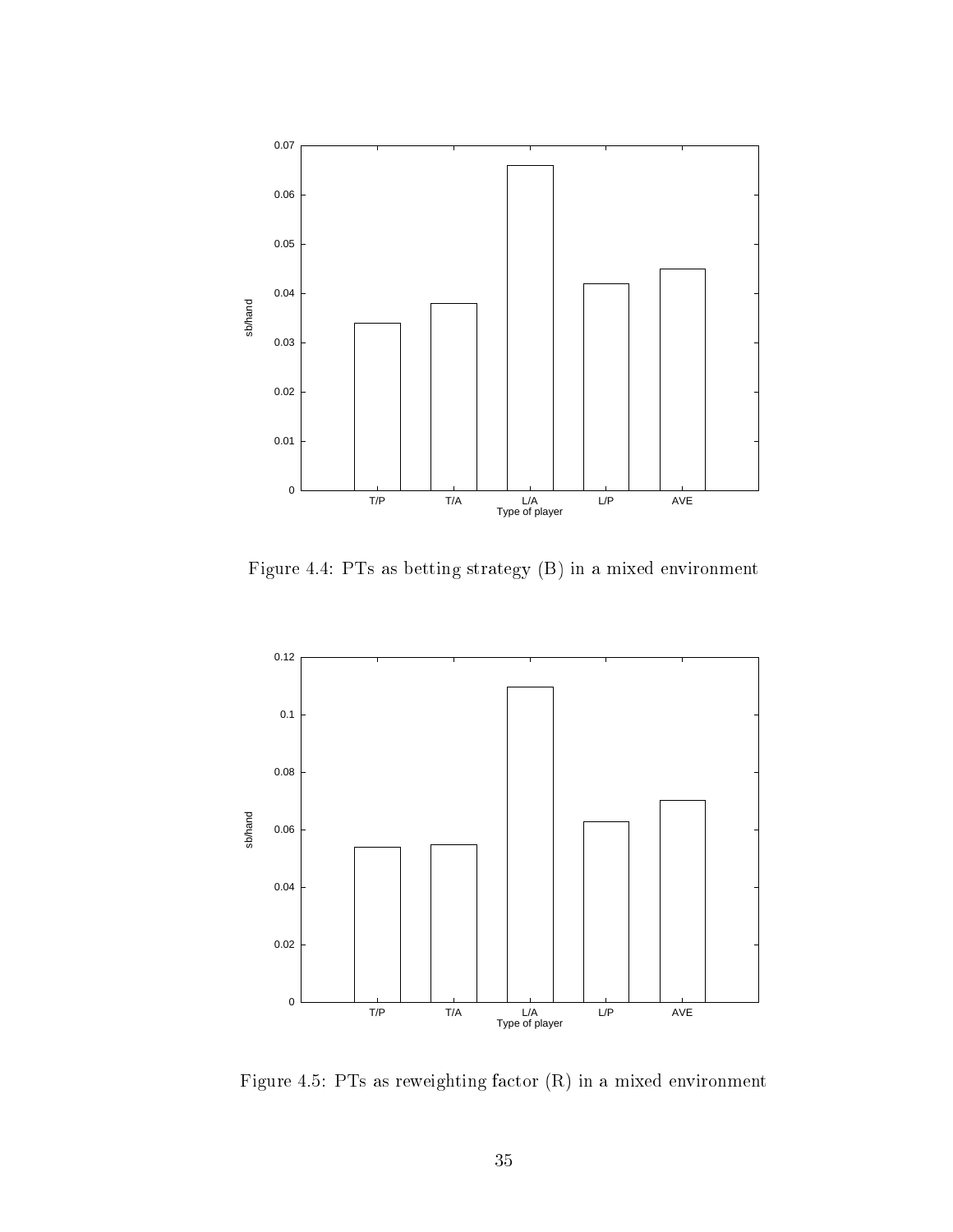

Figure 4.6: PTs as reweighting factor and betting strategy  $(B+R)$  in a mixed environment

(IRC) poker server (ir
.poker.net). Human players and other poker-playing programs onne
t to IRC and parti
ipate in games ondu
ted by dedi
ated server programs. No real money is at stake, but bankroll statistics on each player are maintained. Since there is no ontrol over the quality and type of opponents, the performan
e of the program depends strongly on whi
h players happen to be playing and the varian
e in these games is very high. However, Loki-2 is a consistent winner increasing its bankroll at a rate of 0.11 sb/hand in 25,703 games (Loki-1's winning rate on IRC was  $0.08$  sb/hand).

## 4.4 Summary

Representing poker decisions as a set of three probabilities provides a suitable infrastructure to perform well in a noisy environment, where randomized strategies and misinformation are important aspects of strong play. Besides the performance improvement obtained by the use of PTs as a non-deterministi betting strategy and as the reweighting fa
tor in the opponent modeling module, the PT generation fun
tion improves the design of the system by encapsulating all the knowledge-based compo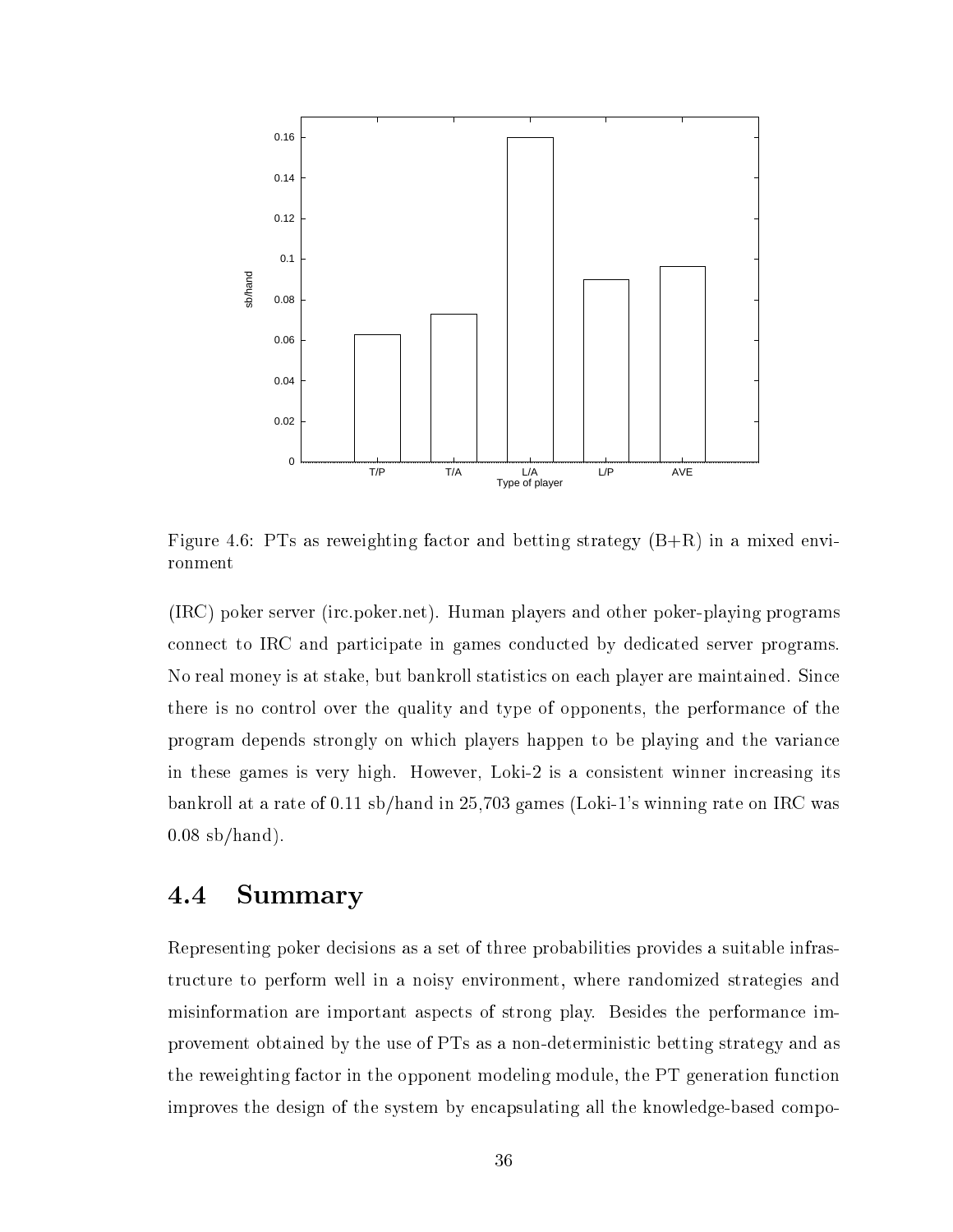nents of Loki-2 in a single routine.

Although the results obtained are en
ouraging, there are still opportunities for improvement. Using showdown and bluffing information about the opponents to perform more accurate specific opponent modeling, replacing Loki-1's preflop betting strategy with a PT-based strategy, using PTs in preflop reweighting, and refining the knowledge in the current probability triple function are some of the possible next steps.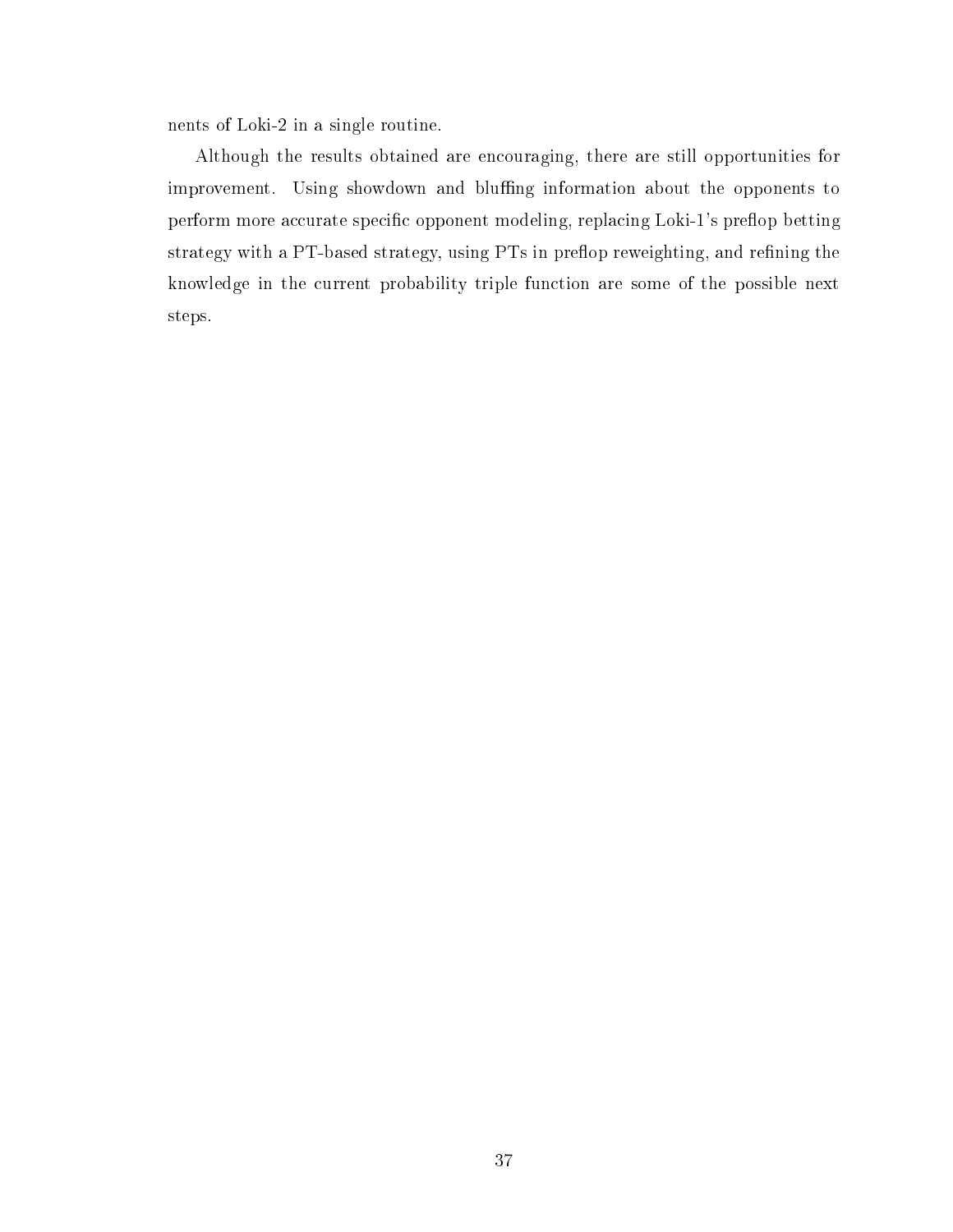# Chapter 5 Sele
tive sampling simulation

The general structure of a program for a perfect information game, such as chess or checkers, contains an evaluation function and a search algorithm. Loki's knowledgebased betting strategy is, in fa
t, analogous to a stati evaluation fun
tion. If deterministi perfe
t information games are used as a model then the obvious extension is to add "search" to Loki's evaluation function.

In checkers or chess, the average branching factor is  $3$  and  $30-40$  respectively. One an onsider all possible moves as deeply as resour
es permit. However, in poker the existen
e of hidden information, un
ertainty and multiple players makes the same approa
h infeasible. There are too many possibilities to onsider. In a two-player Texas Hold'em game there are  $363.9 \times 10^6$  possible states at the beginning of the flop and  $\binom{47}{8}$  $= 1,081$  possible opponent's hole cards (see Figure 4.2 in [19]) plus multiple possibilities for ea
h betting round. Therefore, omputing the omplete game tree for poker is prohibitively expensive in real-time. If exhaustive sear
h is out of the question, how do we add "search" to Loki?

We can examine *(simulate)* a representative sample, as large as resources permit, from all the possible game s
enarios. The larger the sample and the more informed the sele
tion pro
ess, the higher the han
es to dedu
e meaningful on
lusions.

A simulation onsists of playing out a hand in many likely s
enarios, from the urrent state of the game through to the end, to determine how mu
h money ea
h decision will win or lose. Every time Loki-2 faces a decision, it performs a simulation to get an estimate of the *expected value* (EV) of each betting action and then chooses the a
tion with the greatest expe
tation. Inside ea
h simulation, Loki-2 uses probability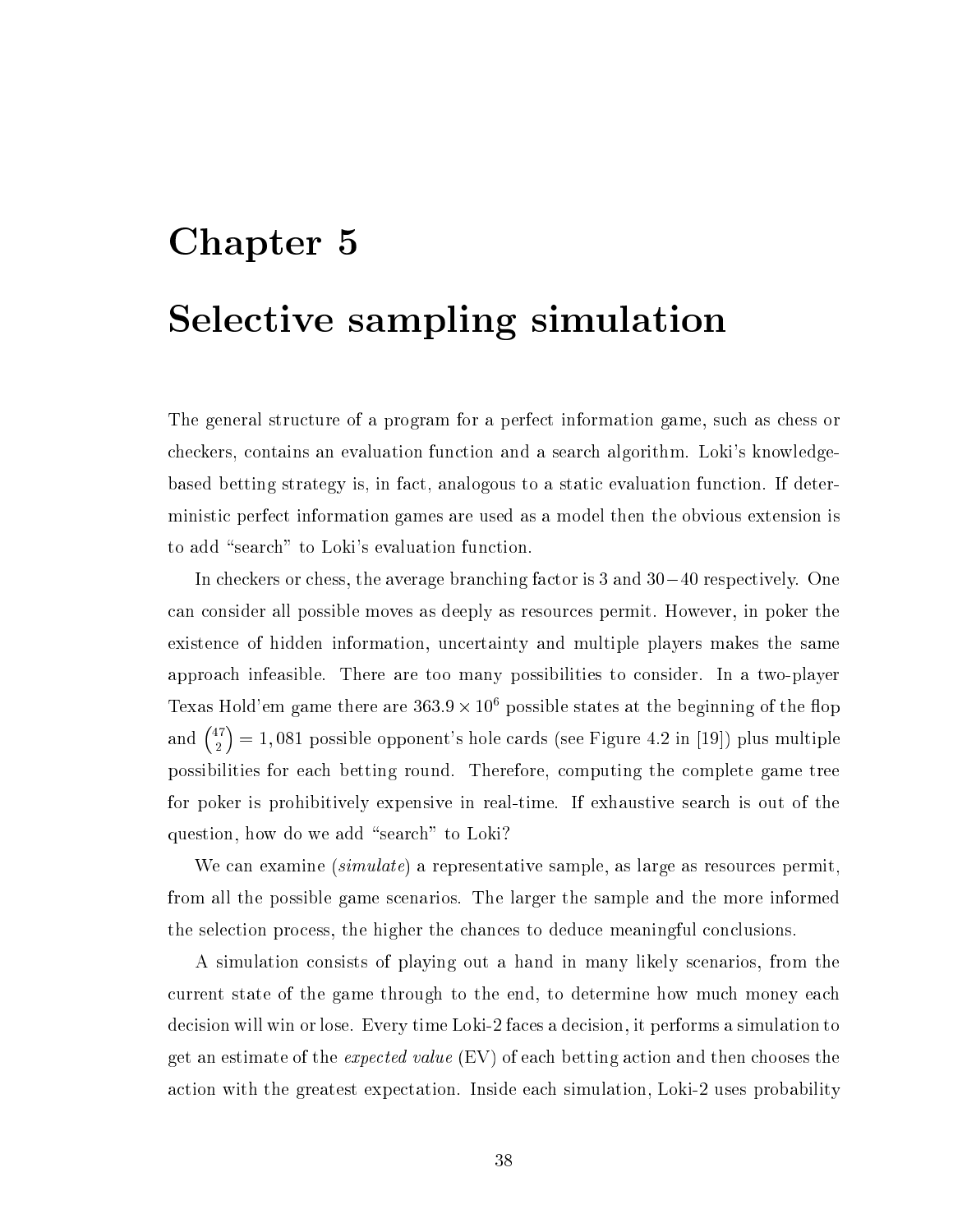triples (PTs) to generate a
tions for all the opponents and itself, as well as, opponent modeling information (weight tables) to bias the selection of opponent's cards.

#### $5.1$ 5.1 How simulation works

When it is Loki-2's turn to act, it invokes the simulation routine to get an estimate of the EV of calling and raising. Folding is considered to have a zero EV, because there is no further profit or loss. The simulation routine plays out Loki-2's hand a specified number of times (*trials*). However, each trial is actually played out twice  $$ on
e to onsider the onsequen
es of a he
k/
all and on
e to onsider a bet/raise. For each case the amount of money won or lost is determined and averaged with the orresponding results of all the trials. At the end of the simulation the averages of the two sets of trials are taken as the EVs of the corresponding actions.

Simulation is analogous to a selective expansion of some branches of a game tree. Sin
e not all the bran
hes of the game tree an be expanded due to time onstraints, the information obtained from a simulation needs to be maximized. The "perfect" simulation would examine only the real game state (complete information about the opponent hands, played out over all possible combinations of future community cards). However, the "perfect" simulation is impossible without knowing the opponents' ards, and an a

urate estimate may be found without looking at all possible out
omes of future ards. One an try to approximate the EV values obtained by the "perfect" simulation by expanding and evaluating the nodes which are most likely to occur. In poker not all opponent's hands are equally likely. For example, a player who has been raising the stakes is more likely to have a strong hand than a player who has just alled every bet. To onsider the opponents' hands in proportion to their underlying probability distribution, Loki-2 uses the information gathered by the opponent modeling module. At the beginning of every trial, Loki-2 randomly generates a hand for ea
h opponent based on the weight table of that opponent. A random method is used to generate the opponents' hands, because of the simplicity of its implementation.

Loki-2's first betting action is predetermined to be either call or raise. Every time it is a player's turn to a
t inside the simulation, an a
tion is hosen from one of three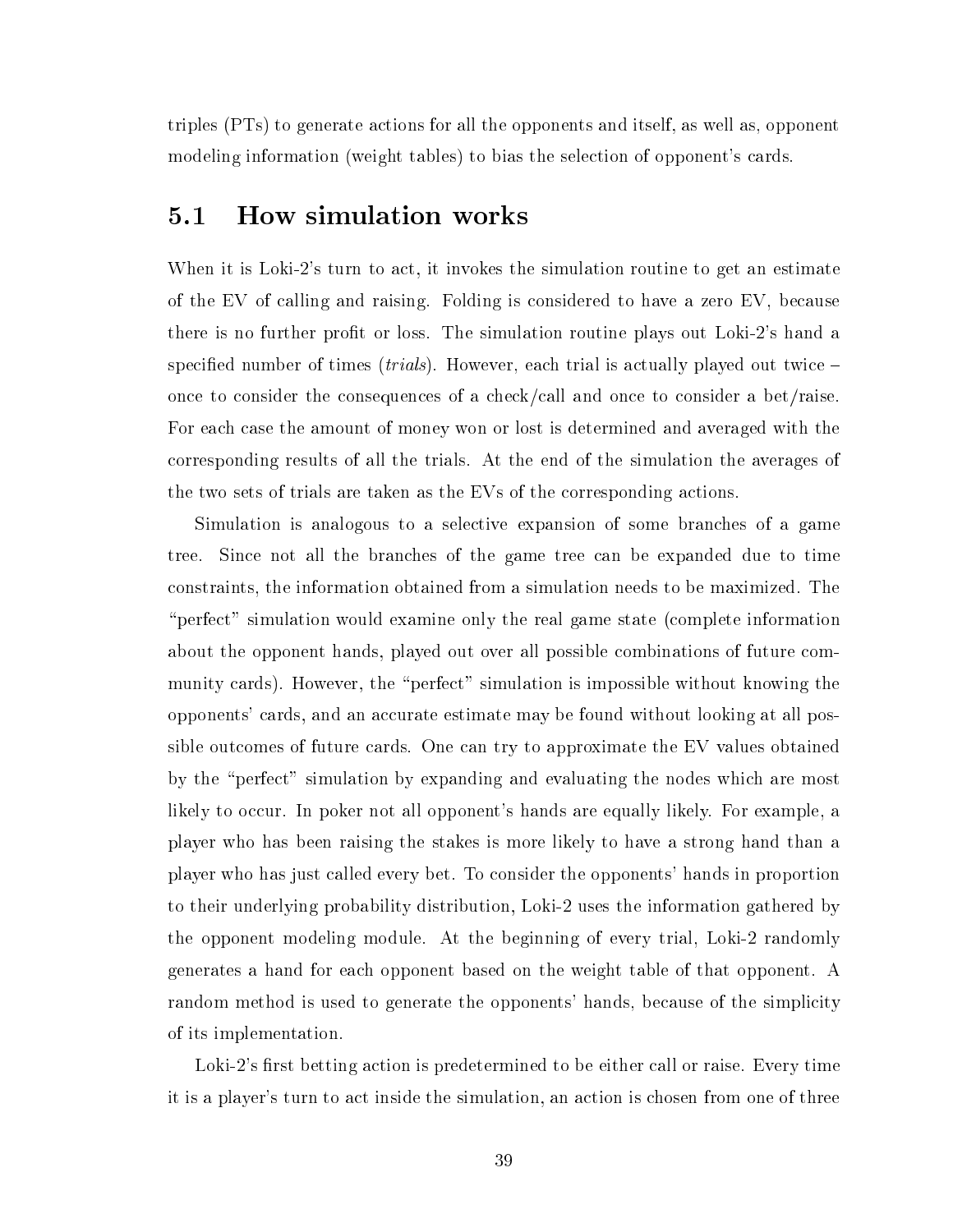alternatives (fold, check/call, bet/raise). Since the choice is strongly correlated to the quality of the ards that the player holds, Loki-2 an use the PT generation routine to obtain the likelihood that the player will fold, check/call, or bet/raise. Thus, when a player (an opponent, or Loki-2 after its first action) has to act in the simulation. the PT generation function is called with the player's hand and the current state of the simulated game. The player's a
tion is then randomly sele
ted based on the probability distribution defined by the triple returned, and the simulation proceeds.

As more trials are performed, if the EV of one betting action exceeds the alternatives by a statistically significant margin, one can say that this action is an *obvious* move and the simulation can be stopped early, with full knowledge of the statistical validity of this decision. We currently define an obvious move as any action where the separation between the EV of the best action and the EV of the second best action is greater than the sum of the standard deviations of the EVs. This criterion for defining an obvious move is extremely conservative, since the separation between the "best" decision and the next one is usually not more than two small bets, and the average standard deviation of the EVs is six small bets for calling and eight small bets for raising. This situation results in de
laring fewer than 5% of a
tions as obvious moves. Given the real-time nature of the game, more liberal criteria for distinguishing obvious moves need to be tested to produce more frequent cutoffs while retaining same statisti
al validity.

The intera
tions between the opponent modeling module (Opponent Modeler), the PT generation routine (PT Generator) and the simulation module (Simulator) are shown in Figure 5.1. In the diagram squares are system omponents and rounded rectangles are data structures. The data follows the arrows between components. The square orresponding to the Simulator also illustrates the major steps inside the simulation pro
ess. The dashed square around the Opponent Modeler and the PT Generator indicates that their interaction occurs before the simulation starts.

- 1. For every trial, the Simulator generates the opponents' hands based on their weight tables which have been updated by the Opponent Modeler.
- 2. Each trial is played twice once with call as the first action and once with raise as the first action. As the hand is played the PT Generator is called to obtain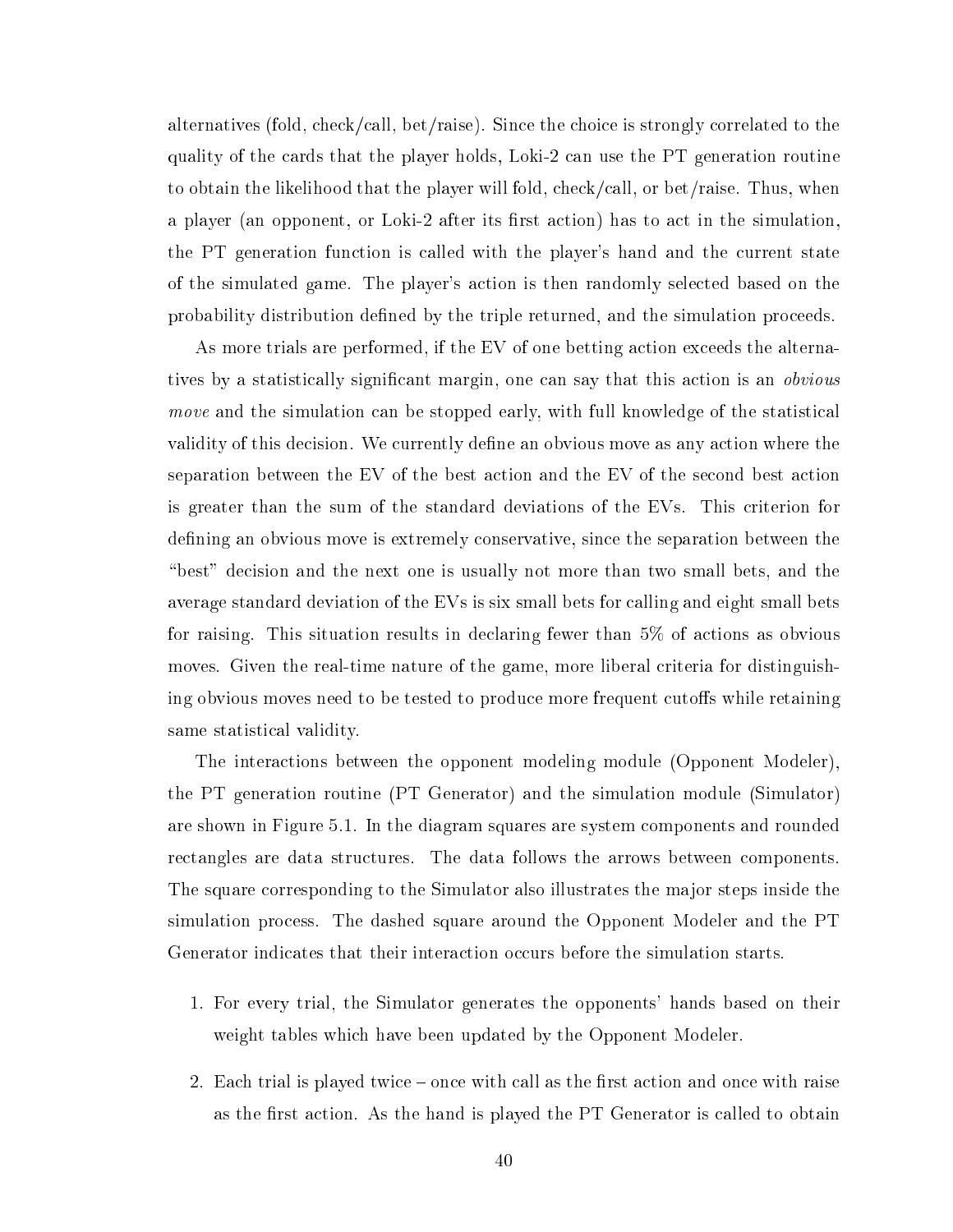

Figure 5.1: Simulation pro
ess

the likelihood of the a
tions of the players (in
luding Loki-2). This means that all players in the simulation use the PT Generator as their betting strategy.

- 3. The Simulator stops when an obvious move is found or the maximum number of trials is performed.
- 4. At the end of the simulation the expe
ted value (the average over all the trials) for each action is calculated.

When the simulation returns the EV values for check/call, bet/raise and zero for fold, the current version of Loki-2 simply chooses the action with the greatest expectation. If two actions have the same EV, the program opts for the most aggressive one (
all over fold; raise over all). However, against human opposition, a better strategy will be to randomize the selection of betting actions whose EVs are close in value to in
rease unpredi
tability.

#### $5.1.1$ Dealing cards out

The opponents hands are generated according to the seating order of the players (the small blind gets cards first and the dealer gets cards last). The criterion for assigning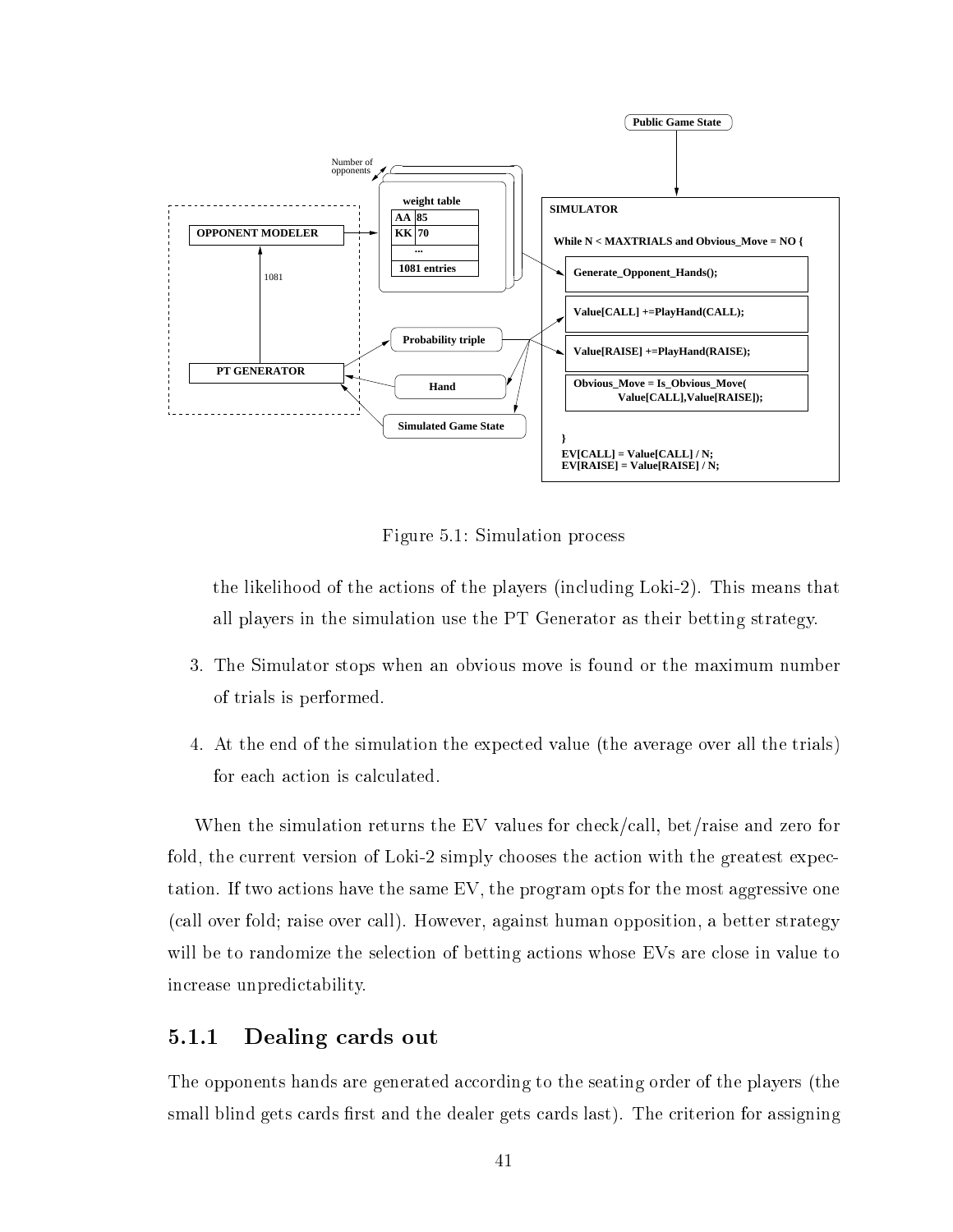the hole cards to an opponent depends on whether the opponent is still active in the game or not. Hole ards are dealt to the folded players be
ause we want to hoose the cards to come (turn and river cards) not only from the correct number of cards. but also from ards with the orre
t distribution of weak/strong ards.

To deal the hole ards to an opponent, the Simulator uses sele
tive sampling. It randomly extracts two cards from the deck and generates a random number in the range  $0.0 - 1.0$ . In the case of an opponent already folded, the cards extracted are kept as the opponent's hole cards if the preflop hand value (income rate of the hand) is less than the random number; otherwise, the ards are returned to the de
k and the generation pro
ess is repeated. Thus, preferen
e is given to weak hands (hands that are likely to fold on the preflop). For an opponent who is still active in the game, the ards extra
ted are kept if the weight for the two ards in the weight table of the opponent is greater than or equal to the random number; otherwise, the ards are re-inserted into the deck, and the Simulator extracts two cards and generates another random number. Since the weight of a pair of cards indicates the likelihood of the opponent holding these ards, preferen
e is given to the most likely holdings. However, all the two-card combinations have some opportunities to be selected.

In analyzing the results of self-play experiments with selective sampling simulation, we noti
ed that simulations ontain high varian
e and a lot of noise. We need to keep the sampling in the simulation as representative and fair as possible to get the best possible (reliable) results. Thus, different methods to reduce variance have to be tested. For example, in the current version, a random selection of the turn and river ards is made for every trial in a simulation. To redu
e statisti
al anomalies and varian
e, one an obtain a perfe
t representation of the oneard potential by dealing all 47 possible turn cards exactly once. Then a certain number of river cards can be hosen, without repla
ement, for ea
h of these turn ards.

### 5.2 Experiments

The experimental design used to test Loki-2's simulation-based performan
e is the same as described in Section 4.3.1. In a tournament, there are eight Loki-1 players playing against two Loki-2 players. A tournament consists of 2,500 different deals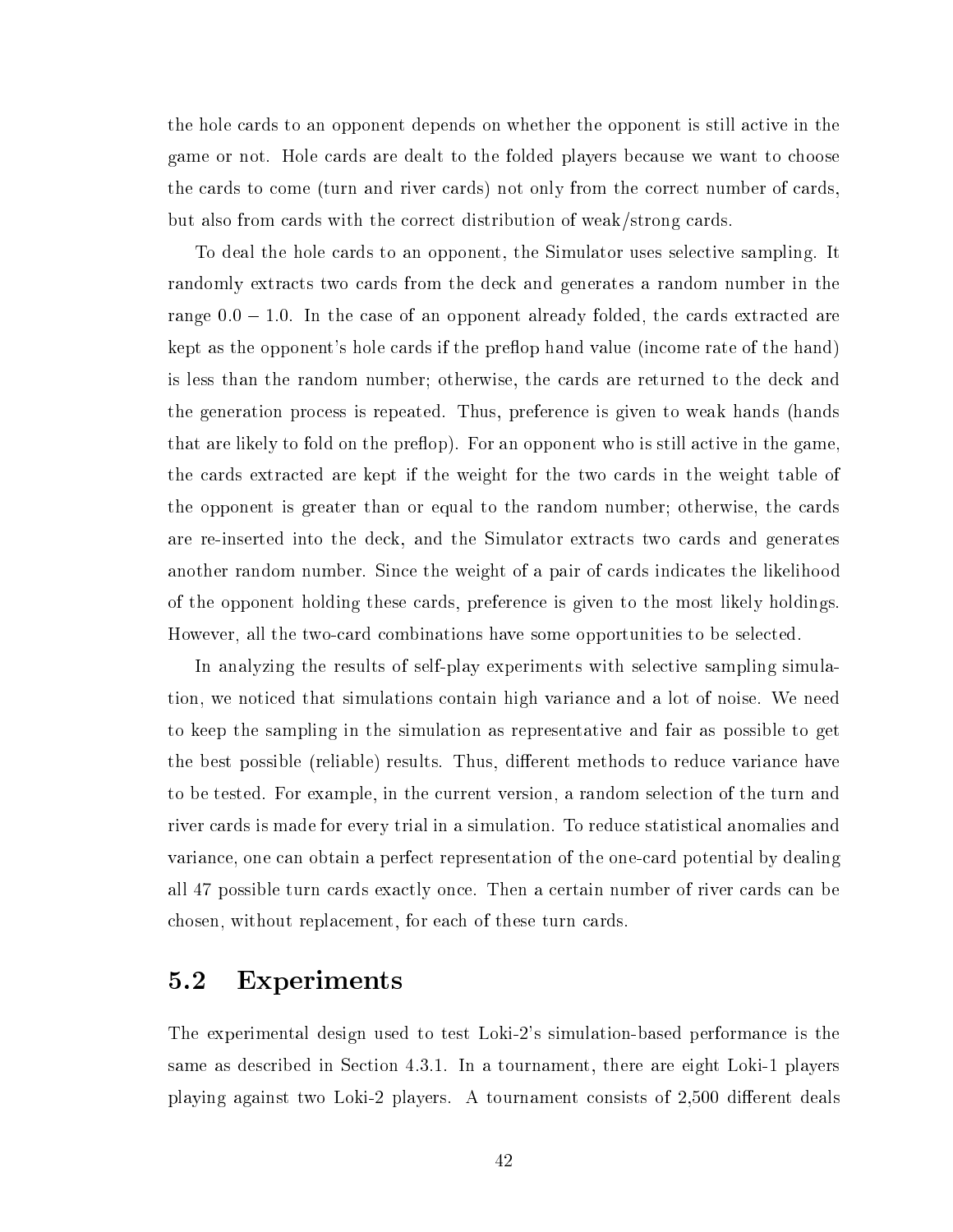played ten times ea
h (i.e. 25,000 games). The number of trials per simulation was chosen to meet real-time constraints and statistical significance. In the experiments, 500 trials per simulation were performed, sin
e the results obtained after 500 trials were quite stable. For example,  $4.6\%$  of the betting actions selected with 100 trials hanged after more trials were performed, whereas only 0.5% of the de
isions were hanged after 500 trials.

Sele
tive sampling simulation was tested alone and in ombination with the PT enhan
ements. Figure 5.2 shows the in
rement in Loki-2's performan
e in a homogeneous environment obtained by using the following modifications in Loki-1:

- $\bullet$  S = Selective sampling simulation,
- $\bullet$  S+R = Selective sampling simulation with PT-based reweighting,
- $\bullet$  S+B = Selective sampling simulation with PT-based betting strategy as the a
tion generation me
hanism inside the simulation, and
- $\bullet$  S+B+R = Selective sampling simulation with PT-based reweighting and PTbased betting strategy.

In the graph, Loki-1's performance is the baseline for comparison. Selective sampling simulation (S) represents an improvement of  $0.098 \pm 0.038$  small bets per hand (sb/hand). By adding both PT enhancements  $(S+B+R)$ , an improvement of  $0.11 \pm 0.035$  is obtained. As can be seen in the graph, the effects of S, B and R are not additive. These enhan
ements may exploit the same aspe
t of the opponents' play and their effects overlap. Another reason may be the hyper-aggressive playing style of the simulation-based players. They are very successful against Loki-1 players. and can lead to over-optimistic conclusions about the performance improvement represented by S. Sin
e the B enhan
ement allows us to simulate less tight opponents, S+B may result in a less aggressive playing style, lowering S+B winnings against Loki-1 opponents.

Also, one has to onsider that the larger the winning margin, the smaller the opportunity there is for demonstrating further improvement against the same opposition. There is a limit to how mu
h money one an make from an opponent in a game.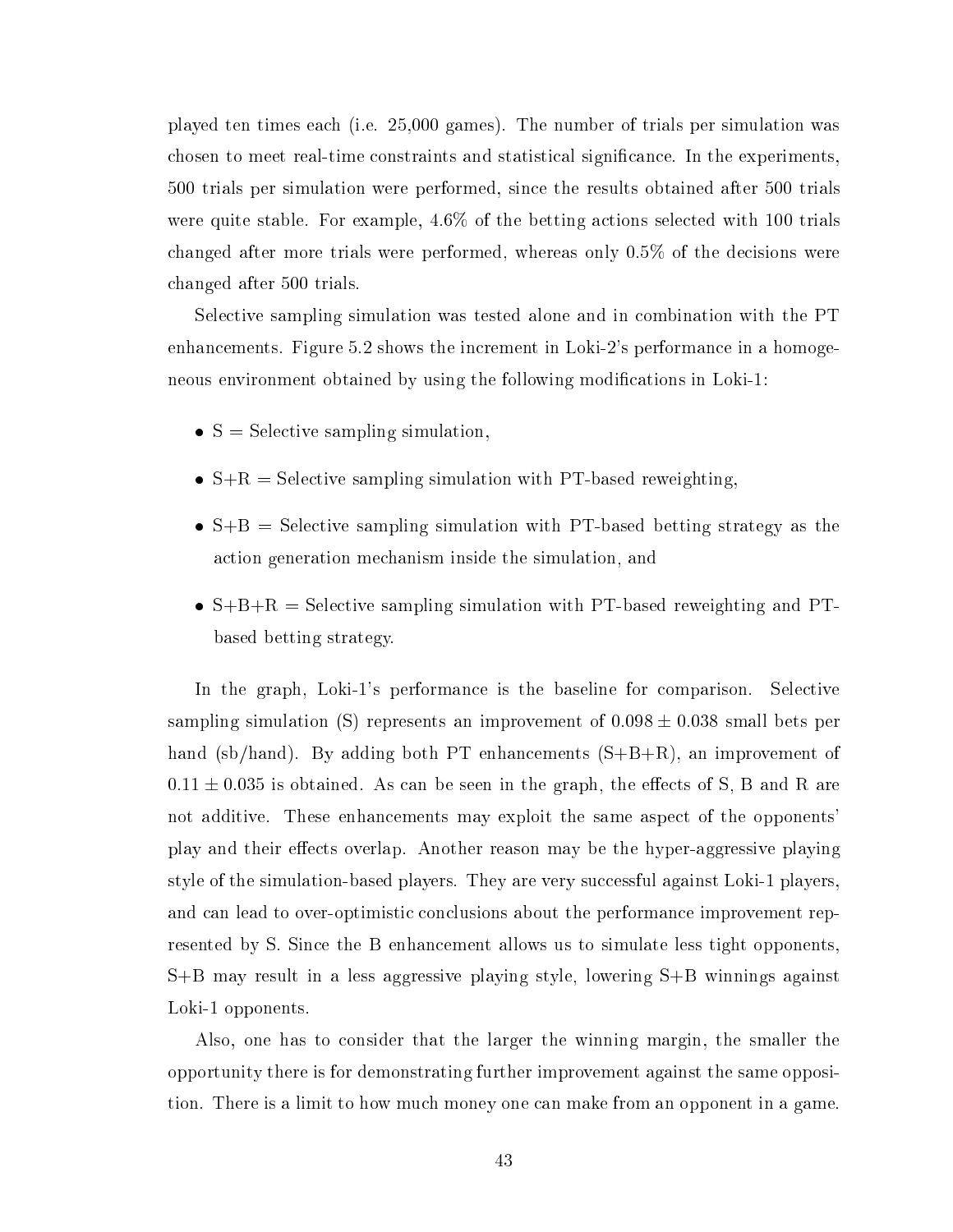

Figure 5.2: Selective sampling simulation experiments

Two other experiments were carried out raising the baseline for comparison. In the first experiment, two Loki-2s with S were matched with a field of Loki-2s with  $B+R$ . The S enhancement won  $0.023 \pm 0.044$  sb/hand. In the second experiment, the same field of opponents  $(B+R)$  played against two Loki-2s with  $S+B+R$ . The  $S+B+R$ 's winning rate was  $0.087 \pm 0.038$  sb/hand.

A mixed environment experiment was ondu
ted to see how well sele
tive sampling simulation performed against different playing styles. In this experiment, the field of opponents was composed of pairs of players with the styles: tight/aggressive  $(T/A)$ , loose/passive  $(L/P)$  and loose/aggressive  $(L/A)$ , as well as two pairs of tight/passive  $(T/P)$  players. From each pair of players, one player used selective sampling simulation and the other one was a Loki-1 player. Figure 5.3 shows the average performan
e of the players without simulation (AVE) and the average performan
e with simulation  $(AVE+S)$ . The average improvement obtained for all different players by using simulation is 0.036 sb/hand.

Loki-2's playing ability with the three enhancements  $(S+B+R)$  was also tested against human opposition in on-line poker games on the Internet Relay Chat (IRC). Loki-2's winning rate is 0.13 sb/hand in 26217 games (Loki-1's winning rate on IRC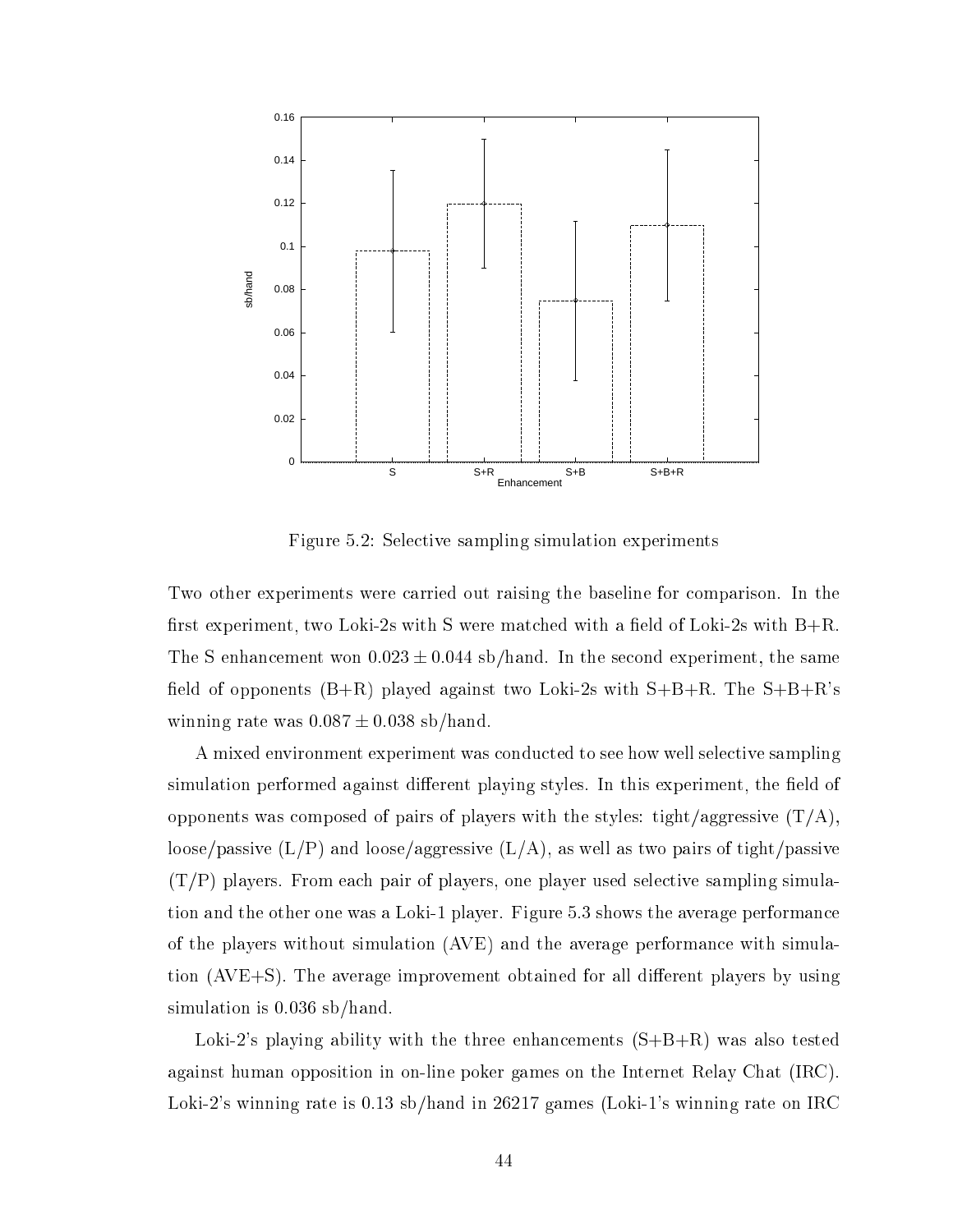

Figure 5.3: Sele
tive sampling simulation - mixed environment



Figure 5.4: Loki-2's behaviour on IRC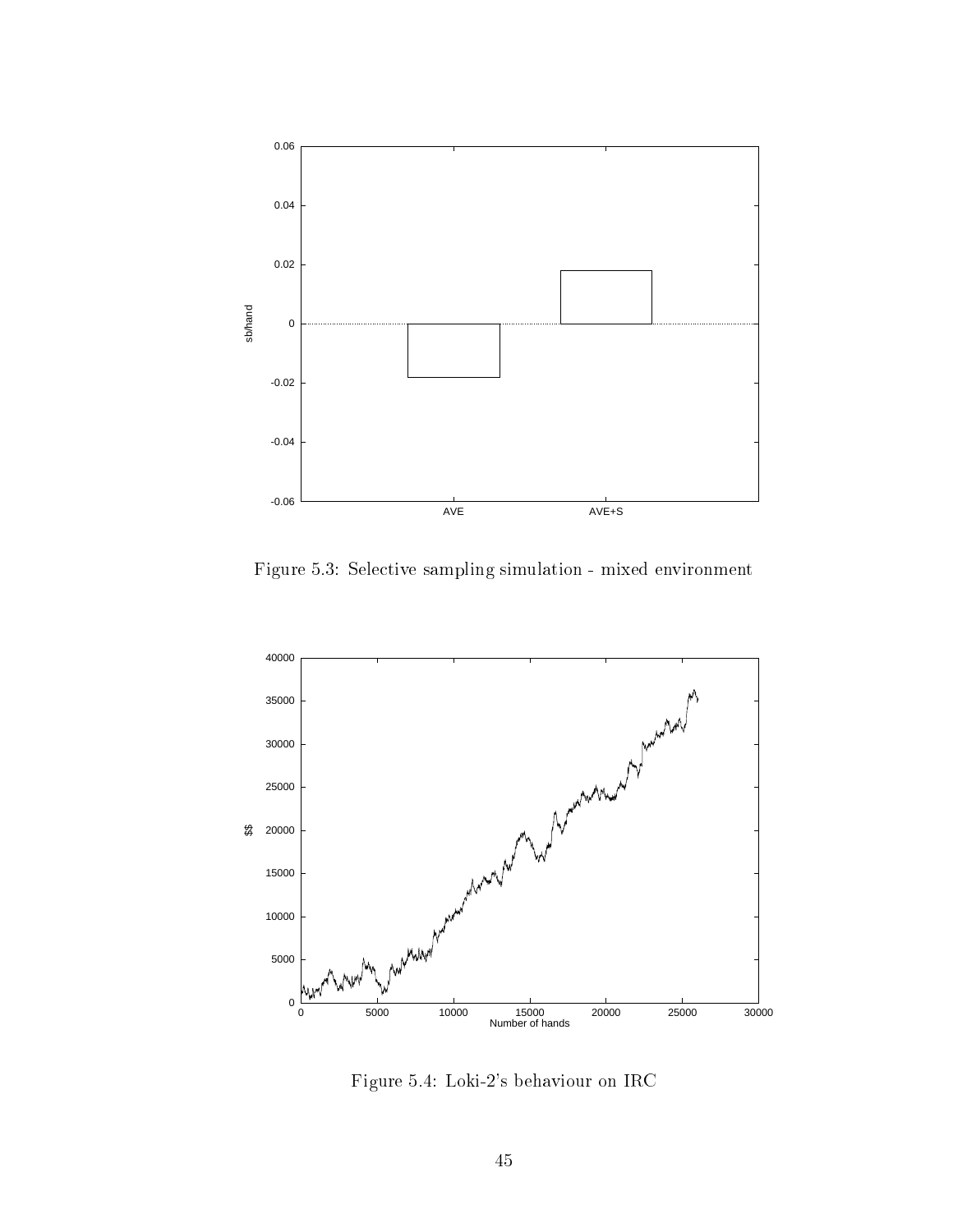was  $0.08 \text{ sb/hand}$ . Figure 5.4 shows Loki-2's behaviour on the first level of IRC.

#### $5.3$ Comments about selective sampling simulation

#### 5.3.1 5.3.1 Advantages

The simulation-based approach used in Loki-2 has experimentally proved to be better than Loki-1's stati approa
h. This should not be at all surprising, sin
e the simulation approach essentially uses a selective search to augment and refine the static evaluation function. Excluding a serious misconception (or bad luck on a limited sample size), playing out relevant s
enarios an only be expe
ted to improve the values obtained by a heuristi (i.e. by the stati evaluation fun
tion), resulting in a more accurate estimate.

Sele
tive sampling simulations dis
over information that improves the values obtained by the static evaluation function. In both Loki-1's betting strategy and the PT generation fun
tion, a
tions are taken based on the hand evaluation. During a simulation, the accuracy of the hand evaluation is increased. The number of trials where our hand is stronger than the one assigned to the opponents refines the estimate of hand strength. The fra
tion of trials where our hand be
omes the best one, or is overtaken, with the next cards dealt refines the calculation of hand potential. In addition, a simulation yields information about subtler implications difficult to address in a stati betting strategy.

By performing simulations Loki-2 is able to find game strategies which are not specified in the knowledge contained in its evaluation function. For example, if a player has a strong hand then the player can pretend weakness by checking in the first turn to act in a betting round. The opponents will likely bet to their hands (thinking that the player's hand is not good), and then a raise will olle
t more money than betting as the first action. This strategy is known as *check-raising*. Loki-2 check-raises its opponents without having the explicit knowledge to do it. Selective sampling simulations uncover the benefits of complex strategies such as check-raising without providing additional expert knowledge to the program.

The use of available information about the game to bias the sampling of the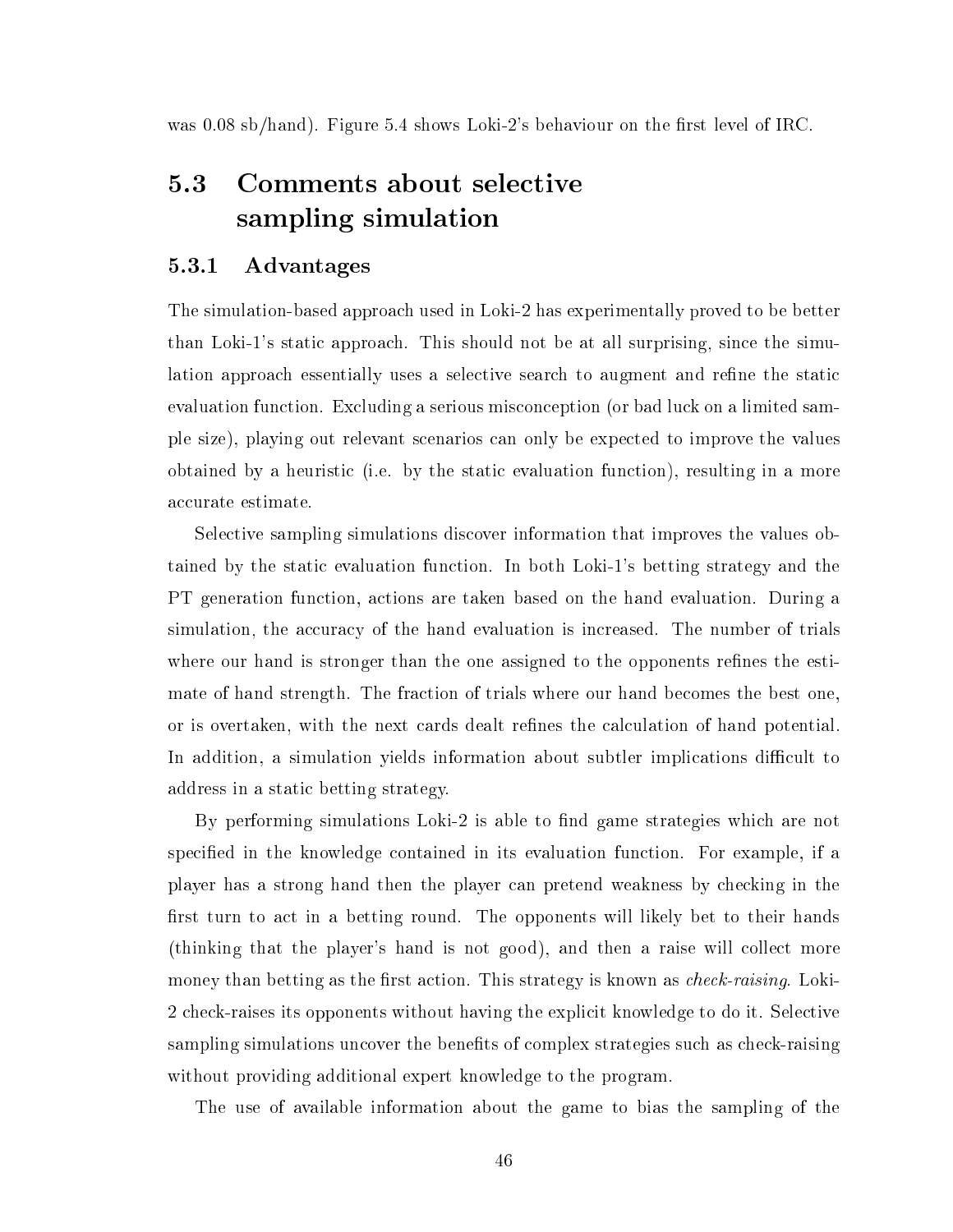game tree is the key difference between *selective sampling simulations* and *Monte* Carlo simulations. Selective sampling is context sensitive. In Loki-2 the opponents' weight tables are used to influence the selection of hole cards for each opponent. The sample is taken in accordance with the underlying probability distribution of the opponents' hands rather than assuming uniform or other fixed probability distributions. Although Monte Carlo techniques may eventually converge to the right answer, selective sampling onverges faster and with less varian
e. This is essential in a real-time game like poker.

Finally, another benet of the simulation-based framework is that the simulation an be terminated early based on the statisti
ally well-dened on
ept of an obvious move instead of using an *ad hoc* technique as is frequently done in alpha-beta-based programs.

#### 5.3.2 Simulation trade-offs

As encouraging as the simulation results have been, there is still room for improvement. Simulation can reveal information that results in better betting decisions and refine the estimate of the evaluation function. Yet, a simulation contains high variance and it is unclear how the other components of the program impact on its performance.

As was discussed in the previous section, simulation can recover from lack of knowledge in the evaluation function, produce complex game strategies and refine the estimated EV of the a
tions. This feature raises the question: how mu
h knowledge does simulation require? Every time a new ard is dealt in a trial, the hand strength and hand potential for active hands in the trial are calculated. For each betting a
tion to be played, a PT generation fun
tion is alled to generate an a
tion for the opponents and Loki-2. Thus, during the simulation every trial is an accurate representation of a real game. However, each trial is a time-consuming process. In fact, one can exchange the accuracy of each trial for the number of trials performed in real-time. This tradeoff was explored by replacing the PT generation function betting strategy with an "always call" betting strategy inside the simulation. An "always call" betting strategy is probably the simplest betting strategy that can be provided to the simulation; it always returns all as all of the players' a
tions and all of Loki's subsequent actions. Therefore, in an "always call" simulation, there is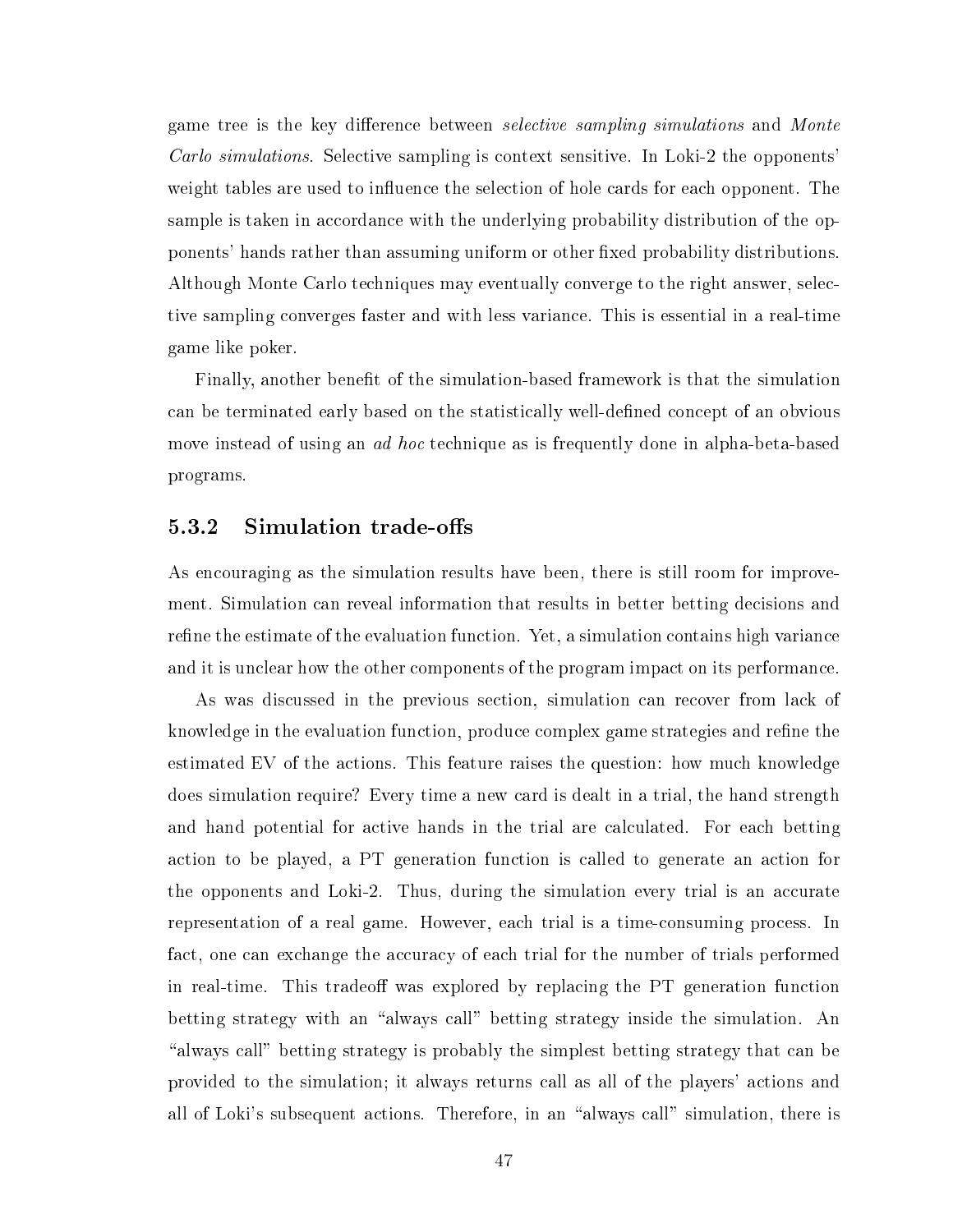no further betting after Loki's first decision, which is predetermined to be either call or raise, and every trial only onsists of dealing all the ards and determining the hand that takes the pot. "Always-call" simulation-based Loki-2 wins against Loki-1 by a healthy margin (0.057 sb/hand) and runs 2.5 times faster than Loki-2 using the PT generation fun
tion. However it does not win as mu
h as the full simulationbased Loki-2 does. Even though simple simulation is better than no simulation at all, knowledgeable simulation seems to provide better results.

#### 5.3.3 Comparison with alpha-beta

The alpha-beta algorithm  $[20]$  has proven to be an effective tool for the design of twoplayer, zero-sum, deterministi games with perfe
t information. Its origins go ba
k to the beginning of the 1960's. Since that time the basic structure has not changed mu
h, although there have been numerous algorithmi enhan
ements to improve the search efficiency. The selective-sampling simulation technique is becoming an effective tool for the design of zero-sum games with imperfect information or conditions of un
ertainty (see Chapter 6). Table 5.1 shows a omparison between the usual hara
teristi
s of both approa
hes.

| Criterion                  | Alpha-beta            | Selective sampling      |
|----------------------------|-----------------------|-------------------------|
|                            |                       | simulation              |
| Search                     | Full breadth,         | Full depth,             |
|                            | but limited depth     | but limited breadth     |
| Iteration                  | Search depth          | Number of samples taken |
|                            | (iterative deepening) |                         |
| Heuristic Evaluation       | At the leaf nodes     | At the interior nodes   |
| Interior node alternatives | All, except for those | A subset, to reduce     |
| considered                 | logically eliminated  | the cost of a sample    |
| Statistical support to     | No                    | Yes                     |
| best move choice?          |                       |                         |

Table 5.1: Comparison between sear
h frameworks

In poker the heuristic evaluation at the interior nodes of the simulation is done to determine the appropriate opponents' actions and Loki-2's actions. The leaf node evaluations are the amount of money won or lost, since the simulation done for each sample goes to the end of the game. In deterministic games, the heuristic evaluation is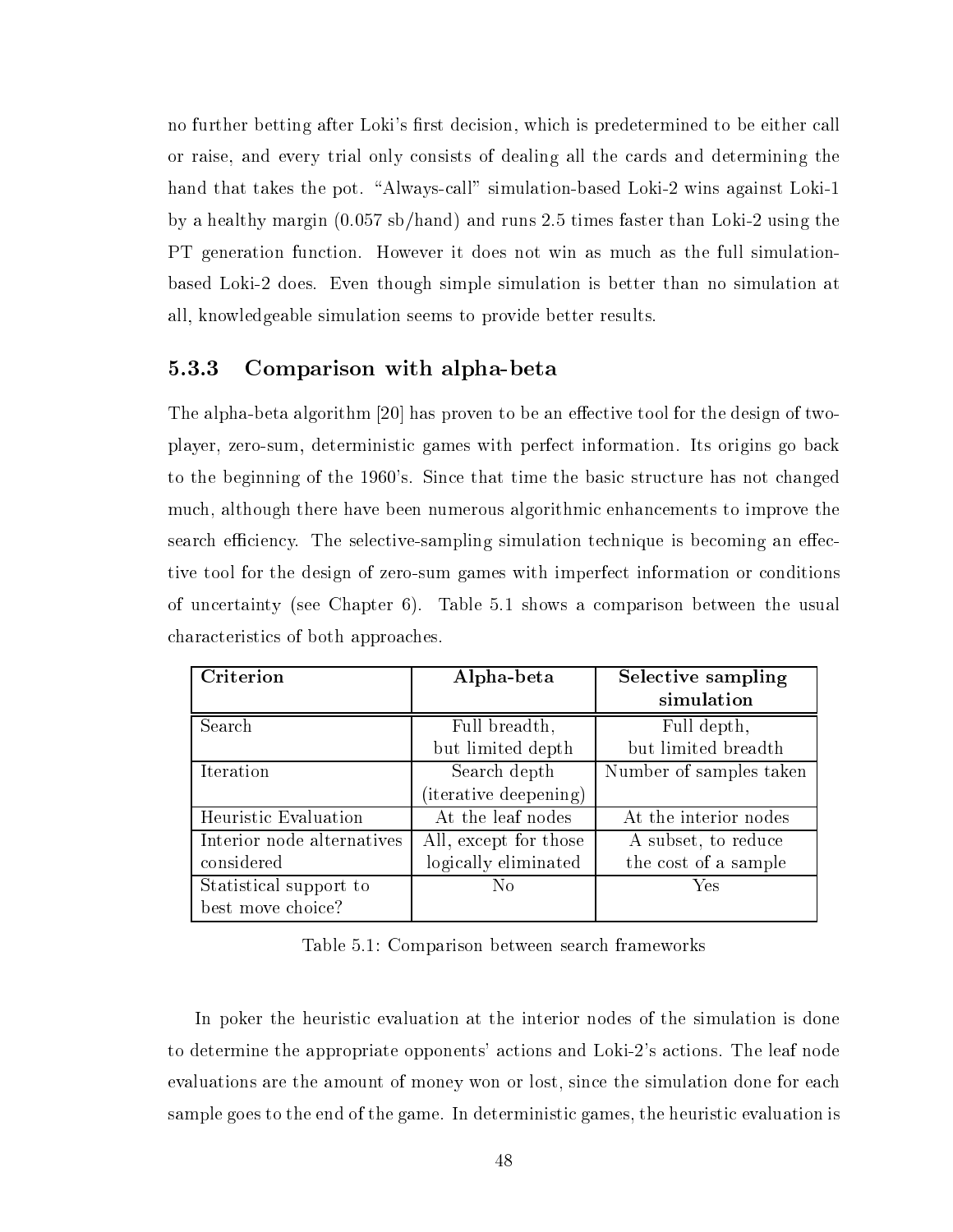done to estimate the expe
ted utility of the game from a given position (i.e. the value of the subtree beyond the maximum sear
h depth of the program). A simple leaf node evaluation for some perfe
t information games an be the material balan
e. Figure 5.5 illustrates where the evaluation occurs in the search and simulation approaches and the game spa
e explored by them.



Figure 5.5: Sear
h spa
e explored

The alpha-beta algorithm gathers confidence in its move choice by searching deeper along each line. The deeper the search, the greater the confidence in the move choice, although diminishing returns quickly takes over. The alpha-beta algorithm is designed to identify a "best" move, and not differentiate between other moves. Hence, the selection of the best move may be brittle, in that the misevaluation of a single node an propagate to the root of the sear
h and alter the best move choice. Similarly, selective sampling simulation increases its confidence in the answer as more nodes are evaluated. However, diminishing returns takes over after a statisti
ally signi
ant number of trials have been performed.

Selective sampling simulation can be compared to selective search or forward pruning te
hniques in alpha-beta algorithms. These te
hniques dis
ard some bran
hes to redu
e the size of tree; however, their major drawba
k is the possibility that the lookahead process will ignore a key move at a shallow level in the game tree  $[18]$ . To be reliable, forward pruning methods need to reason about the tree traversal to deduce which "future branches" can be excluded. On the other side, selective sampling simulation uses available information about the game and the opponents to explore the most likely "current branches" of the game tree.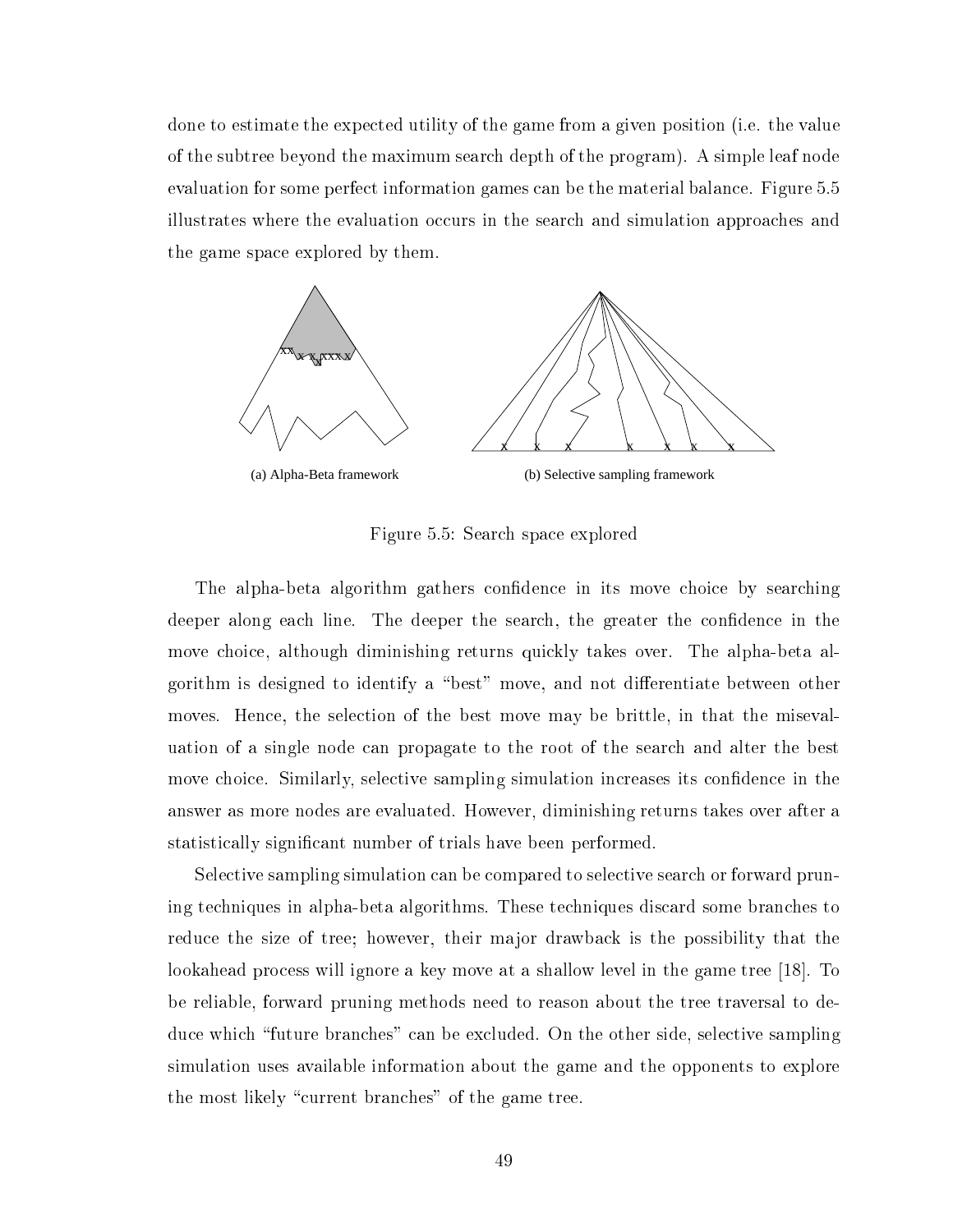## 5.4 Summary

According to the results of self-play experiments, a selective sampling simulationbased betting strategy for Loki-2 significantly outperforms the static-evaluation based alternatives. Similar to what has been seen with brute-for
e sear
h in games like hess, the effect of the simulation (search) amplifies the quality of the evaluation function, allowing high performan
e to be a
hieved without adding additional expert knowledge. Sele
tive sampling uses the data available about the game and the opponents to in
rease the quality of the information obtained with ea
h simulation run. Yet, the work on sele
tive-sampling simulation in poker is still in its early stages. The knowledge omponent and sele
tion methods have to be tuned with the algorithmi component of the simulation, and the right balance between the different simulation tradeoffs (cost per trial versus number of trials, random versus systematic approach) has to be found.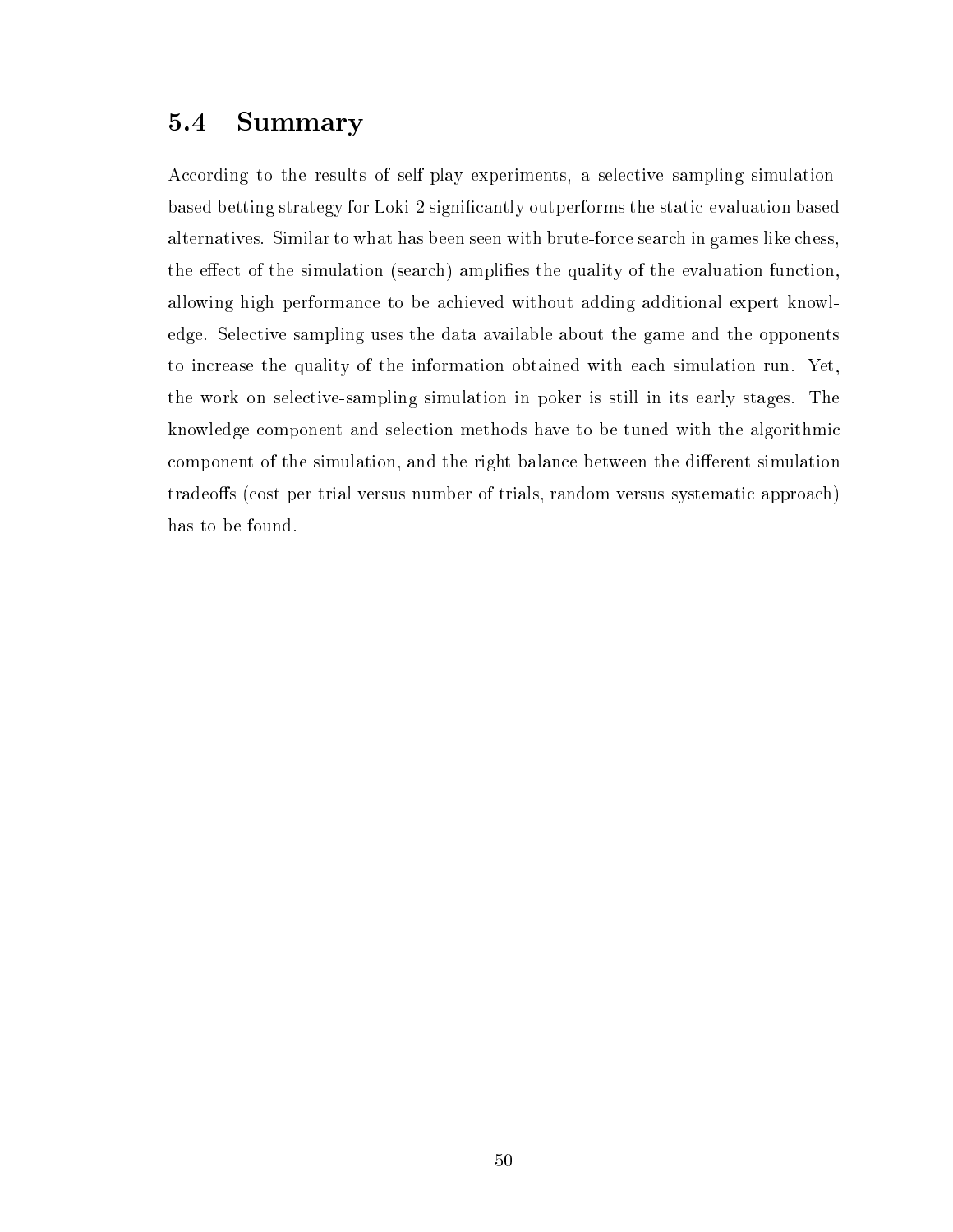## Chapter 6

## Other examples of selective sampling simulation

The use of stochastic simulation to solve problems where exhaustive methods take too long is not new to the Artificial Intelligence community. Specifically, stochastic methods have been developed for performing inferen
e in belief networks and for decision-making in imperfect information or non-deterministic games.

There are two important advantages of stochastic simulation algorithms. They have an "anytime" property in the sense that they can be stopped at any time and will give the best answer available. Given more time, their estimates will improve. This "anytime" property is especially appropriate for real-time domains like poker. Also, simulation algorithms are trivial to perform in parallel.

In this hapter, simulation algorithms used in belief networks and games will be reviewed. The algorithms discussed perform selective sampling on the search space by using available information about the state of the world to bias the sample sele
tion. The aim of sele
tive sampling methods is to onverge faster than approa
hes using uniform sampling.

#### 6.1 Belief networks  $6.1$

Bayesian belief networks (BBNs) are a graphi
al representation for reasoning under uncertainty [20]. A BBN is a directed acyclic graph with a conditional probability distribution for ea
h node. BBNs ontain nodes representing domain variables, and ar
s between nodes representing probabilisti dependen
ies. The basi task for a BBN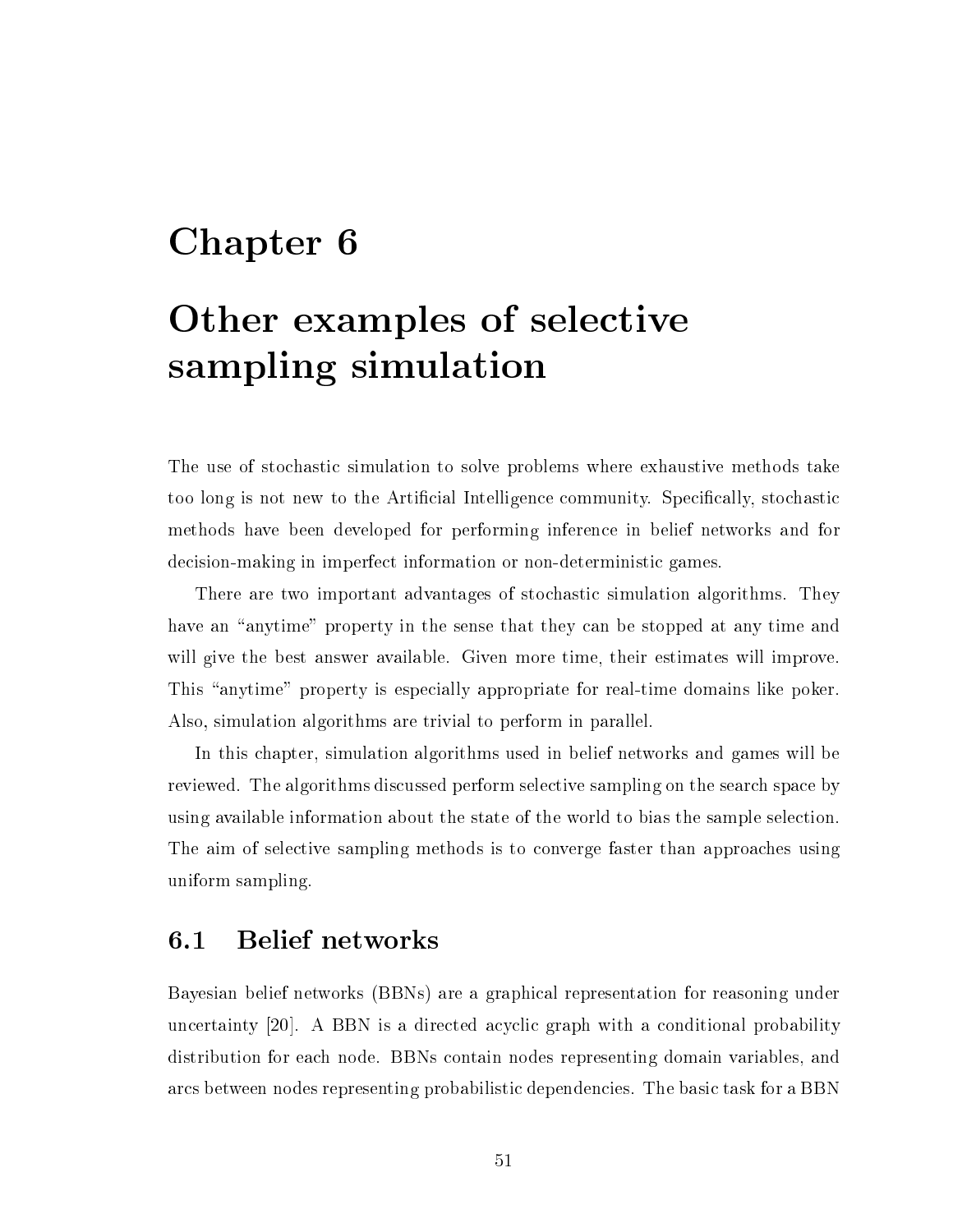is to ompute the posterior probability distribution for a set of query variables, given exa
t values for some eviden
e variables.

Since exact ("brute-force") algorithms for performing inference on BBNs take exponential time (in the number of nodes) in the worst case, they cannot handle large or highly onne
ted networks. Sto
hasti simulation algorithms have been developed to give approximate results for a wider variety of belief network topologies. Simulation algorithms differ from the brute-force approach in that they select only a sample of the node states, whereas a brute-for
e strategy sele
ts every state. One of the simulation algorithms for BBNs, *likelihood weighting*  $[22]$  [11], is similar to the idea of selective sampling simulation in poker.

Likelihood weighting selects the node states based on their prior probability of occurrence. By choosing more likely states more often, this algorithm typically is able to converge much more quickly than *equiprobable sampling* which randomly chooses a state for each node in the network [8]. Likelihood weighting chooses a state for a node by generating a random number between 0 and 1 and using this number to select a state according to the conditional probability table of the node. For each simulation trial, the probability of the eviden
e given the sampled state values is used to increment the count of each event of interest. The estimated probability distribution is obtained by normalizing after all the simulation trials are ompleted.

By using selective sampling simulation in poker, we estimate the expected values of betting a
tions instead of estimating the posterior probability distribution for a set of variables. Both simulation methods have the following characteristics:

- 1. They sele
t the states to sample (node states or opponents' hands) on the basis of their probability of occurrence by using either conditional probability tables or (in our ase) weight tables.
- 2. Both methods an use heuristi
s or information available about the world to modify the tables for hoosing states and bias the state sele
tion to the most likely ones.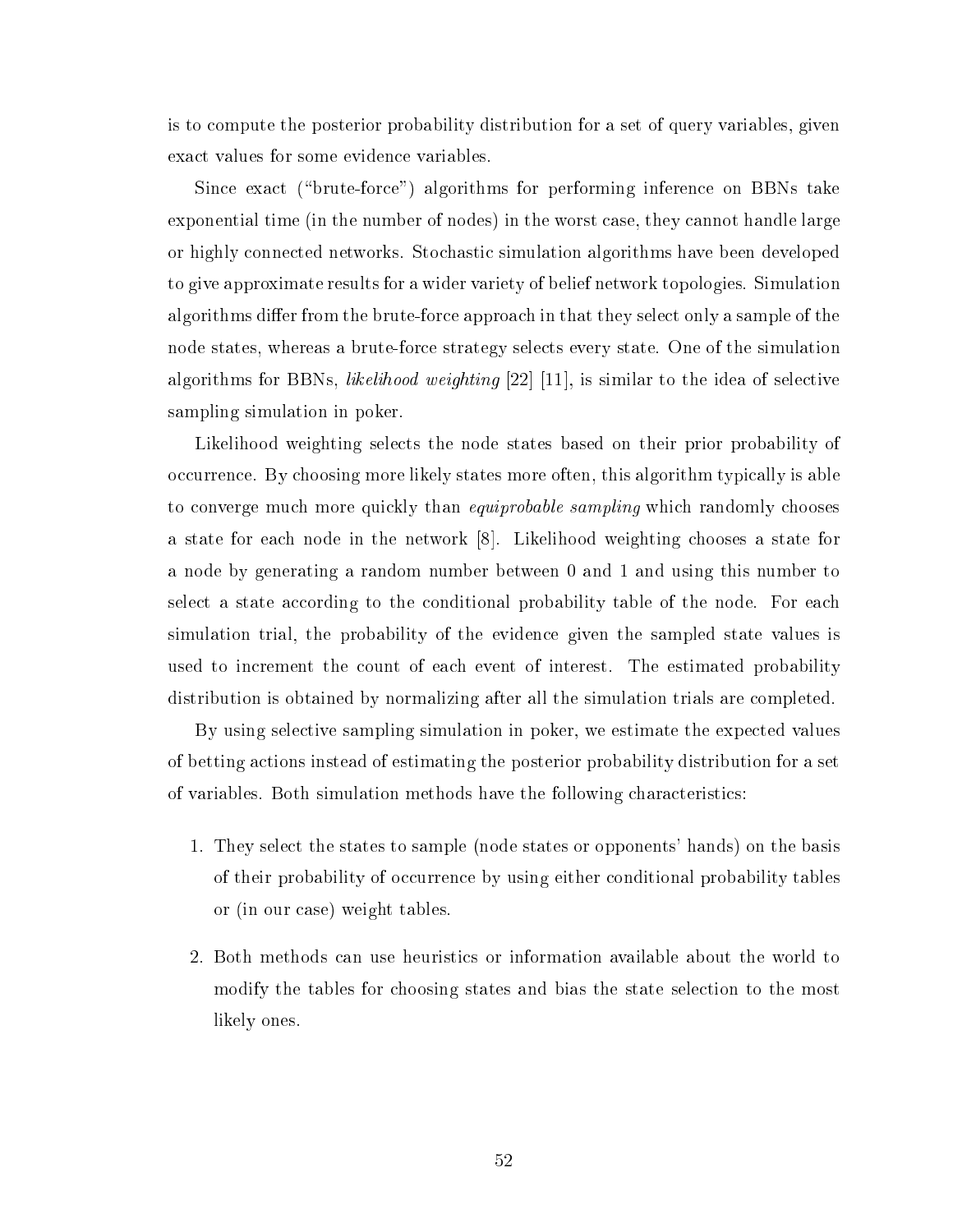### 6.2 Games

In this section, three game-playing programs that use simulations are described. These programs do not use Monte Carlo sampling to generate instan
es of the missing information. They use variations of sele
tive sampling; sampling biased towards taking advantage of all the available information. They use information about the game state to skew the underlying probability distribution of the opponents' moves, cards or tiles, rather than assuming uniform or other fixed probability distributions. The general simulation algorithm used by these games to select a move from a set M of andidate moves is:

- 1. Constru
t a set <sup>I</sup> of instan
es of the missing information onsistent with the publi information about the state of the game and the program's assumptions (information) about the opponents.
- 2. For each move  $m \in M$  and each instance  $i \in I$ , evaluate the result of making the move  $m$  in the instance i. Denote the score obtained by making this move  $s(m, i)$ .
- 3. Return that m for which  $\sum_i s(m,i)$  is maximal.

#### 6.2.1 Ba
kgammon

In backgammon the unknown outcome of the dice rolls makes the brute-force approach infeasible by raising the bran
hing fa
tor to several hundreds moves (21 possible di
e combinations, each of them having 20 legal moves). The backgammon program TD-Gammon [26] [27] uses temporal difference (TD) learning to learn by itself how to play ba
kgammon at a worldhampionship level. The TD-Gammon neural network is trained by self-play simulations. During training, TD-Gammon onsiders ea
h of the 21 ways it an play its di
e role and the orresponding positions that will result. Then, the move that leads to the position with the highest estimated value is chosen. This learning method is used even at the start of the training when the network's strategy is random. After playing about 300,000 games against itself, TD-Gammon 0.0 with essentially zero ba
kgammon knowledge learned to play approximately as well as the best previous backgammon computer program. Self-play training refined with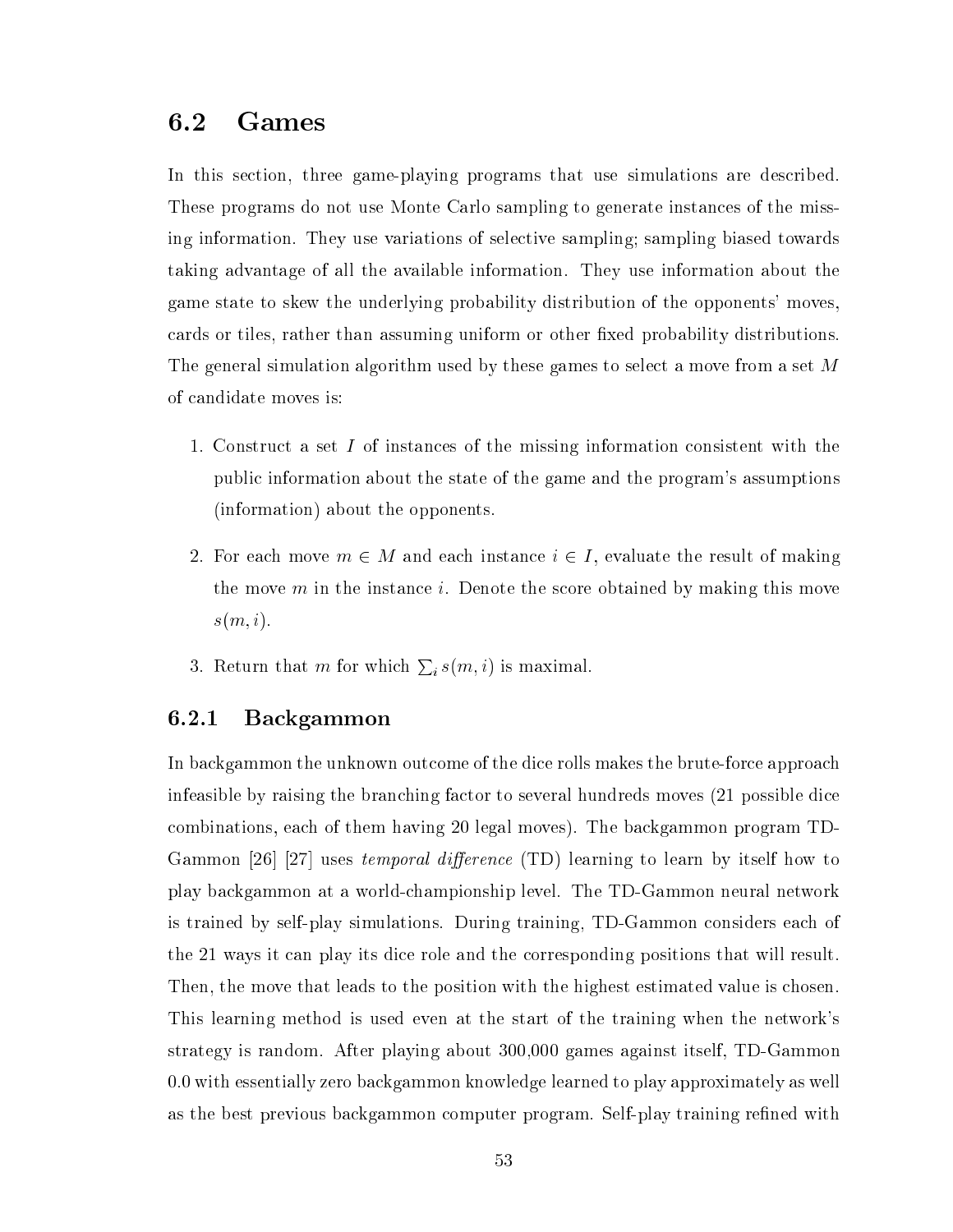some initial ba
kgammon knowledge produ
ed a program that played at a worldlass level.

Recent versions of the program were augmented with a selective two-ply or threeply sear
h pro
edure. A ply is an individual playing a
tion (only one of the players makes a move). To select moves, these programs look ahead to consider the opponent's possible di
e rolls and moves. Assuming that the opponent always takes the move that appeared immediately best for the opponent, the expected value of each candidate move is computed and the best move is selected. The second ply of search is conducted only for candidate moves that were ranked high after the first ply. This selective search procedure affects only the move selection; the learning process proceeds exactly as before.

Also, simulations are used in backgammon to perform "rollouts" of certain positions. The rollouts are now generally regarded as the best available estimates for the equity of a given position. A simulation consists of generating a series of dice rolls, playing through to the end of the game, and then re
ording the out
ome.

#### 6.2.2 Bridge

In bridge the hidden information consists of the cards that the opponents hold. The current best bridge program GIB  $[14]$  performs simulations in two stages of the game: during the auction to make a bid and during the actual game to decide which card to play.

To sele
t a bid, GIB deals ards to the opponents in a way that is onsistent with the bidding observed so far. GIB uses a database to proje
t how the au
tion will ontinue if a ertain bid is made, and then omputes the result of playing out the hand. The hands are played in a double dummy variation of bridge (assuming perfect information  ${\bf -}$  knowledge of all four hands). At the end of the simulation the bid with the maximal expe
ted value is returned.

During a game, a simulation consists of dealing cards to the opponents in a manner that is consistent with the bidding and the cards played so far. The score of a move is determined by playing out the hand in a double dummy mode  $[12]$ . Repeated deals are played until either enough confidence is gained to decide which card to play, or a maximum number of hands is simulated, or a real-time constraint is met.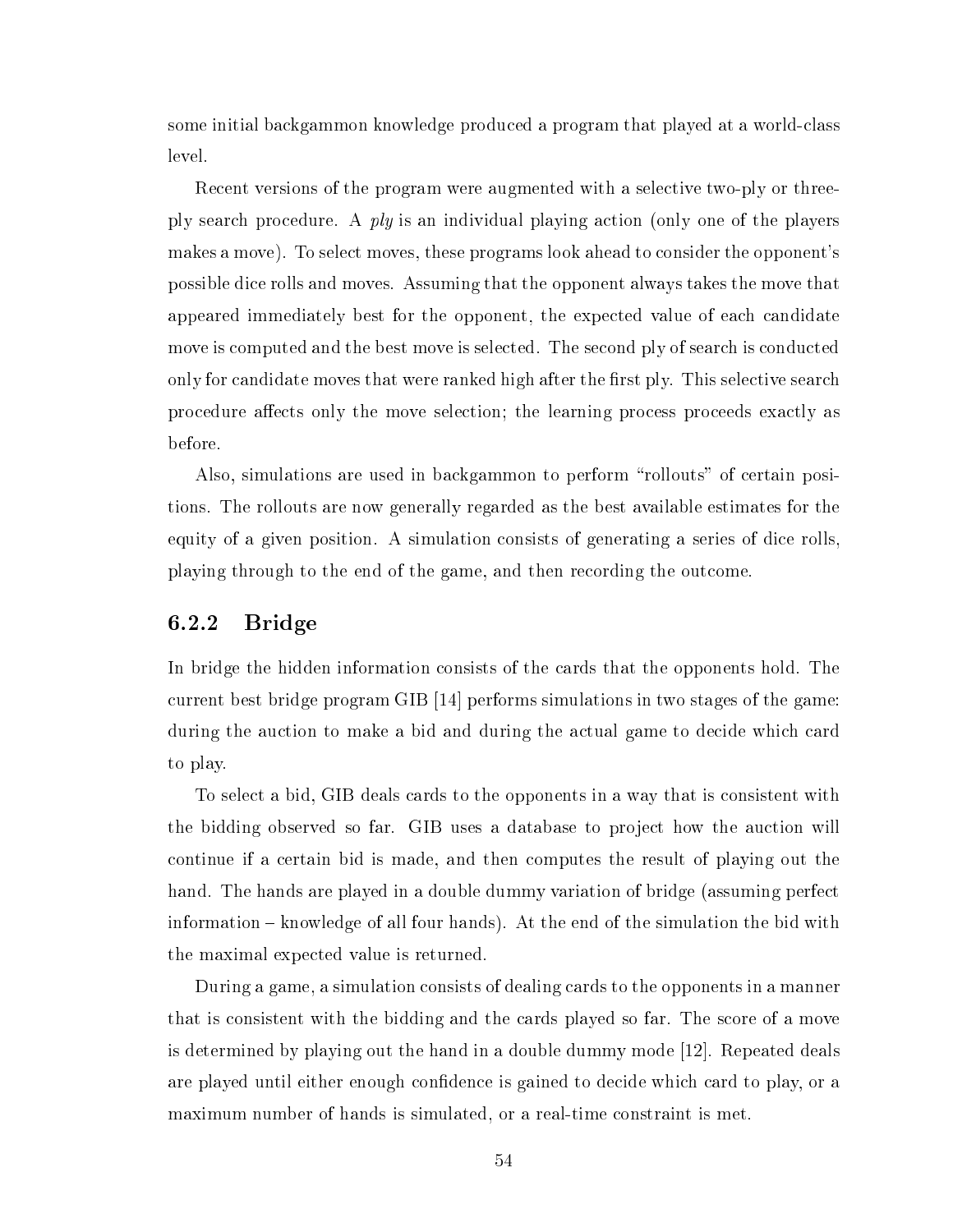Opponents' ards are onstrained by the information given by ea
h player about the hand during the bidding. GIB also uses a probability distribution of the possible ards held by an opponent to bias the ard dealings towards the most likely ones. This probability distribution is adjusted by identifying mistakes the opponents might make during the game. For example, assume that GIB's analysis says that 75% of the time that a player holds a specific card and does not play it in a particular game situation that an error has occurred. The probability of this opponent holding that card is modified accordingly after GIB observes that the card was not played.

Simulations have allowed GIB to play hands at a worldlass level; however, limitations in the simulation-based approa
h and the high varian
e have prompted the author of GIB, Matt Ginsberg, to look at other solutions (in
luding building the entire search tree) [13].

#### 6.2.3 S
rabble

A simulation-based approach has been used for a long time in Scrabble programs. Brian Sheppard, whose S
rabble program Maven defeated Grandmaster Adam Logan (a top-ranked player in the world) in the AAAI-98 Hall of Champions, oined the term "simulator" for this type of game-playing program structure.

During the non-endgame stage of a Scrabble game, Maven [24] chooses its moves using simulation to try to determine whi
h move for the omputer leads to the maximum number of points. To select a move Maven generates a set of candidate moves. simulates these moves a specific number of trials and chooses the move whose expe
ted value is highest. A simulation trial onsists of a two to four ply sear
h of the game tree, ex
ept in the pre-endgame where a trial simulates to the end of the game. Since in Scrabble, the opponent's tiles are unknown, they need to be generated for every trial in the simulation and used to play out all the andidates moves. The tile generation is onstrained by the tiles in the omputer's hand and those that have appeared on the board. Maven does not randomly assign seven of the remaining unknown tiles to the opponent. Instead, it tries to match the distribution actually seen in games. To achieve this, it biases its choice to give the opponent a "nice" hand, sin
e strong players like to have a balan
ed hand with lots of potential.

Opponent modeling is not performed in Maven, sin
e it does not seem to be a rit-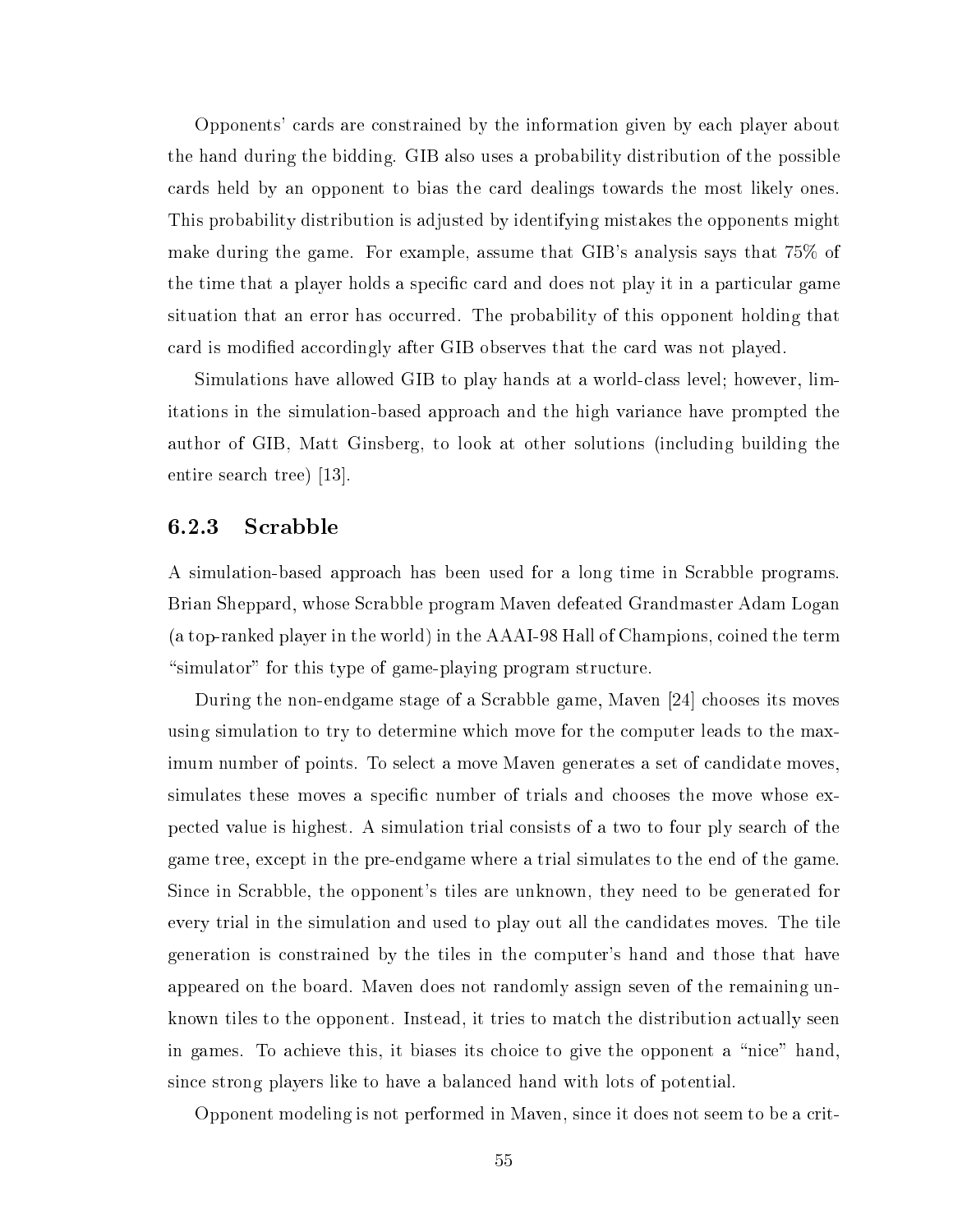i
al omponent in playing strong S
rabble. However, inferen
es about the opponent's tiles an be done based on previous opponent's moves.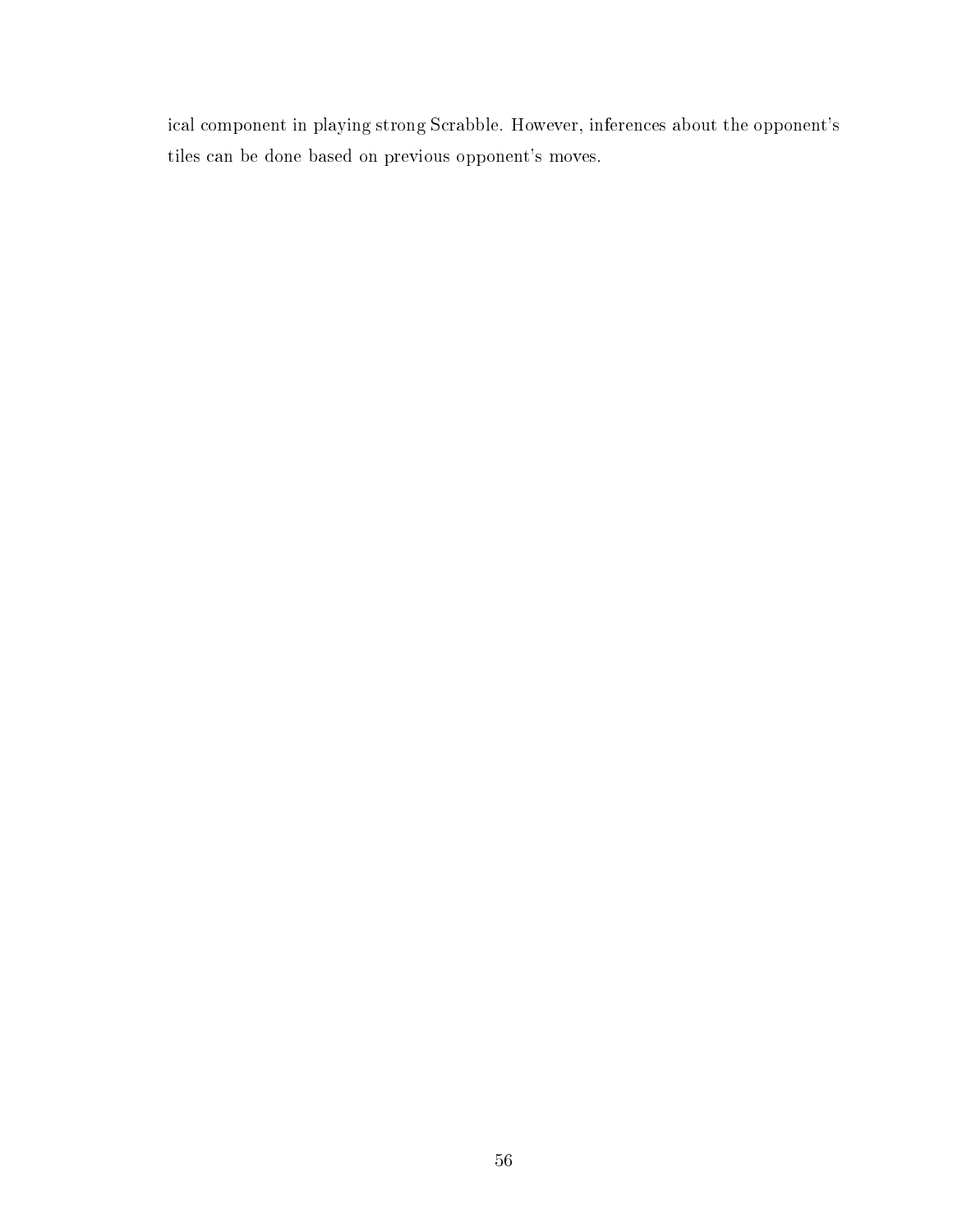# Chapter 7 Con
lusions and future work

Using probability triples as Loki-2's betting strategy and as the reweighting factor in its opponent modeling module represents a significant improvement in Loki-2's play against previous versions of Loki in self-play experiments and against human opponents on IRC. Sele
tive sampling simulations show impressive results in selfplay experiments. Against human opponents on IRC, the best results were obtained when all three enhan
ements were used. In self-play experiments, the playing style of the omputer players ertainly mat
hes the opponents' a
tions generated inside the simulations. Thus, the simulation-based betting strategy successfully exploits all the weaknesses in the omputer opponents' play. In the more realisti environment on IRC, the less predi
table approa
h of the simulation-based Loki-2 paid dividends by making it more difficult for regular opponents to form a correct model of Loki-2's play.

Developing Loki is an iterative process. The work concentrates on improving an aspect of the program until it becomes apparent that another aspect is the main performan
e bottlene
k. That problem is then addressed until it is no longer the limiting factor, and new weaknesses in the program's play are revealed. Loki-1's deterministic betting strategy was its limiting fa
tor. This bottlene
k was over
ome in two ways. Probability triples provide as a probabilistic representation of betting decisions to increase unpredictability. Simulations add dynamic functionality to static betting strategies. The PT-generation fun
tion also supports better use of the information available to the Opponent Modeler, and is more tolerant of the un
ertainty in the opponents' a
tions. However, the opponent modeling still needs to be rened. In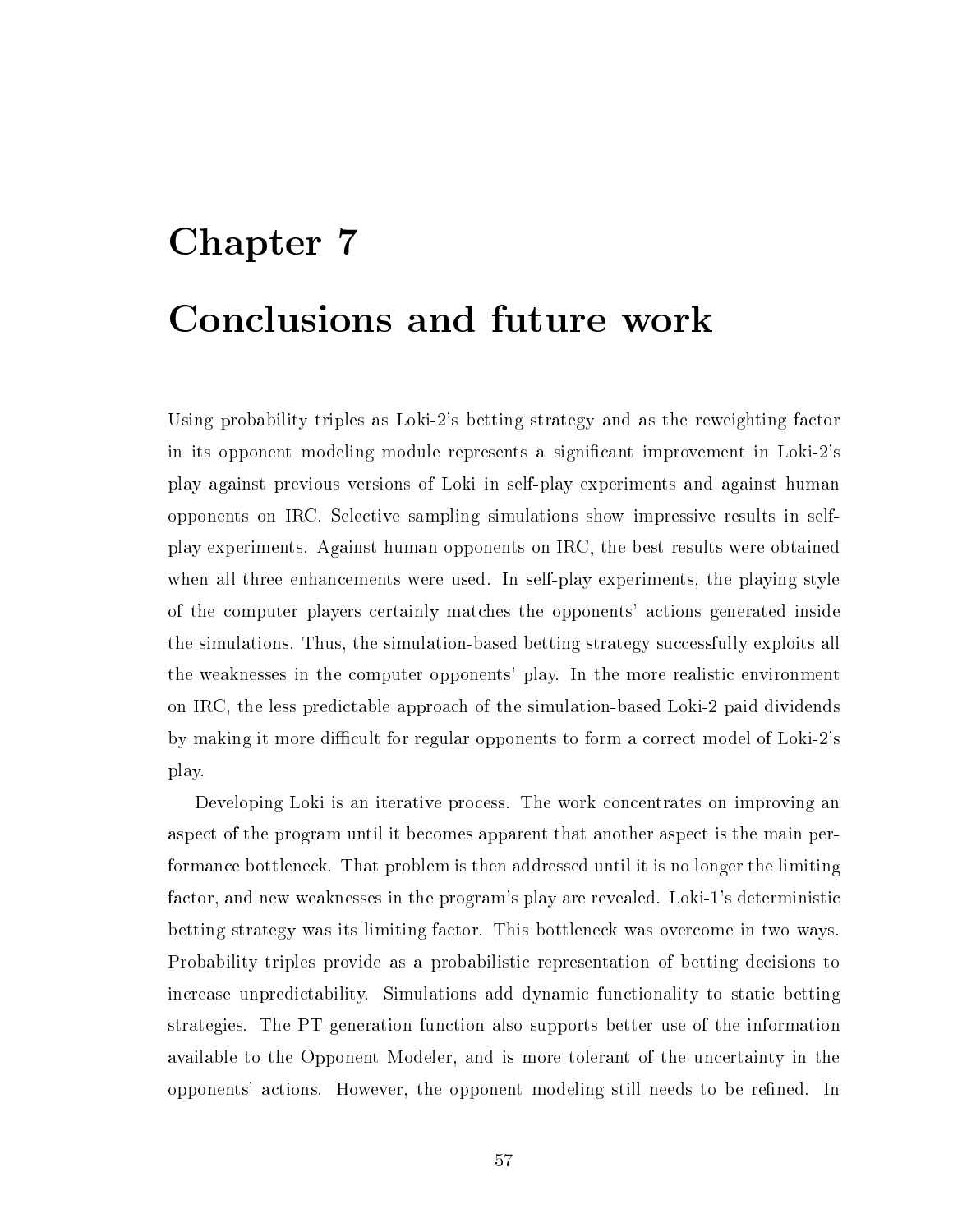fact, it seems that further performance gains will depend on perfecting the opponent modeling module together with improvements to the simulation-based betting strategy.

This thesis presents the first steps in using a simulation-based betting strategy and improving the reweighting pro
ess in the Opponent Modeler. These are the initial steps and there are still many to take. Some avenues to explore in Loki-2's future development are:

- 1. The opponent modeling information an be used to improve the simulations. Currently, the opponent modeling data is used to sele
t the most likely opponents' hands; however, it an also be used to simulate the most likely opponents' a
tions.
- 2. Simulations an also improve the opponent modeling. For example, after doing a simulation, the expected reaction for each opponent can be recorded. If their actions frequently differ from what is predicted, then Loki-2 can adjust its opponent model.
- 3. Loki-2 an easily olle
t lots of data about the opponent while playing. The problem is filtering and utilizing this data. If these problems are not solved, Loki-2's opponent modeling will be too slow to react or its betting strategy will base its de
isions on irrelevant information.
- 4. Other metri
s that may be better predi
tors of an opponent's style and future behavior have to be onsidered. For example, measuring the amount of money that a player invests per game may be a good predi
tor of loose/tight play.
- 5. Using showdown information to re-play a hand and obtain lues about how an opponent per
eived ea
h de
ision during the hand may help to adaptively measure important characteristics like aggressiveness, bluffing frequency, predictability, affinity for draws and so forth.
- 6. The employment of learning algorithms in Loki-2's simulation-based strategy and in its Opponent Modeler may help to make inferen
es based on limited data.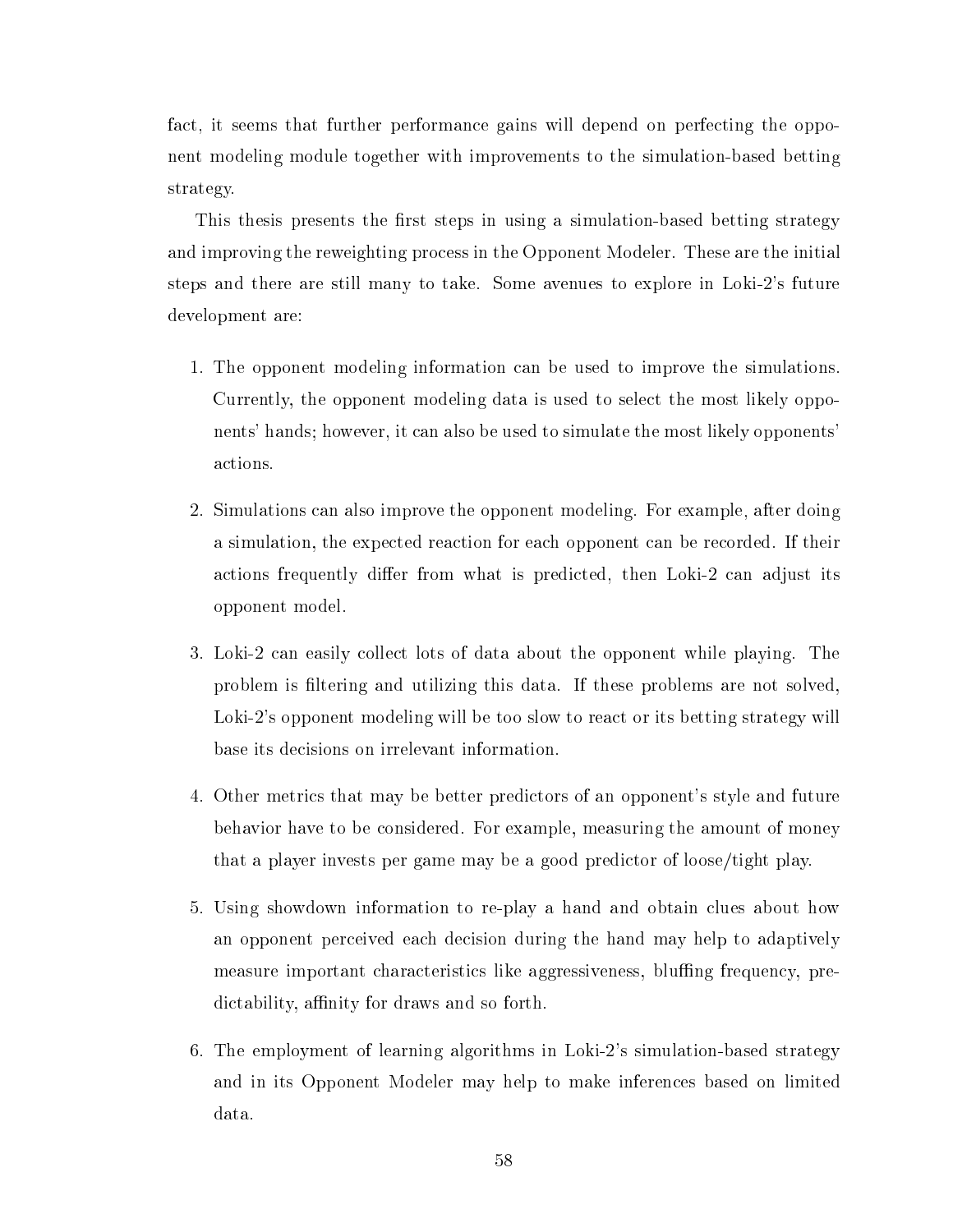7. Loki-2's preflop behavior can be improved by using a preflop PT-based betting strategy.

As experimental results point out, Loki-2 wins more money (plays better) than last-year's Loki. However, does the program play worldlass level poker? It is not there yet, but many improvements are being made to its performan
e and there are still lots of ideas to try.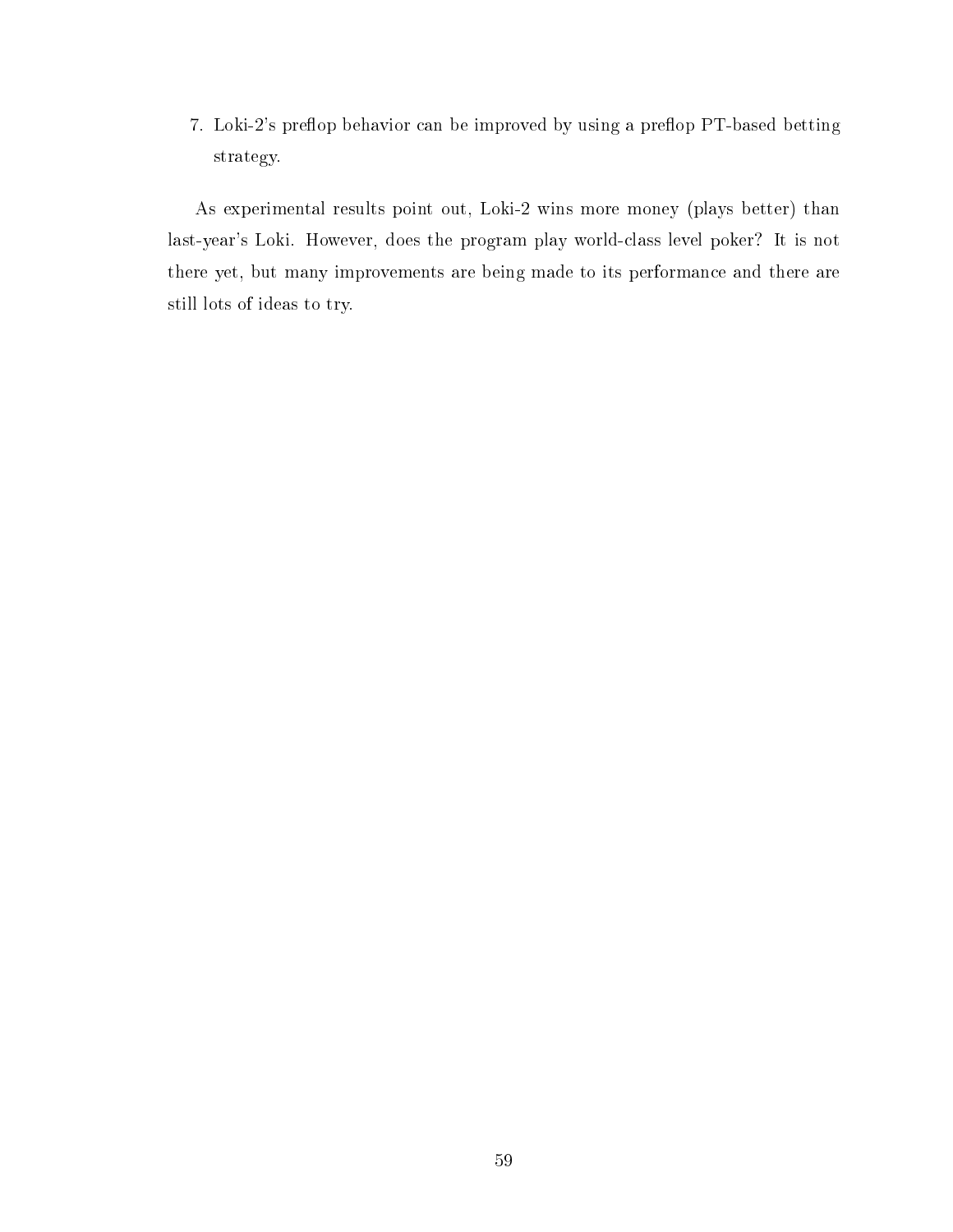## Bibliography

- [1] Hans Berliner, Gordon Goetsch, Murray Campbell, and Carl Ebeling. Measuring the performance potential of chess programs. Artificial Intelligence,  $12(1):23-40$ , 1990.
- [2] Darse Billings. Computer poker. Technical Report TR 95–22, Department of Computing Science, University of Alberta, 1995.
- [3] Darse Billings, Denis Papp, Lourdes Peña, Jonathan Schaeffer, and Duane Szafron. Using selective-sampling simulations in poker. In *AAAISS-99 Proceed*ings on search techniques for problem solving under uncertainty and incomplete information, 1999.
- [4] Darse Billings, Denis Papp, Jonathan Schaeffer, and Duane Szafron. Opponent modeling in poker. In  $AAAI-98$ , pages 493-499. The MIT Press, 1998.
- [5] Darse Billings, Denis Papp, Jonathan Schaeffer, and Duane Szafron. Poker as a testbed for ai resear
h. In Robert E. Mer
er and Eri Neufeld, editors, Advan
es in Artificial Intelligence, pages 228–238. Springer–Verlag, 1998.
- [6] Darse Billings, Lourdes Peña, Jonathan Schaeffer, and Duane Szafron. Using probabilistic knowledge and simulation to play poker. In  $AAAI-99$ , 1999. In press.
- [7] David Carmel and Shaul Markovitch. Incorporating opponent model into adversary search. In  $AAAI-96$ , pages 120-125. The MIT Press, 1996.
- [8] Steve B. Cousins, William Chen, and Mark E. Frisse. A tutorial introduction to stochastic simulation algorithms for belief networks. Artificial Intelligence in  $Medicine, 5:315-340, 1993.$
- [9] Nicholas V. Findler. Studies in machine cognition using the game of poker. Communications of the ACM,  $20(4):230-245$ , April 1977.
- [10] Nicholas V. Findler. Computer poker. *Scientific American*, 239:144–151, July 1978.
- [11] Robert Fung and Kuo-Chu Chang. Weighting and integrating evidence for sto
hasti simulation in bayesian networks. In M. Henrion, R. Sha
hter, L. N. Kanal, and J. Lemmer, editors, Uncertainty in Artificial Intelligence 5, pages 209–220. Elsevier Science Publishers, 1990.
- [12] Mathew L. Ginsberg. Partition search. In  $AAAI-96$ , pages 228–233. The MIT Press, 1996.
- [13] Mathew L. Ginsberg, April 13, 1999. Personal communication.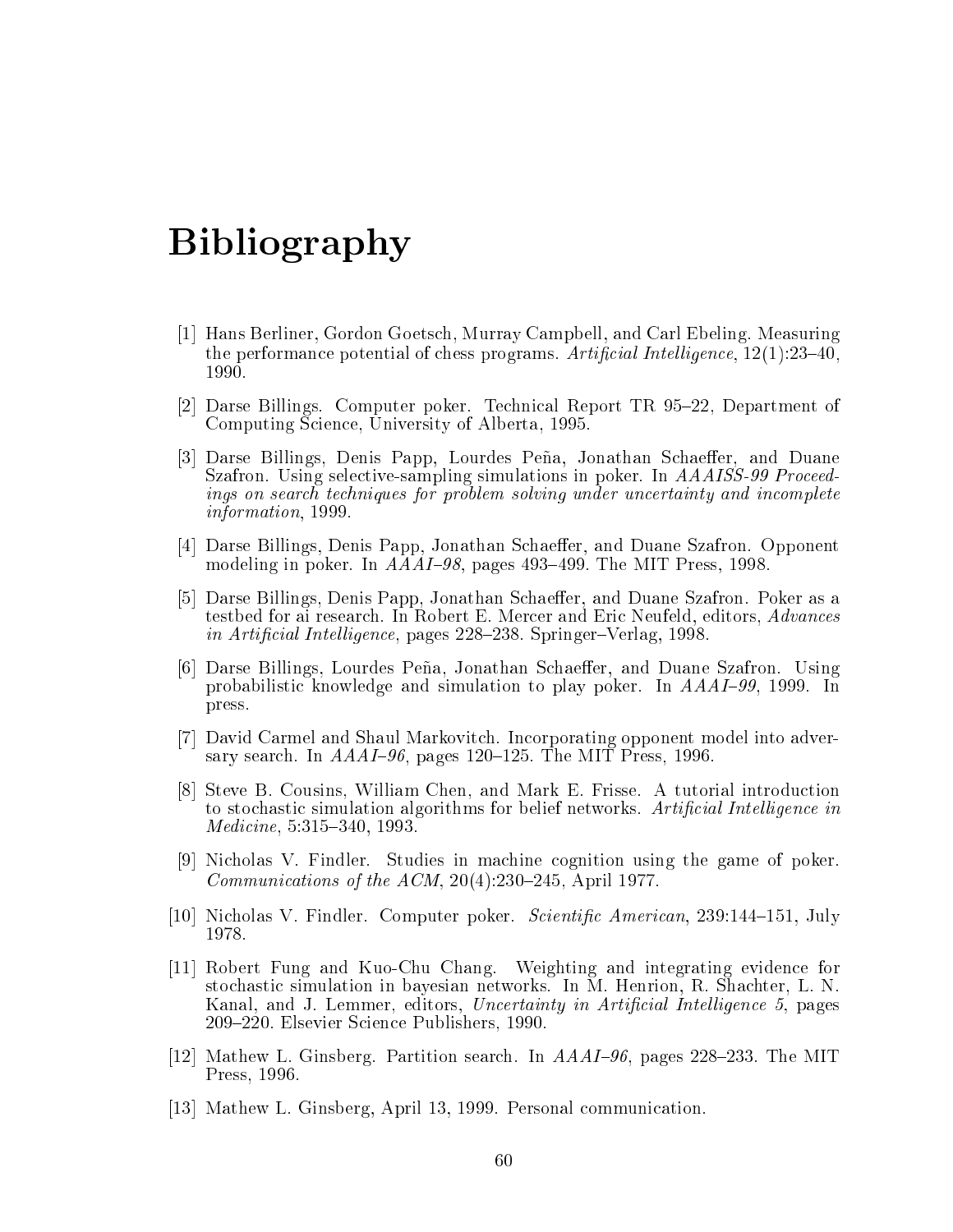- [14] Mathew L. Ginsberg. Gib: Steps toward an expert-level bridge-playing program. In  $IJCAI-99$ , 1999. In press.
- [15] Daphne Koller and Avi Pfeffer. Generating and solving imperfect information games. In  $IJCAI-95$ , pages 1185-1192, August 1995.
- [16] Daphne Koller and Avi Pfeffer. Representations and solutions for game-theoretic problems. Artificial Intelligence,  $94(1-2)$ :167-215, 1997.
- [17] Kevin B. Korb, Ann E. Nicholson, and Nathalie Jitnah. Bayesian poker. In  $UAI-99$ , 1999. In press.
- [18] T. Anthony Marsland. Computer chess and search. Technical Report TR 91–10, Department of Computing Science, University of Alberta, 1991.
- [19] Denis Papp. Dealing with imperfect information in poker. Master's thesis, Department of Computing S
ien
e, University of Alberta, 1998.
- [20] Stuart Russell and Peter Norvig. Artifical Intelligence: A Modern Approach,. Prentice-Hall, Englewood Cliffs, NJ, ISBN 0-13-103805-2, 1995.
- [21] Jonathan Schaeffer, Darse Billings, Lourdes Peña, and Duane Szafron. Learning to play strong poker. In *ICML-99 Workshop on Machine Learning in Game* Playing, 1999. In press.
- [22] Ross D. Shachter and Mark A. Peot. Simulation approaches to general probabilisti inferen
e on belief networks. In M. Henrion, R. Sha
hter, L. N. Kanal, and J. Lemmer, editors, Uncertainty in Artificial Intelligence 5, pages  $221-231$ . Elsevier S
ien
e Publishers, 1990.
- [23] Claude E. Shannon. Programming a computer for playing chess. *Philosophical*  $Magazine, 41(4):256-275, 1950.$
- [24] Brian Sheppard, October 23, 1998. Email.
- [25] Stephen F. Smith. Flexible learning of problem solving heuristics through adaptive search. In  $IJCAI-83$ , pages  $42\overline{2}-425$ , 1983.
- [26] Richard S. Sutton and Andrew G. Barto. *Reinforcement learning: An intro*duction, chapter 11. The MIT Press, Cambridge, MA, 1998. http://wwwanw.
s.umass.edu/ ri
h/book/11/node2.html.
- [27] Gerald Tesauro. Temporal difference learning and TD-Gammon. Communications of the  $ACM$ ,  $38(3):58-68$ , March 1995. http://www.resear
h.ibm.
om/massdist/tdl.html.
- [28] Alan M. Turing, Christopher Strachey, M. A. Bates, and Bertram V. Bowden. Digital computers applied to games. In B. V. Bowden, editor, Faster Than Thought, pages  $286-310$ . Pitman, London, 1953.
- [29] John Von Neumann and Oskar Morgenstern. Theory of games and economic behavior. Princeton University Press, Princeton, New Jersey, first edition, 1944.
- [30] Donald A. Waterman. A generalization learning technique for automating the learning of heuristics. Artificial Intelligence, 1:121-170, 1970.